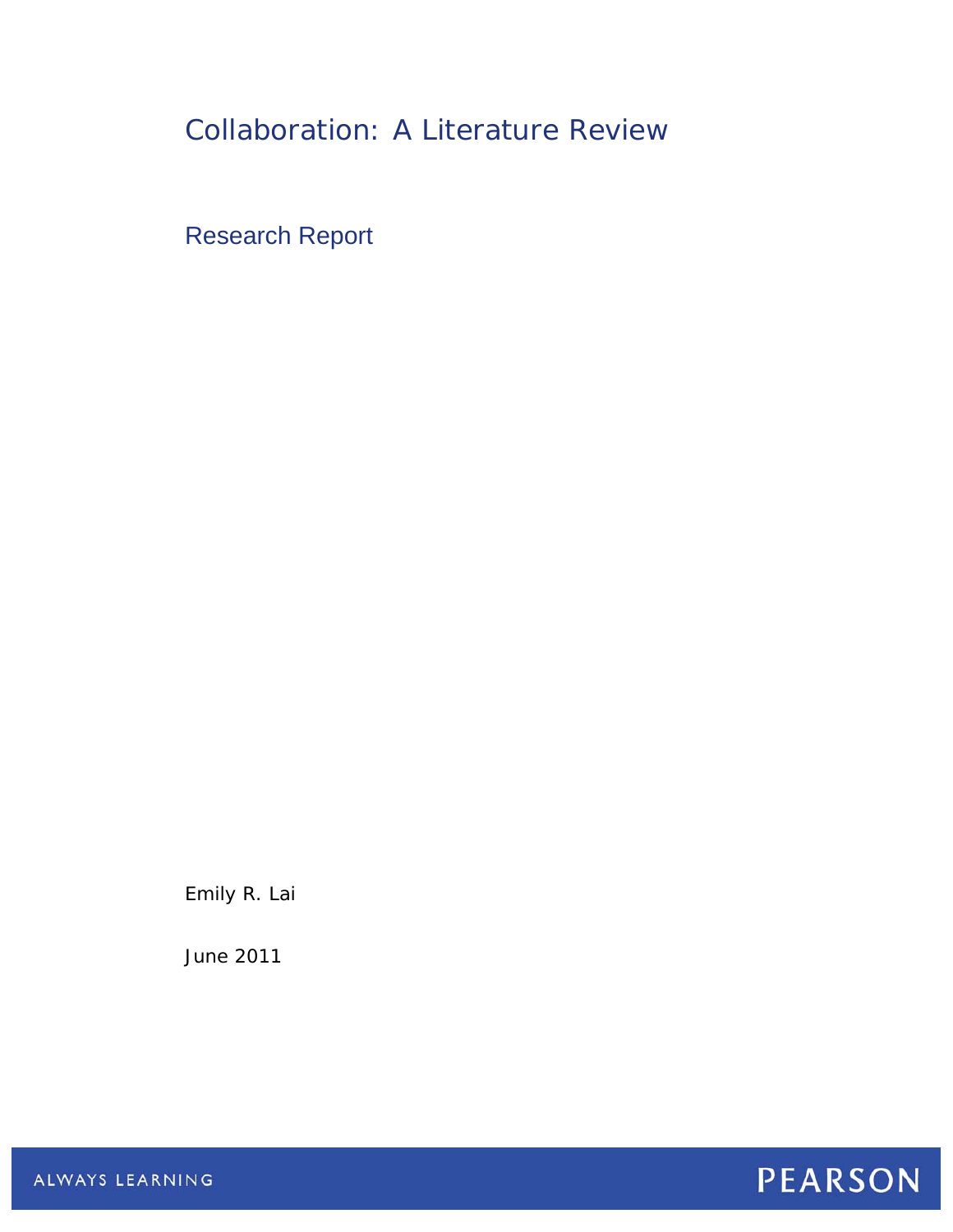#### **About Pearson**

Pearson, the global leader in education and education technology, provides innovative print and digital education materials for preK through college, student information systems, and learning management systems, teacher licensure testing, teacher professional development, career certification programs, and testing and assessment products that set the standard for the industry. Pearson's other primary businesses include the Financial Times Group and the Penguin Group. For more information about the Assessment & Information group of Pearson, visit<http://www.pearsonassessments.com/>.

## **About Pearson's Research Reports**

Pearson's research report series provides preliminary dissemination of reports and articles prepared by TMRS staff, usually prior to formal publication. Pearson's publications in .pdf format may be obtained at: [http://www.pearsonassessments.com/research.](http://www.pearsonassessments.com/research)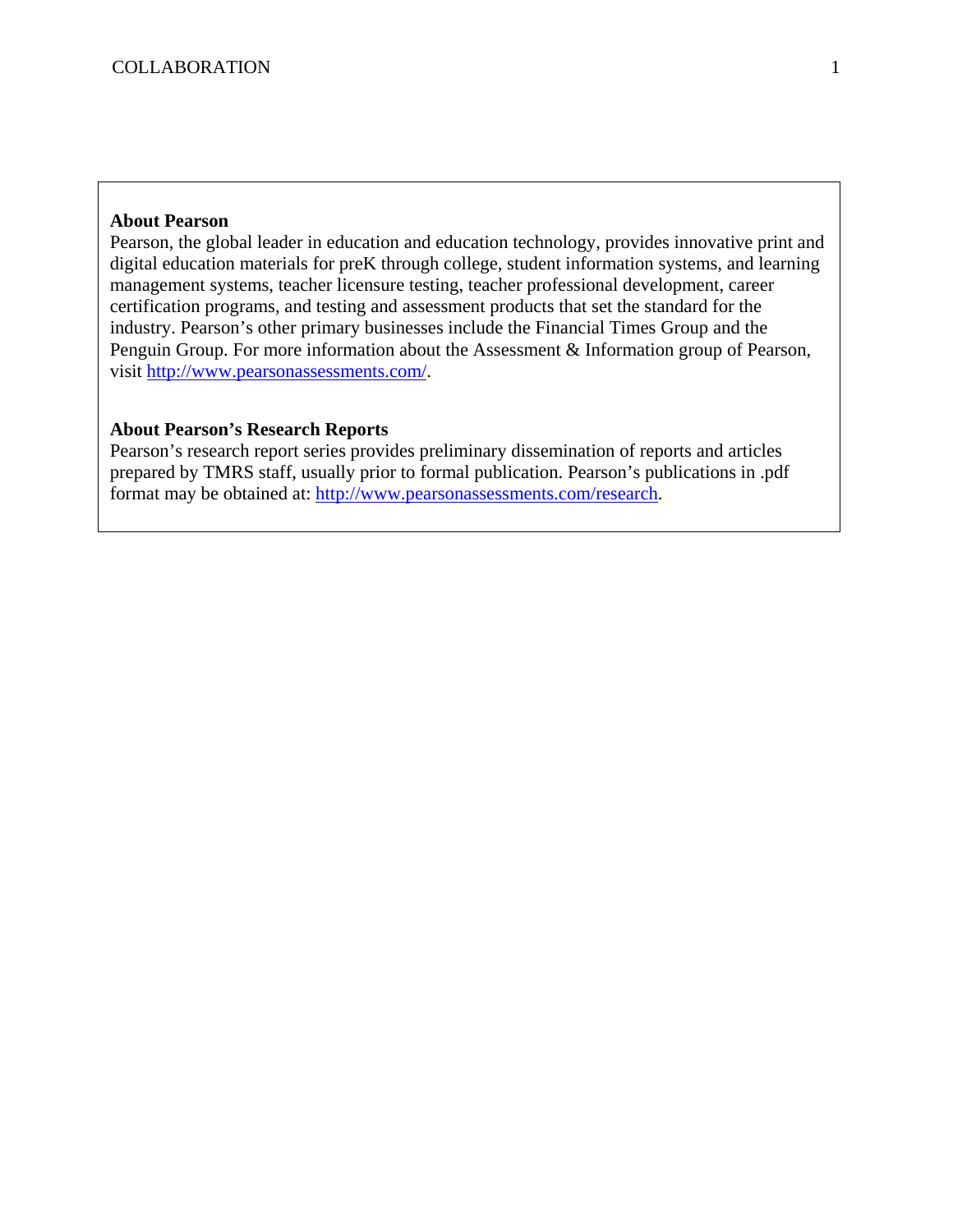#### **Abstract**

Collaboration is the "mutual engagement of participants in a coordinated effort to solve a problem together." Collaborative interactions are characterized by shared goals, symmetry of structure, and a high degree of negotiation, interactivity, and interdependence. Interactions producing elaborated explanations are particularly valuable for improving student learning. Nonresponsive feedback, on the other hand, can be detrimental to student learning in collaborative situations. Collaboration can have powerful effects on student learning, particularly for low-achieving students. However, a number of factors may moderate the impact of collaboration on student learning, including student characteristics, group composition, and task characteristics. Although historical frameworks offer some guidance as to when and how children acquire and develop collaboration skills, there is scant empirical evidence to support such predictions. However, because many researchers appear to believe children can be taught to collaborate, they urge educators to provide explicit instruction that encourages development of skills such as coordination, communication, conflict resolution, decision-making, problemsolving, and negotiation. Such training should also emphasize desirable qualities of interaction, such as providing elaborated explanations, asking direct and specific questions, and responding appropriately to the requests of others. Teachers should structure tasks in ways that will support the goals of collaboration, specify "ground rules" for interaction, and regulate such interactions. There are a number of challenges in using group-based tasks to assess collaboration. Several suggestions for assessing collaboration skills are made.

*Keywords:* collaboration, collaborative learning, cooperation, group assessment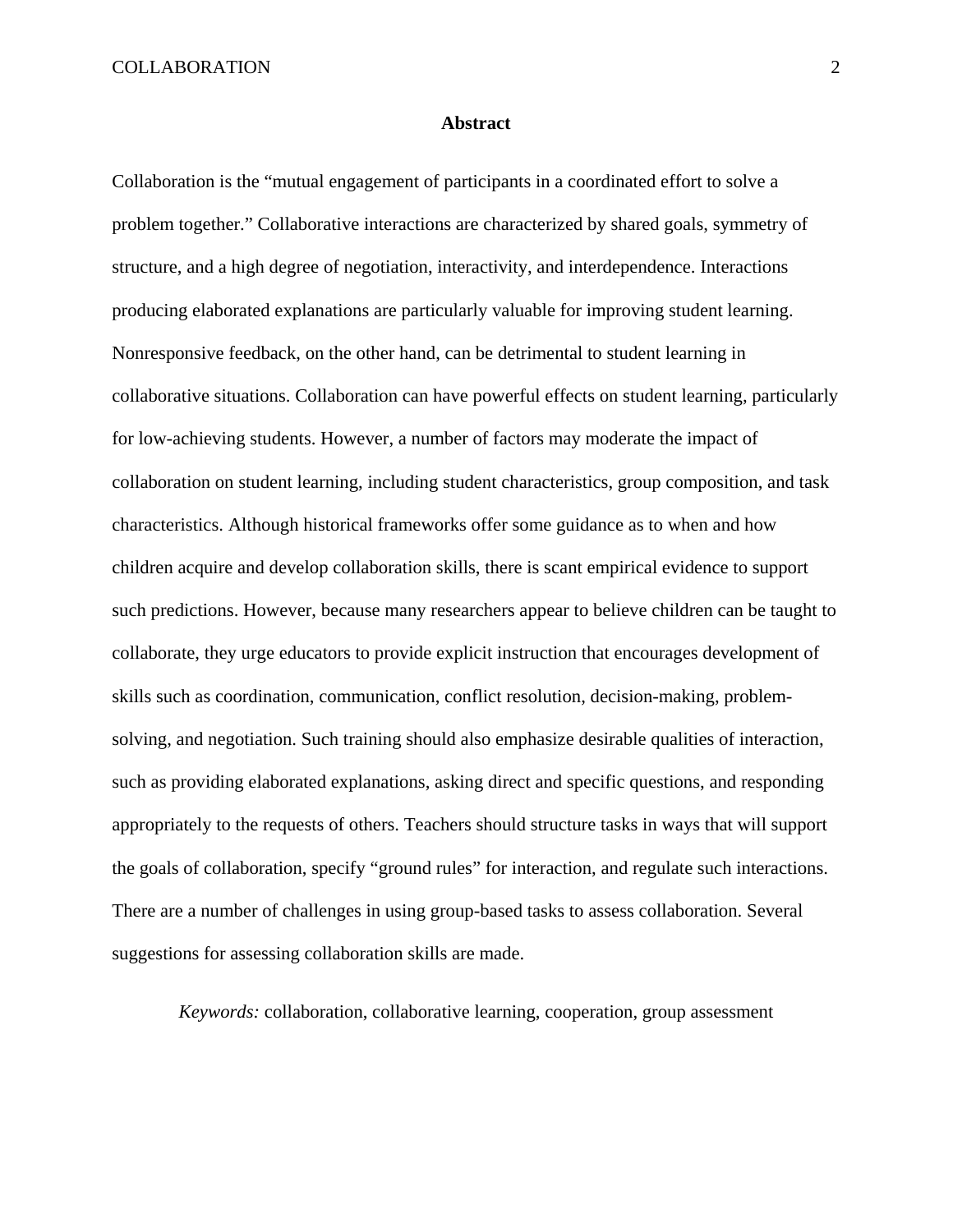## Acknowledgements

The author thanks Janet Fowler for assistance in conducting literature searches and the following reviewers for their helpful comments and suggestions on an earlier draft of this paper: Ha Phan, Jolana Rivas, Tian Song, and Changjiang Wang.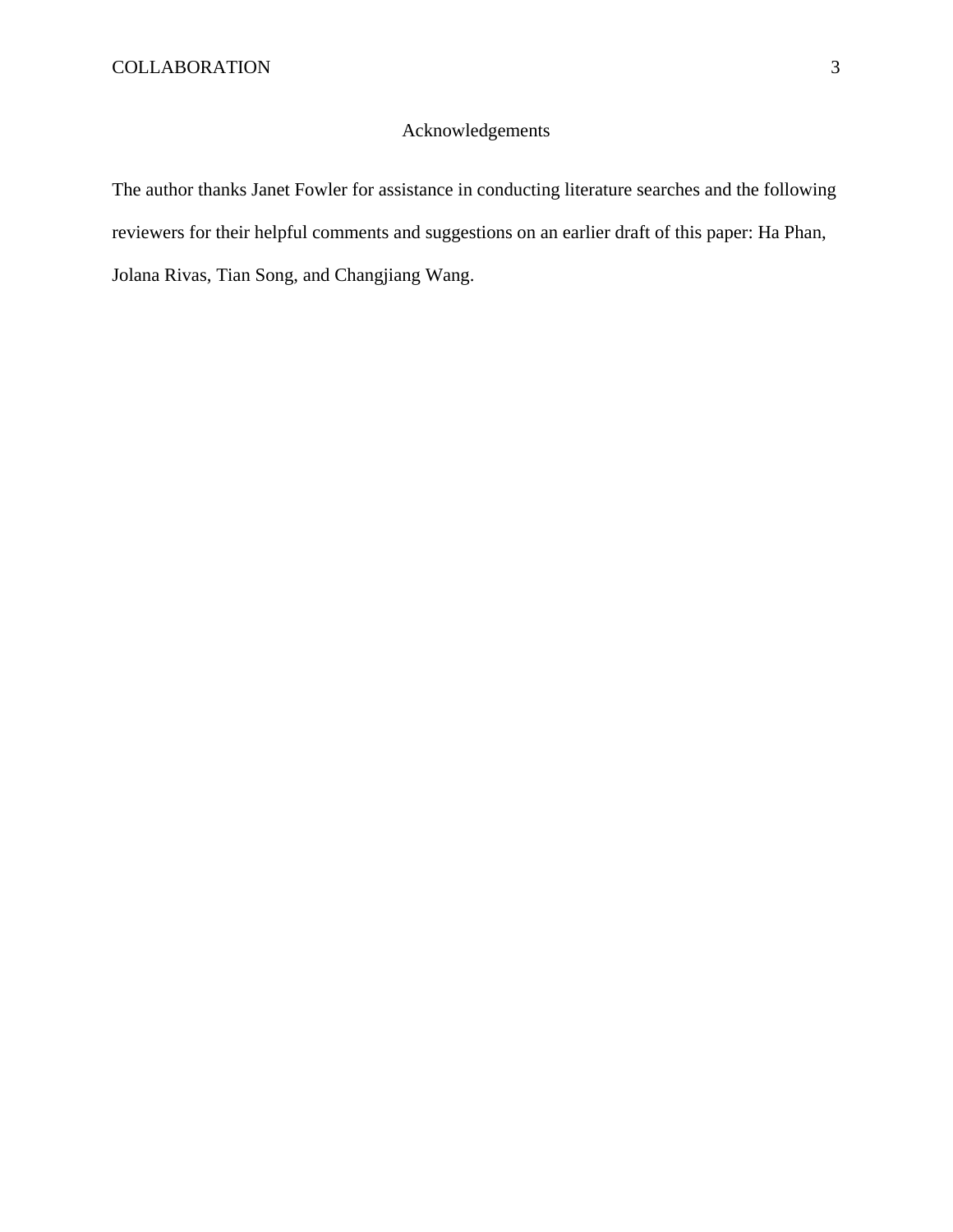#### Collaboration: A Literature Review

Educators in a variety of educational settings—from K12 to the university classroom have long used collaborative approaches to teaching and assessing students. More recently, educators and policy makers have identified the ability to collaborate as an important outcome in its own right rather than merely a means to an end. For example, the Partnership for 21st Century Skills has identified collaboration as one of several learning and innovation skills necessary for post-secondary education and workforce success. In addition, the newly-created Common Core State Standards reflect collaboration as a communication skill vital for college and employment. The purposes of this literature review are to (a) explore how researchers have defined collaboration; (b) investigate how collaboration skills develop; (c) learn how teachers can encourage development of collaboration skills in their students; and (d) review best practices in assessing collaboration skills.

#### **Definition of Collaboration**

#### **Theoretical Perspectives**

 Collaborative learning is broadly defined as "a situation in which two or more people learn or attempt to learn something together," and more specifically as joint problem solving (Dillenbourg, 1999, p. 1). Roschelle and Teasley define collaboration more specifically as "mutual engagement of participants in a coordinated effort to solve a problem together," (as cited in Dillenbourg et al., 1996, p. 2). Dillenbourg notes the difficulty of agreeing on a definition of collaborative learning, even among experts. Ambiguity in the meaning of collaborative learning stems from several sources. First, the scale of such interactions may range from two people to thousands, with different theoretical tools needed to analyze interactions occurring at different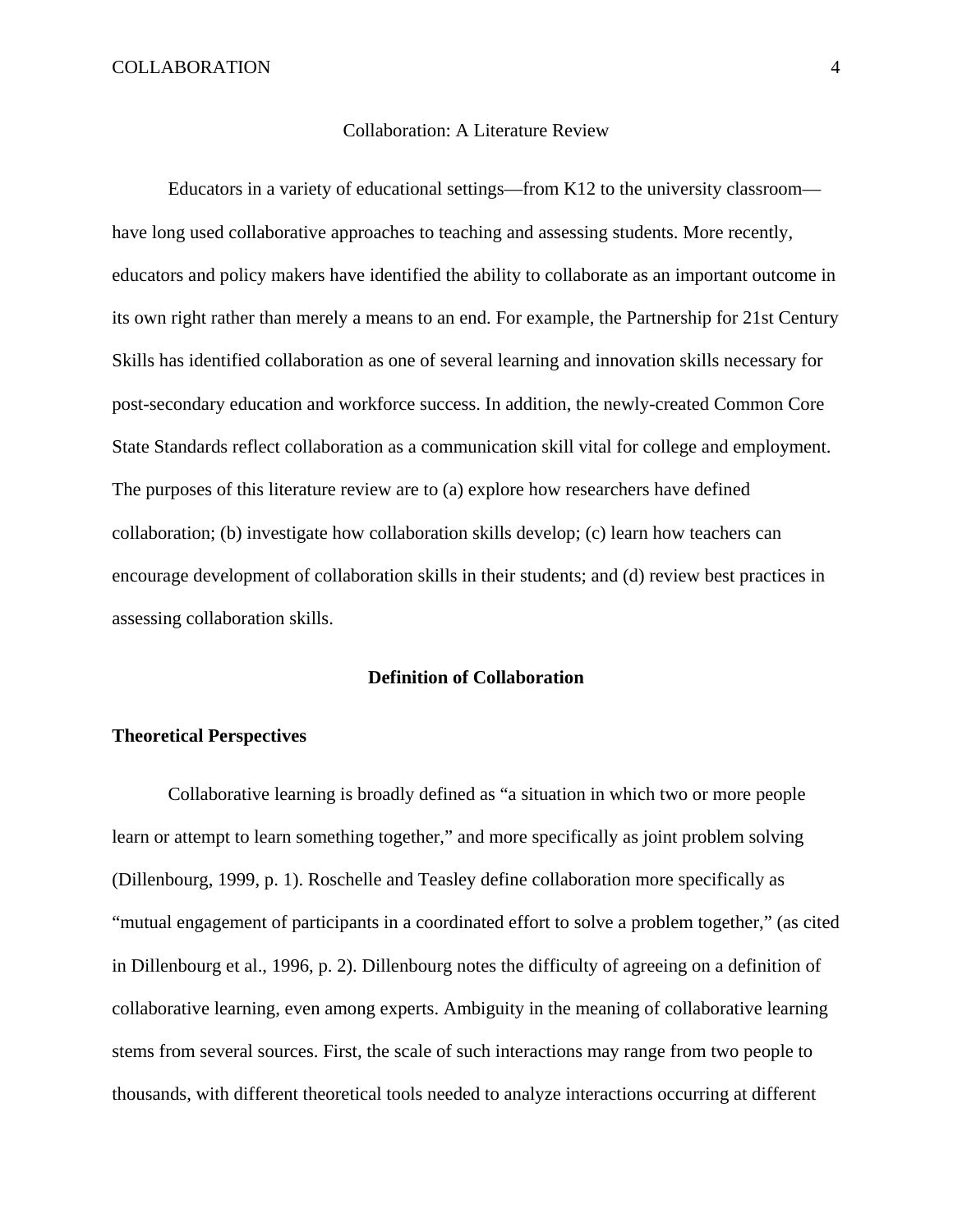levels. Second, the question of what constitutes learning is a source of uncertainty. As Dillenbourg (1999) explains, researchers use "learning" to refer to several different types of activities:

- students studying course materials together for a test;
- joint problem solving in which learning is assumed to occur as a by-product of interactions;
- learning as a "biological and/or cultural process" that takes place over several years (p. 4); and
- "learning from collaborative work, which refers to the lifelong acquisition of expertise within a professional community" (p. 4).

 Dillenbourg notes that nothing is inherently instructive about working with more than one person on a task; rather, interaction triggers learning processes. Collaborative learning situations require instructions, a physical setting, and other kinds of performance constraints. These elements do not guarantee collaboration; they only make it more likely.

 Roschelle (1992) frames collaboration as an exercise in convergence or construction of shared meanings and notes that research on conversational analysis has identified features of interactions that enable participants to reach convergence through the construction, monitoring, and repairing of shared knowledge. Convergence occurs gradually, but tends to include four elements: a) construction of an abstract understanding of the problem's deep structure; b) the interplay of metaphors; c) an iterative cycle of displaying, confirming, and repairing conceptions; and d) application of progressively higher standards of evidence for convergence. Similarly, Roschelle and Teasley (1995) define collaboration as "coordinated, synchronous activity that is the result of a continued attempt to construct and maintain a shared conception of a problem"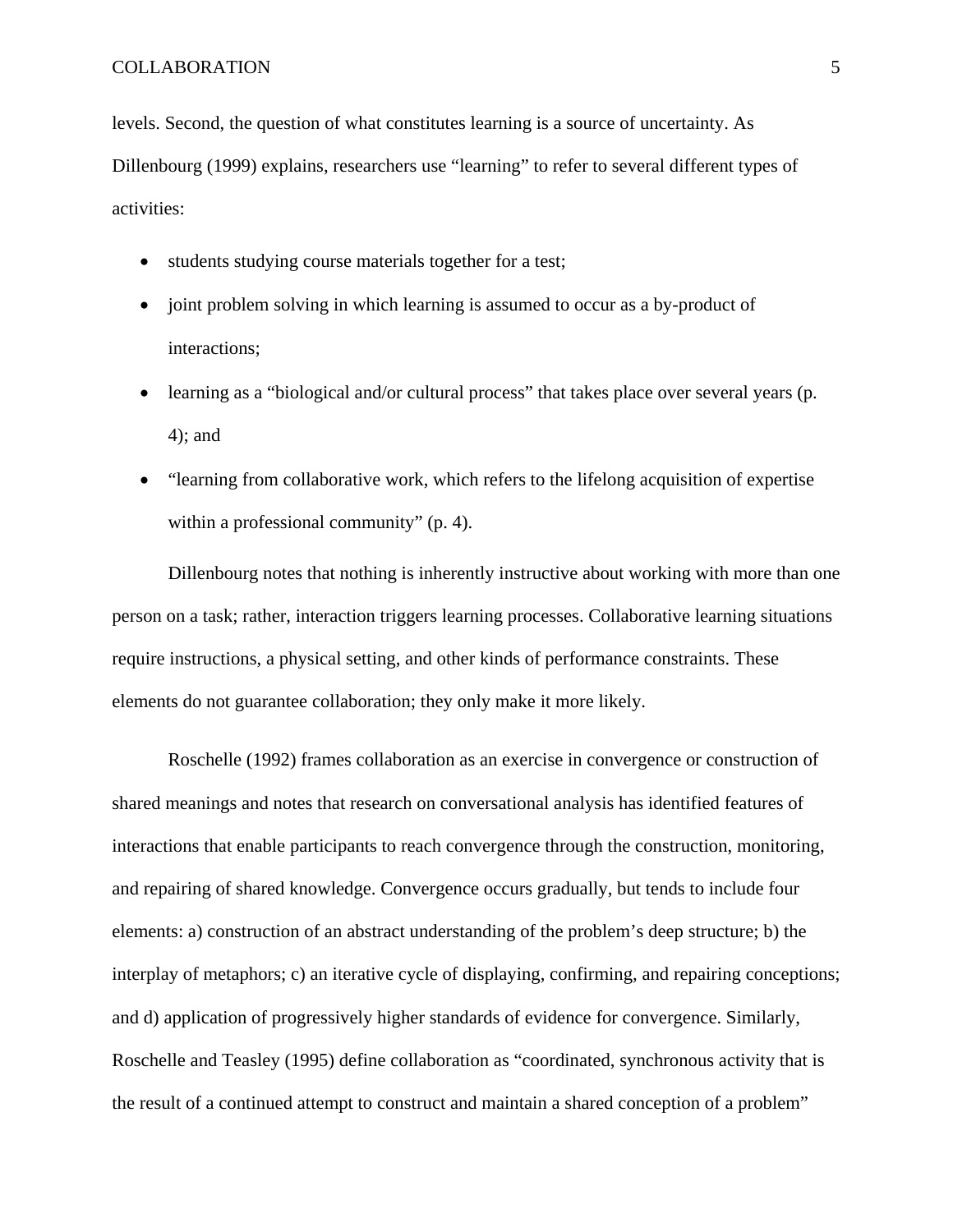(p. 70). They define the joint problem space as the shared knowledge structure that supports problem-solving by integrating goals, descriptions of the current problem state, and awareness of potential strategies, as well as the links between these things. According to Roschelle and Teasley, collaboration takes place within this joint problem space, which provides the structure needed to allow meaningful conversations about the problem. To construct a joint problem space, partners must have ways to introduce and accept knowledge, monitor exchanges for evidence of divergent meanings, and repair any divergences identified.

 As Van Boxtel, et al. (2000) explain, collaborative learning activities allow students to provide explanations of their understanding, which can help students elaborate and reorganize their knowledge. Social interaction stimulates elaboration of conceptual knowledge as group mates attempt to make themselves understood, and research demonstrates that providing elaborated explanations improves student comprehension of concepts. Once conceptual understandings are made visible through verbal exchange, students can negotiate meaning to arrive at convergence, or shared understanding.

#### **Qualities of Collaborative Learning**

 Collaboration is sometimes distinguished from cooperative learning in that cooperation is typically accomplished through the division of labor, with each person responsible for some portion of the problem solving. Collaboration, on the other hand, involves participants working together on the same task, rather than in parallel on separate portions of the task. However, Dillenbourg et al. (1996) note that some spontaneous division of labor may occur during collaboration. Thus, the distinction between the two is not necessarily clear-cut. According to Dillenbourg et al. (1996), in cooperation, the task is split hierarchically into independent sub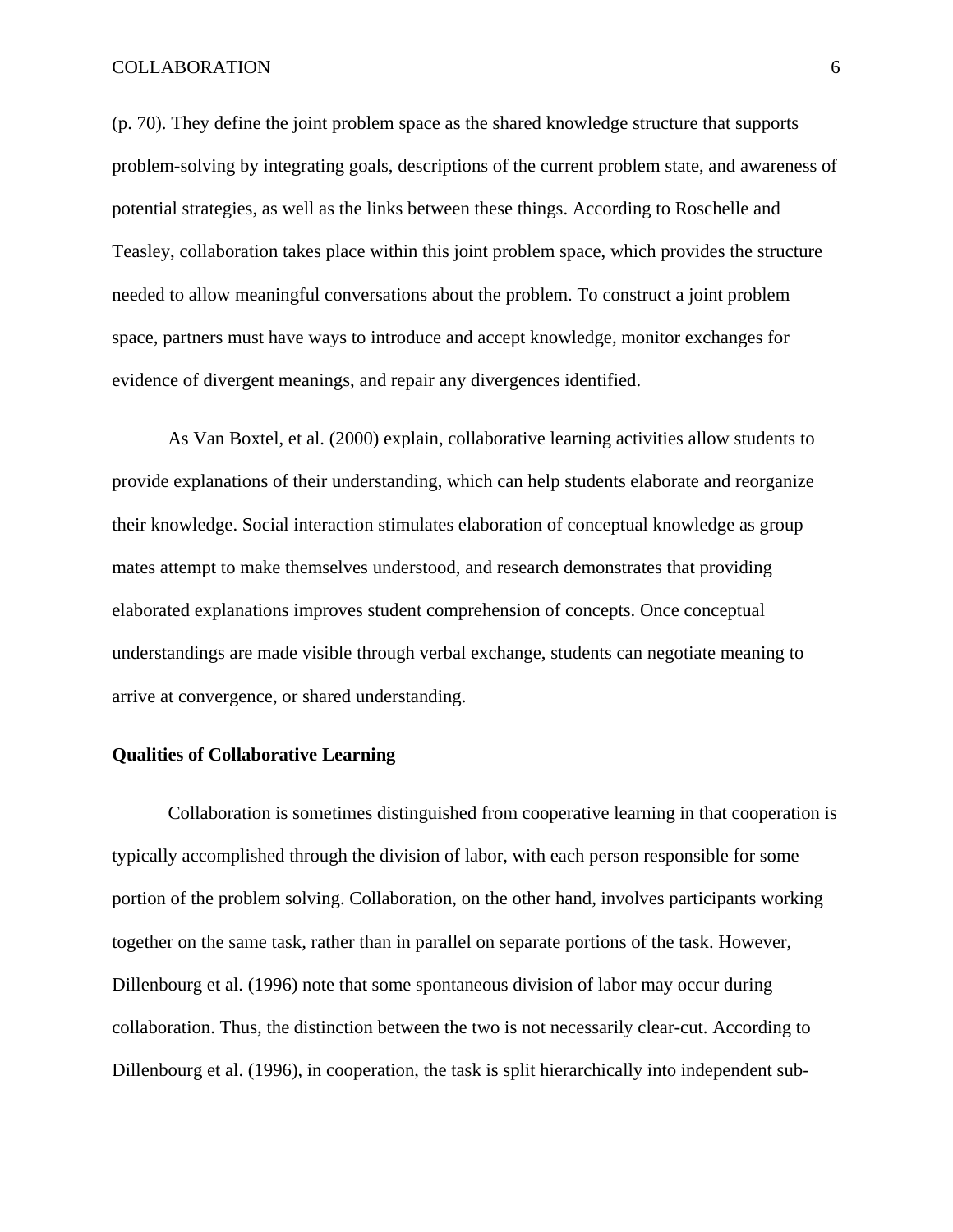tasks and coordination is only required for "assembling partial results." Collaboration, on the other hand, may divide cognitive processes into intertwined layers, but coordination occurs throughout.

 As Dillenbourg (1999) notes, there are several qualities that characterize truly collaborative interactions. First, collaboration is characterized by a relatively symmetrical structure, however that symmetry is accomplished. For example, in situations with symmetry of action, each participant has access to the same range of actions. This contrasts with the typical division of labor in cooperative learning structures; partners split up the work, solve sub-tasks individually, and then put their respective contributions together. Symmetry of knowledge occurs when all participants have roughly the same level of knowledge, although they may have difference perspectives. Symmetry of status involves collaboration among peers rather than interactions involving supervisor/subordinate relationships. Finally, symmetry of goals involves common group goals rather than individual goals that may conflict (Dillenbourg, 1999).

 Another marker of true collaboration is the quality of interactions, especially the degree of interactivity and negotiability (Dillenbourg, 1999). Interactivity refers to the extent to which interactions influence participants' thinking. Negotiability refers to the extent to which no single group member can impose his view unilaterally on all others, but rather all group members must work toward common understanding. Dillenbourg (1999) points out that trivial, obvious, and unambiguous tasks provide few opportunities to observe negotiation because there is nothing about which to disagree. Moreover, misunderstandings may actually be important from a learning standpoint; they force participants to construct explanations, give reasons, and justify their positions.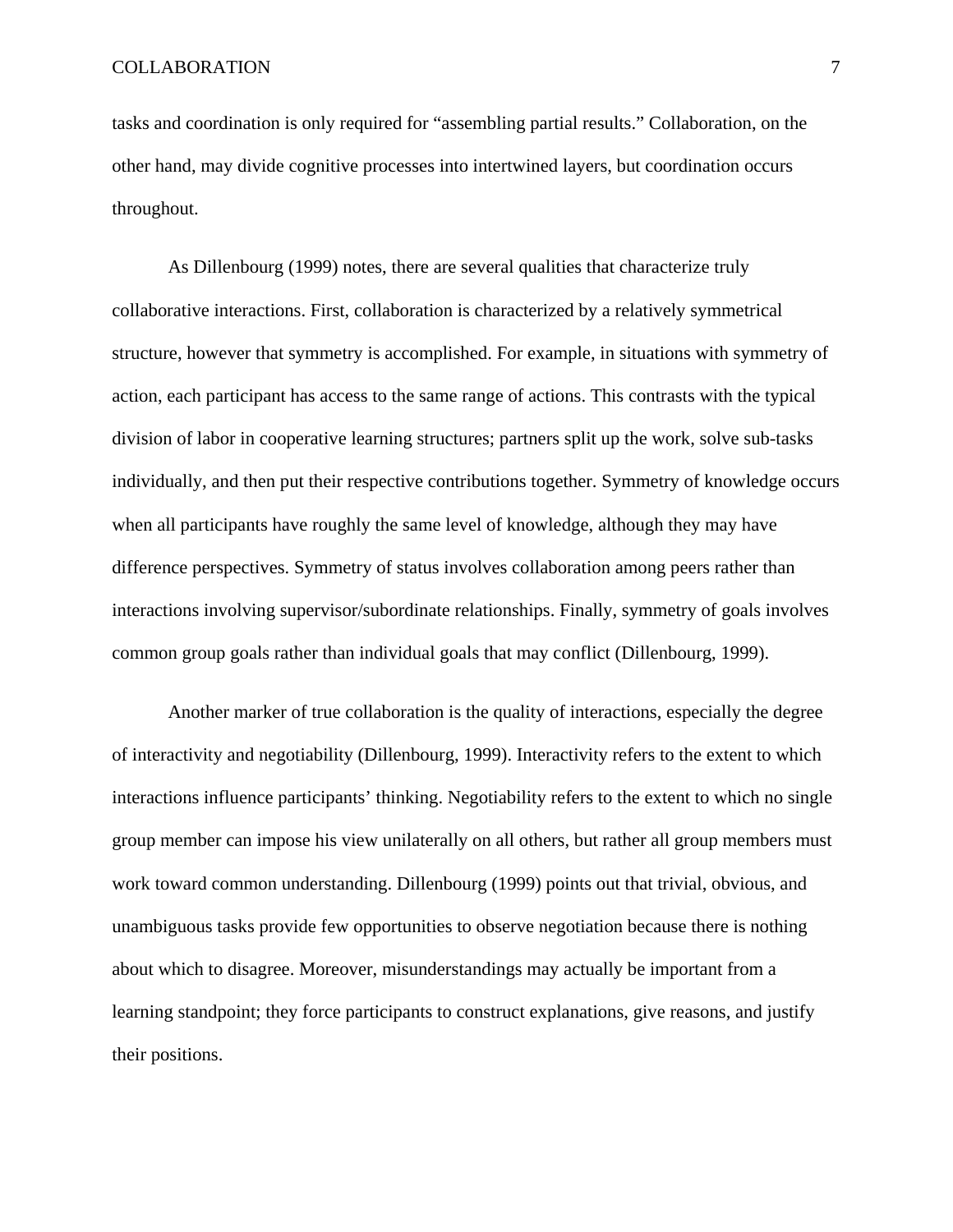#### **Historical Perspectives**

 Much of the research on collaborative and cooperative learning is rooted in the work of Piaget and Vygotsky (Dillenbourg et al., 1996). For example, socio-constructivists borrow Piaget's system of developmental stages describing children's cognitive progress, as well as ideas related to cognitive conflict, which refers to the sense of dissonance experienced when one becomes aware of a discrepancy between one's existing cognitive framework and new information or experiences. According to the socio-constructivist approach, cognitive conflict is critical in triggering growth. Social interactions help to facilitate such conflict to the extent that students interact with peers at more advanced developmental levels. Within this school of thought, group heterogeneity is an important consideration, as group mates are expected to possess different knowledge, different knowledge representation schemes, and different reasoning mechanisms (as reviewed in Dillenbourg et al., 1996). For example, research in the Piagetian tradition suggests that when conservers (i.e., children who realize that pouring a glass of water into another glass that is differently-sized and differently-shaped does not change the quantity of water) are paired with non-conservers on a conservation task, non-conserving members are highly likely to reach conservation as a result of interaction, whereas the regression of conserving members is rare (as summarized in Tudge, 1992). Dillenbourg et al. (1996) point out that this approach is probably too mechanistic, that disagreement and conflict in and of themselves are not as important as the communication they engender.

 Vygotsky's work placed more emphasis on the value of social interaction itself for causing individual cognitive change, as opposed to being merely stimulated by it (as reviewed in Dillenbourg et al., 1996). In this formulation, social interaction is internalized, which causes conceptual changes as participants appropriate new understandings. Like Piaget, Vygotsky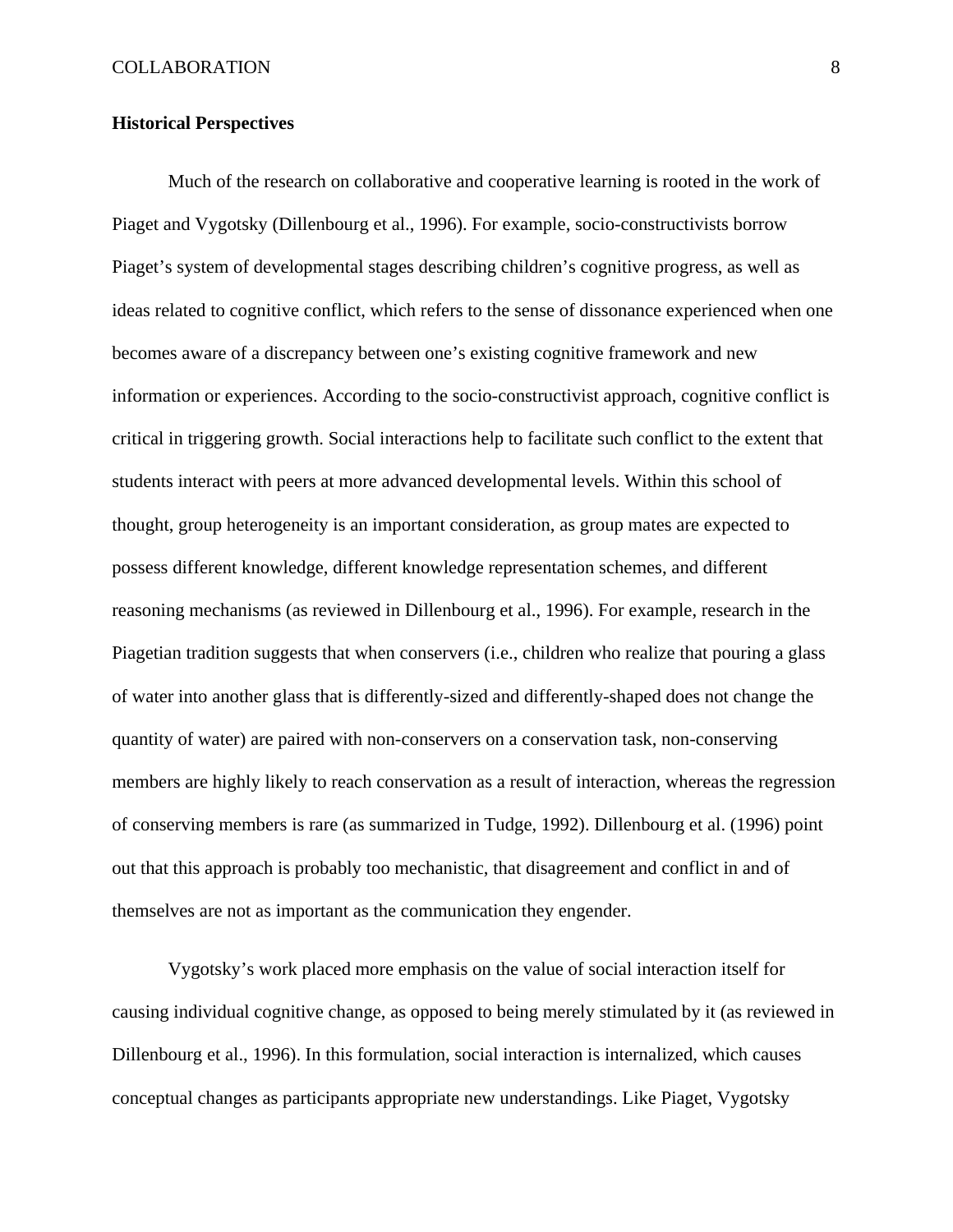emphasized the importance of heterogeneous groupings of collaborators. According to Vygotsky, the zone of proximal development is the distance between what a student can accomplish individually and what he/she can accomplish with the help of a more capable "other." Whereas Piagetian studies typically pair children from different developmental stages to facilitate cognitive conflict, studies in the Vygotskian tradition frequently pair children with adults. Rather than focusing on cognitive conflict as a trigger for conceptual change, socio-culturalists view collaborative learning as learning that occurs within the zone of proximal development (as summarized in Dillenbourg et al., 1996).

 More recently, the shared or situated cognition approach—informed by researchers in sociology, anthropology, and even computer science—emphasizes the social structures in which interactions occur (Dillenbourg et al., 1996). This approach sees the environment as an integral part of cognitive activities associated with collaboration. Accordingly, attempts to investigate collaboration that ignore social structures are likely to be biased. Under this view, knowledge is not something that is handed down from one partner to another. Rather, knowledge is coconstructed through interactions among collaborators. This approach emphasizes that the whole of group behavior is more than the sum of its individual parts. In other words, group interactions evolve in ways that are not necessarily predictable based on the inputs of group members. This latter insight suggests that viewing the group rather than individual group members as the unit of analysis could produce qualitatively different conclusions about collaboration (Dillenbourg et al., 1996).

 Since the late 1990s, a new strand of research on collaborative learning focusing on new technologies for mediating, observing, and recording interactions during collaboration has emerged (Kreijns et al., 2003). This new strand of research, commonly called computer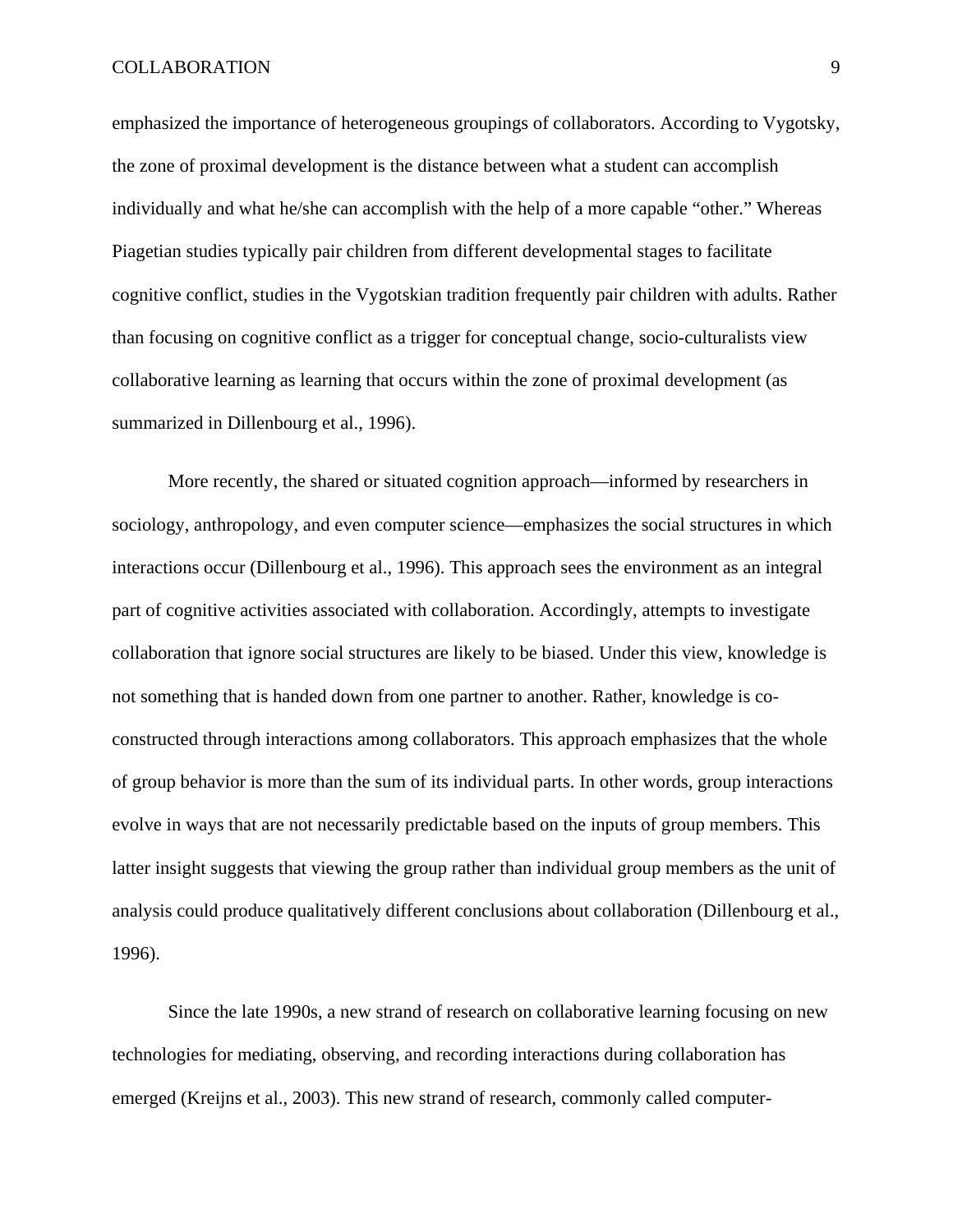supported collaborative learning (CSCL), typically uses online networks for facilitating and recording online interactions among two or more individuals who may be geographically and/or temporally dispersed. Much of this research has grown in parallel to new technologies for supporting distance interactions, such as email, chat, instant-messaging capability and more recently, resources for synchronous video conferencing (such as Skype).

 These different historical perspectives have led to different research paradigms. For example, Dillenbourg et al. (1996) characterize research stemming from the Piagetian, Vygotskian, and shared cognition approaches as the "effect" paradigm, the "conditions" paradigm, and the "interactions" paradigm, respectively. The latest variant of the interactions paradigm might be called the "computer-supported" paradigm. Each of these paradigms is explored separately below.

## **The "effect" paradigm.**

 Those working in the "effect" paradigm tend to examine outcomes of collaboration rather than the collaborative process itself, comparing group performance with individual performance. Research in this tradition suggests that collaborative classroom structures can have powerful effects on student learning and performance. For example, seventh-grade students working in groups of 3–4 on computational math problems earned significantly higher scores working in groups than equivalent-ability students working individually (Webb, 1993). Furthermore, among students working in groups, students who received help during collaboration and who tried to understand the assistance they received earned much higher math scores at post-test than did students who passively received assistance. Behavior during group collaboration was significantly related to ability, with high-ability students more likely than others to correctly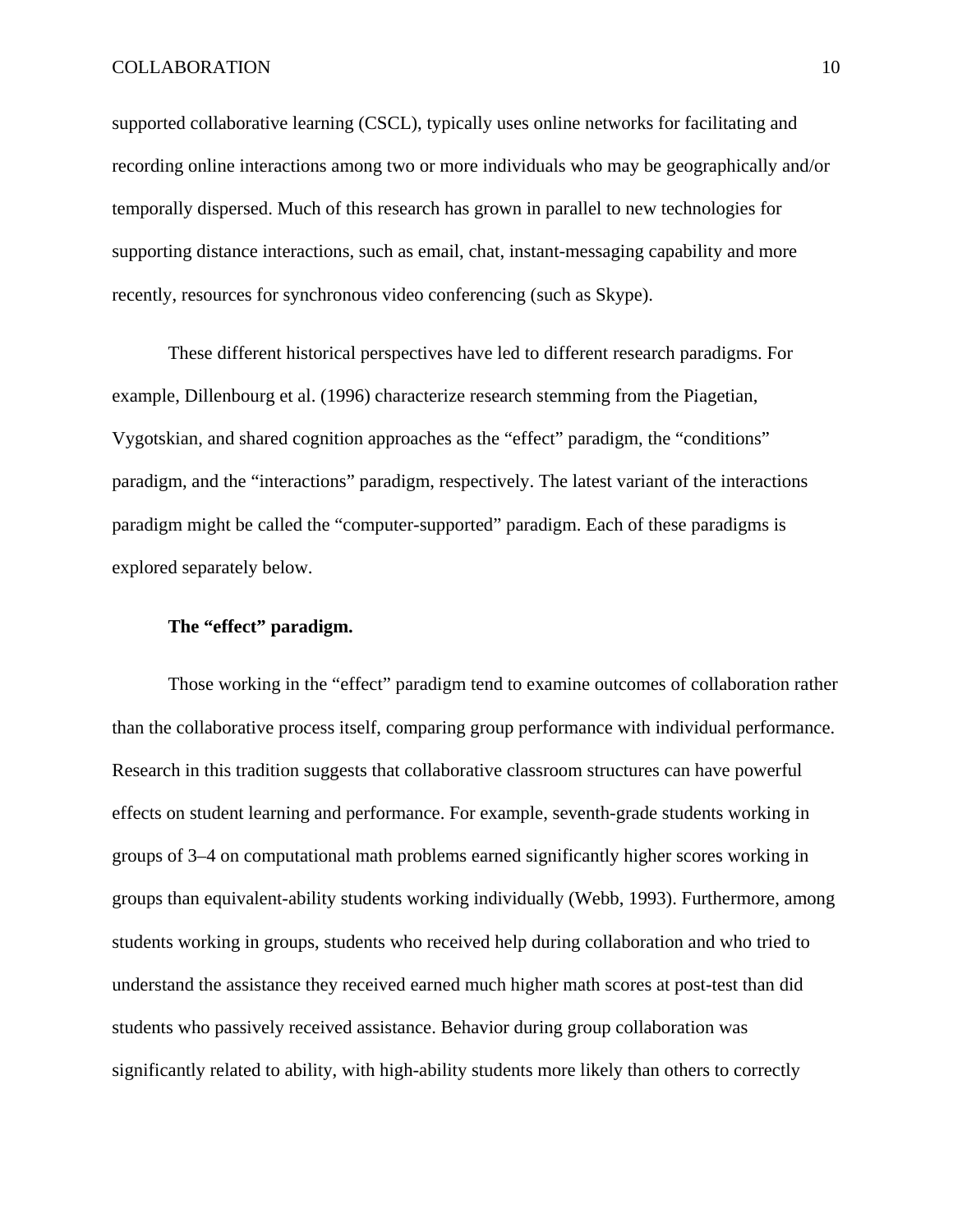solve problems aloud with little or no assistance. However, behavior during group work was a more salient predictor of subsequent performance on the individual post-test than was ability.

 Saner et al. (1994) report the results of a study that administered hands-on science tasks to students in grades 5 and 8. Students completed the first portion, answering short-answer questions about relevant content, individually (Part 1). The second portion of the task included hands-on science activities, such as observing, recording data, and carrying out experiments. This portion was completed in pairs (Part 2). The third portion of the task was again completed individually, and entailed interpreting results obtained from the group portion of the task and applying those results to an unfamiliar context (Part 3). Saner et al. (1994) conclude that at both grade levels, higher- and lower-ability students were affected differently by the collaboration. Higher ability students who performed well as individuals on Part I tended to perform similarly well on Part 3. In addition, the best predictor of Part 3 scores for higher-ability students was their own score on Part 1 of the task. In contrast, lower-ability students exhibited a carry-over effect of the collaboration on their Part 3 scores, which tended to be higher than their Part 1 scores. In fact, the best predictor of Part 3 scores for lower-ability students was their score on Part 2. Thus, collaboration tends to benefit lower-ability students, whereas there appears to be no carry-over effect for higher-ability students.

 Finally, Fall et al. (1997) summarize the results of a study in which 500 students in grade 10 participated in a multi-stage collaborative assessment. During the first stage, students read a story and individually answered a few questions, interpreting salient themes from the readings. During the second stage, half of the students were randomly selected to discuss the story in 3 person groups for 10 minutes. The other half continued to work independently. During the third stage, students who collaborated completed the remainder of their questions as individuals.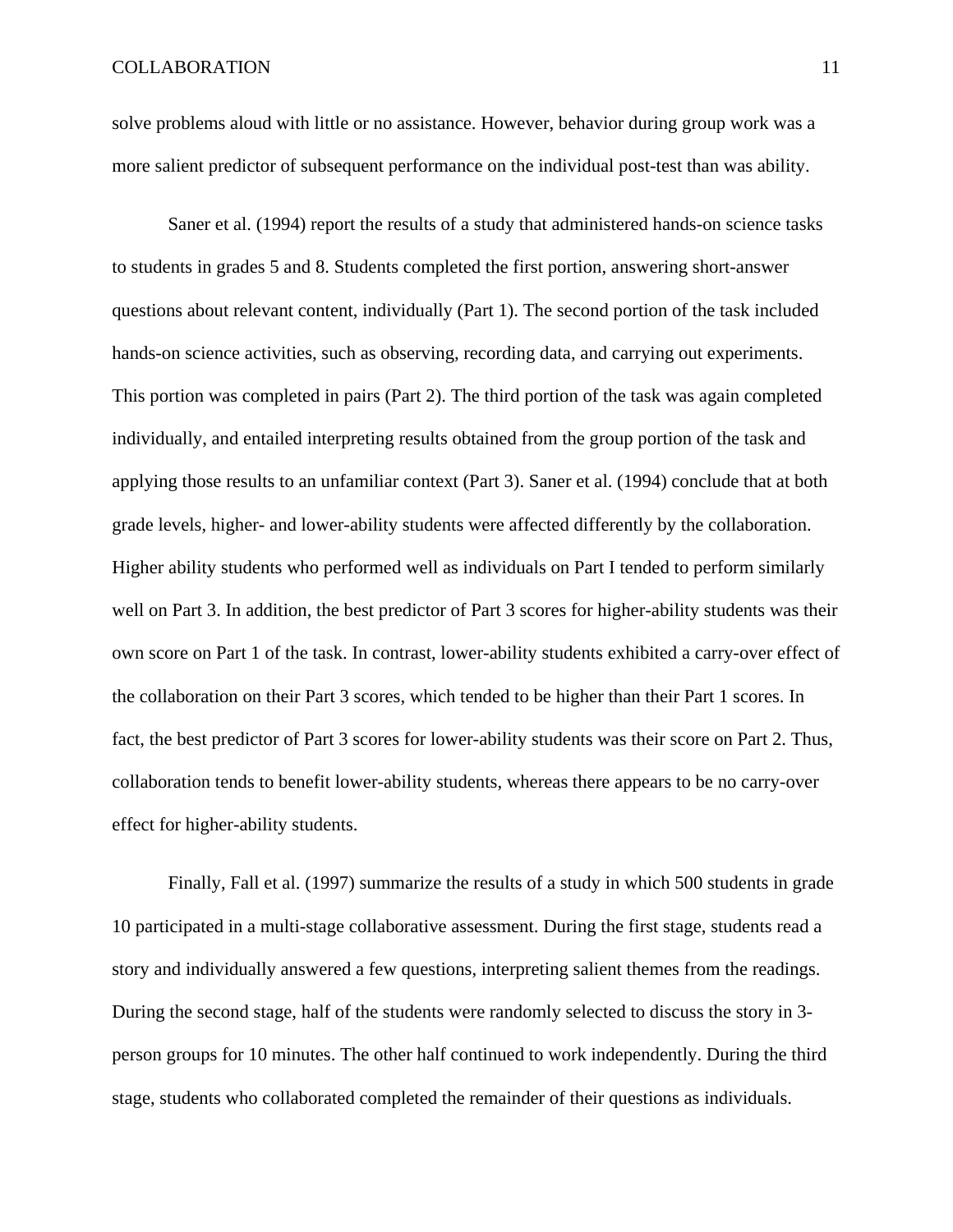Results suggest that students who discussed the story improved their understanding of facts and their interpretations. After the discussion opportunity, these students presented more correct facts, more interpretations, and higher-quality interpretations than before the discussion and compared to the no-discussion group. Similar to results from Saner et al. (1994), the effects of discussion varied according to student ability, with low-ability students benefitting more from discussion than high-ability students.

 On the other hand, Tudge (1992) studied the performance of student pairs on a science task, concluding that collaboration was as likely to diminish performance as to improve it. In Tudge's study, 153 students aged 5 to 9 worked in pairs on a series of tasks involving a balance beam. Researchers manipulated weights applied to the balance beam, as well as the distance from the fulcrum. Students were asked to predict which side the beam would tilt toward when the supports were removed. Importantly, researchers did not provide students with any feedback about the correctness of their predictions, and because the supports were never removed, students were unable to test and modify their predictions. Children's responses were coded into several categories according to the degree of sophistication of the decision rule used to support their prediction. Researchers tested four different types of student configuration: individual students, students who demonstrated equivalent decision rules at pre-test, and students demonstrating unequal decision rules at pre-test—one student adopting a higher rule, and the other adopting a lower rule. During collaboration, students took turns making predictions and justifying their predictions. When their predictions conflicted, students were asked to explain their reasons and agree on one prediction.

 Results from the Tudge study (1992) suggest that collaboration had a strong impact on student performance, with changes in reasoning persisting for several weeks afterwards. Tudge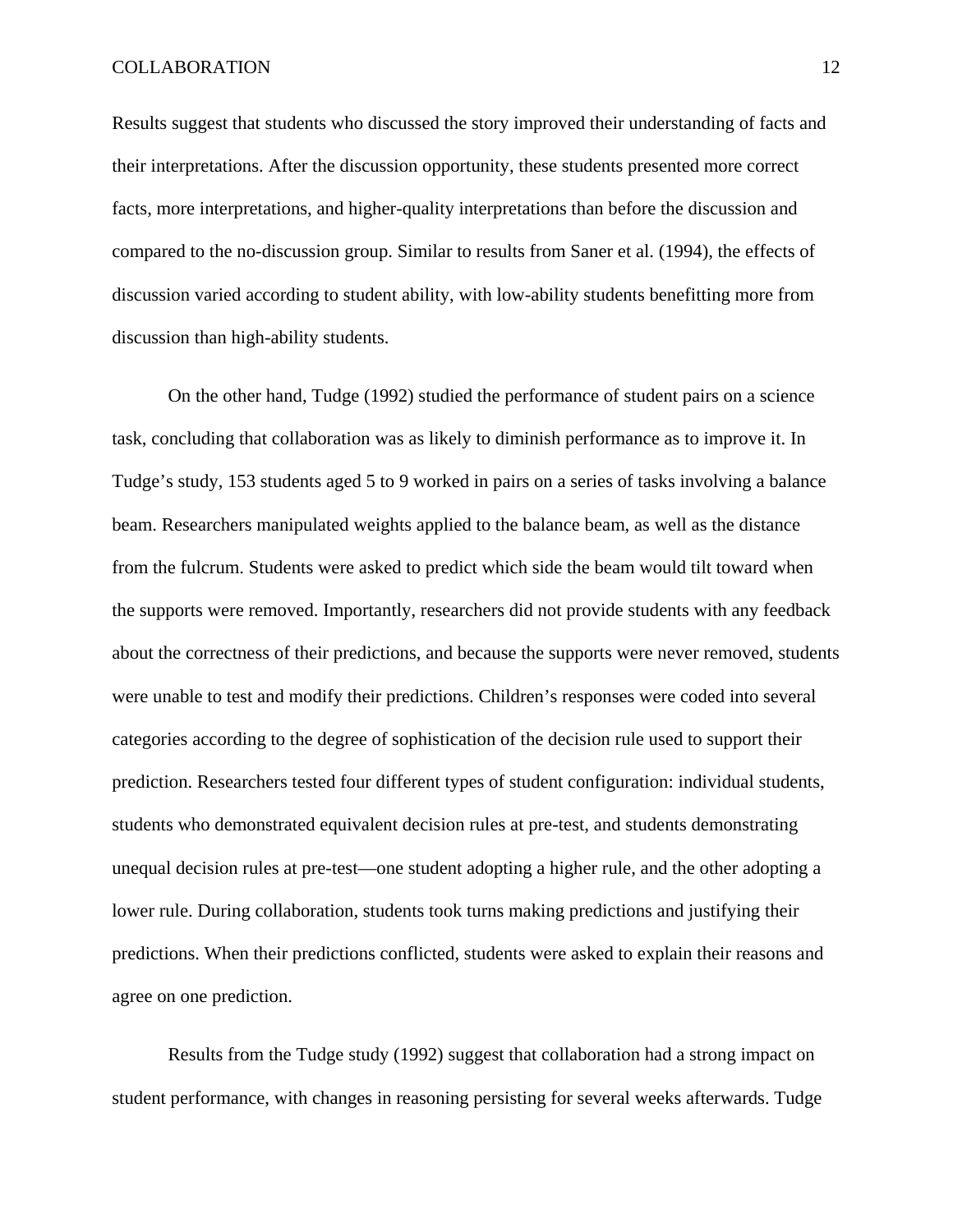found that the group of less-competent students (those using inferior decision rules) was the only group that improved significantly on post-test. However, the more competent students (those using superior decision rules) were the only group that declined significantly post-test. Student pairs that used an equivalent decision rule tended to earn the same score at post-test, as did students who worked alone, regardless of the score earned on the pre-test. Thus, collaboration between students of different ability levels did change student performance, but collaboration was as likely to decrease as increase student performance. Moreover, these latter results suggest that this finding is not simply an artifact of regression to the mean. By way of explanation, the authors point to the fact that students received no feedback on their performances. Thus, students using more sophisticated reasoning, particularly if they were not confident in their responses, were susceptible to persuasion by their less sophisticated partners in the absence of confirming or disconfirming evidence.

## **The "conditions" paradigm.**

 Researchers working in the "conditions" paradigm generally attempt to determine the conditions moderating the effectiveness of collaboration on learning, such as individual characteristics of group members, group heterogeneity and size, and task features (Dillenbourg et al., 1996). For example, Webb (1991) found significant differences in the collaborative learning experiences of boys and girls. Boys were more likely than girls to give and receive elaborated explanations, and their explanations were more likely to be accepted by group mates than girls' explanations. Boys were also more likely to receive responses to requests for help, perhaps because they asked direct and specific questions more frequently. Boys also benefitted more from collaboration, outperforming girls on subsequent achievement measures, despite the fact that the two groups did not differ on ability. Tudge (1992) found that boys tended to demonstrate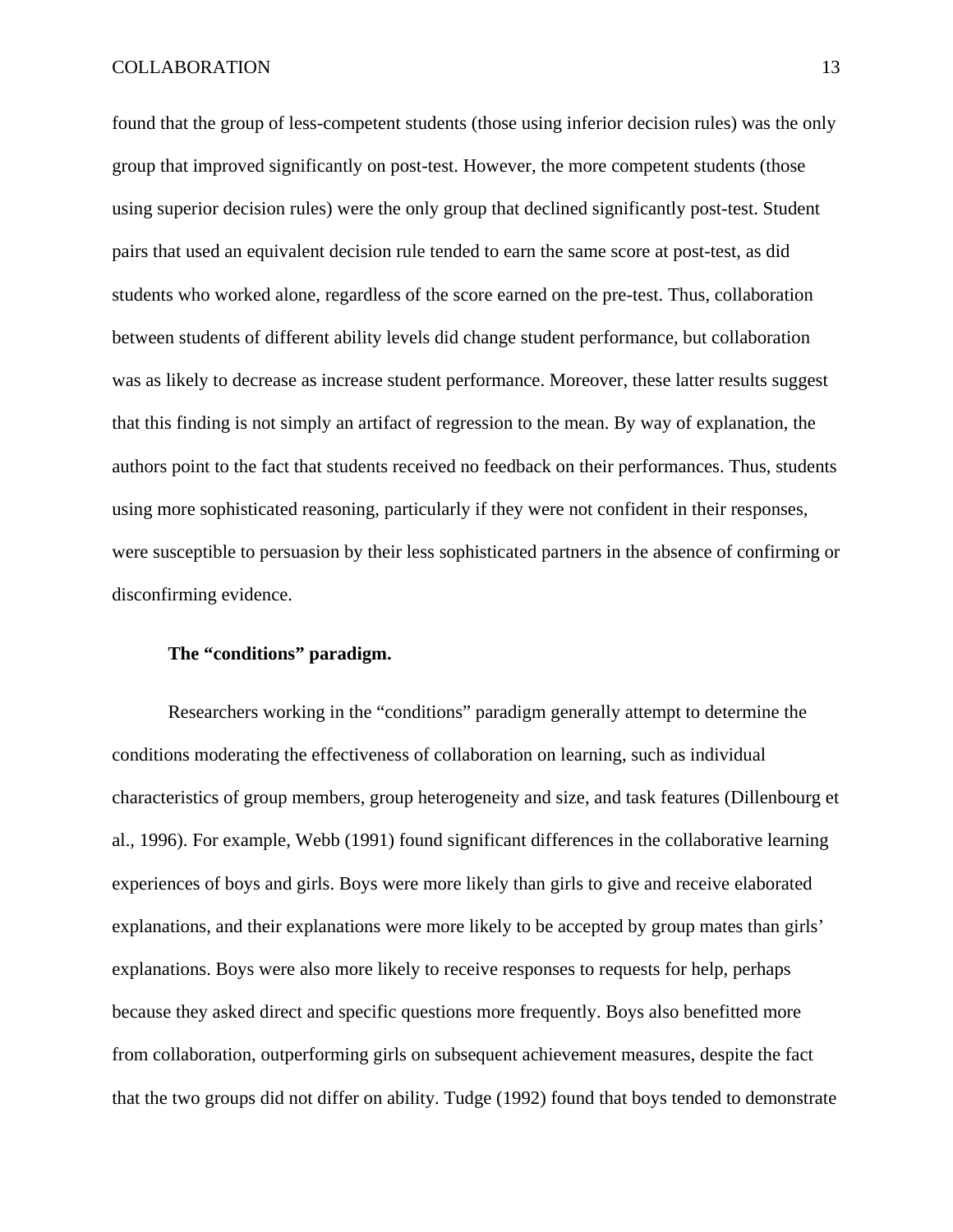no performance differences as a result of collaboration, whereas girls demonstrated significant declines in performance after collaborating.

 Participation patterns may also vary by the ability level of the student. For example, Webb (1991) found that high-ability students tend to provide more explanations and give more information, whereas low-ability students are more likely to be off task. Interestingly, the relative ability level of the student was more important in this regard than absolute ability. Thus, moderate achievers placed in groups with lower-performing students demonstrated the same pattern of interaction as students with high absolute ability.

 The composition of the group, particularly members' genders and abilities, is also important in moderating the effects of collaboration. For example, Webb (1991) meta-analyzed 17 studies investigating collaborative group work, finding that both the patterns of interaction and the effects of collaboration varied across groups with different ability-level compositions. She categorized interactions within five different types of student groups: heterogeneous groups with a wide ability range (including high-, medium-, and low-ability students), heterogeneous groups with a narrow ability range (combining high- with medium-ability or medium- with lowability), homogeneous high-ability, homogeneous moderate-ability, and homogeneous lowability groups. In mixed groups featuring a wide range of abilities, high- and low-ability students tended to form teacher-student relationships, leaving medium-ability students out. Mediumability students in these groups provided fewer explanations than the other participants. In mixed groups featuring a narrow range of abilities, medium-ability students fared much better. In this type of group, all students tended to participate actively, there were more questions eliciting help, and medium-ability students provided more explanations and demonstrated higher achievement. Homogeneous ability groups also had mixed success. In homogeneous high-ability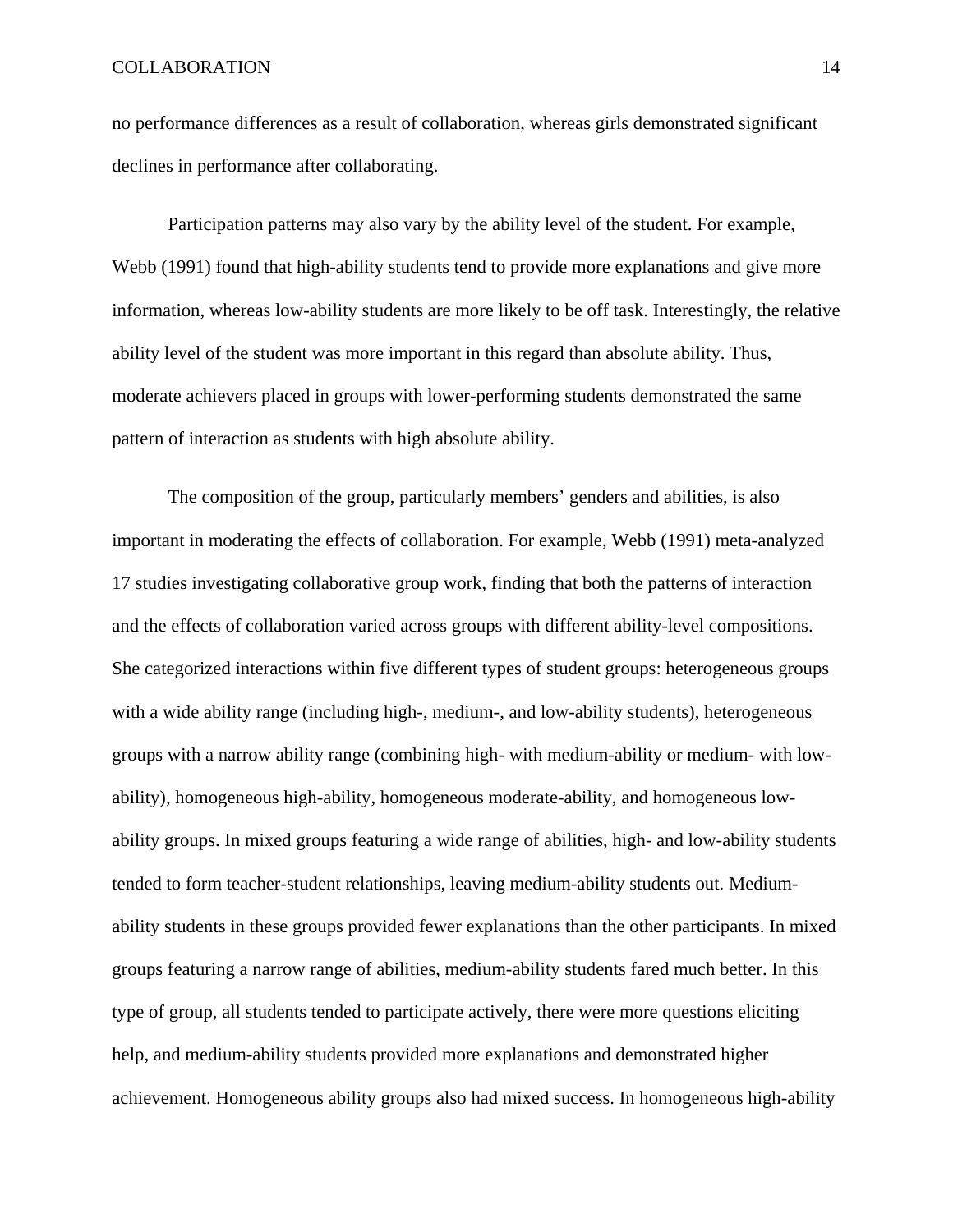groups, students often assumed they all knew how to solve the problems. Such students provided fewer explanations and they ultimately performed worse on tasks than high-ability students in mixed groups. In homogeneous low-ability groups, students lacked sufficient skills and could not provide correct explanations to one another, performing worse than low-ability students in mixed groups.

 In a more recent study, Webb et al. (1998) investigated how grade 7 and grade 8 students performed on a science assessment involving electrical circuits that was designed to measure students' conceptual understanding of voltage, resistance, current, and the relationships among them. Some of the students completed tasks individually, and some completed tasks in groups. Results were somewhat different from those observed in the meta-analysis. First, similar to the meta-analysis, results support the conclusion that for students at most ability levels, working in a heterogeneous group with at least one able member is more beneficial than working in a homogeneous group. In contrast with results from the meta-analysis, however, medium-ability students in heterogeneous groups did not perform worse than those in homogeneous groups. Webb et al. (1998) speculate that perhaps this is because moderate-ability students participated just as much in these groups as their high- and low-ability group mates. In the Webb et al. (1998) study, the effects of collaboration appear to be strongest for low-ability students, particularly when they are matched with high-ability classmates. Such students performed significantly better on both the group task and the individually-completed post-test than low-ability students working alone or working with less capable peers. Moreover, for below-average students the quality of group discussion, as indicated by the accuracy of answers and the quality of explanations, was a significant predictor of subsequent achievement. Such quality contributed more to their performance on the individual post-test than their actual ability. In contrast, high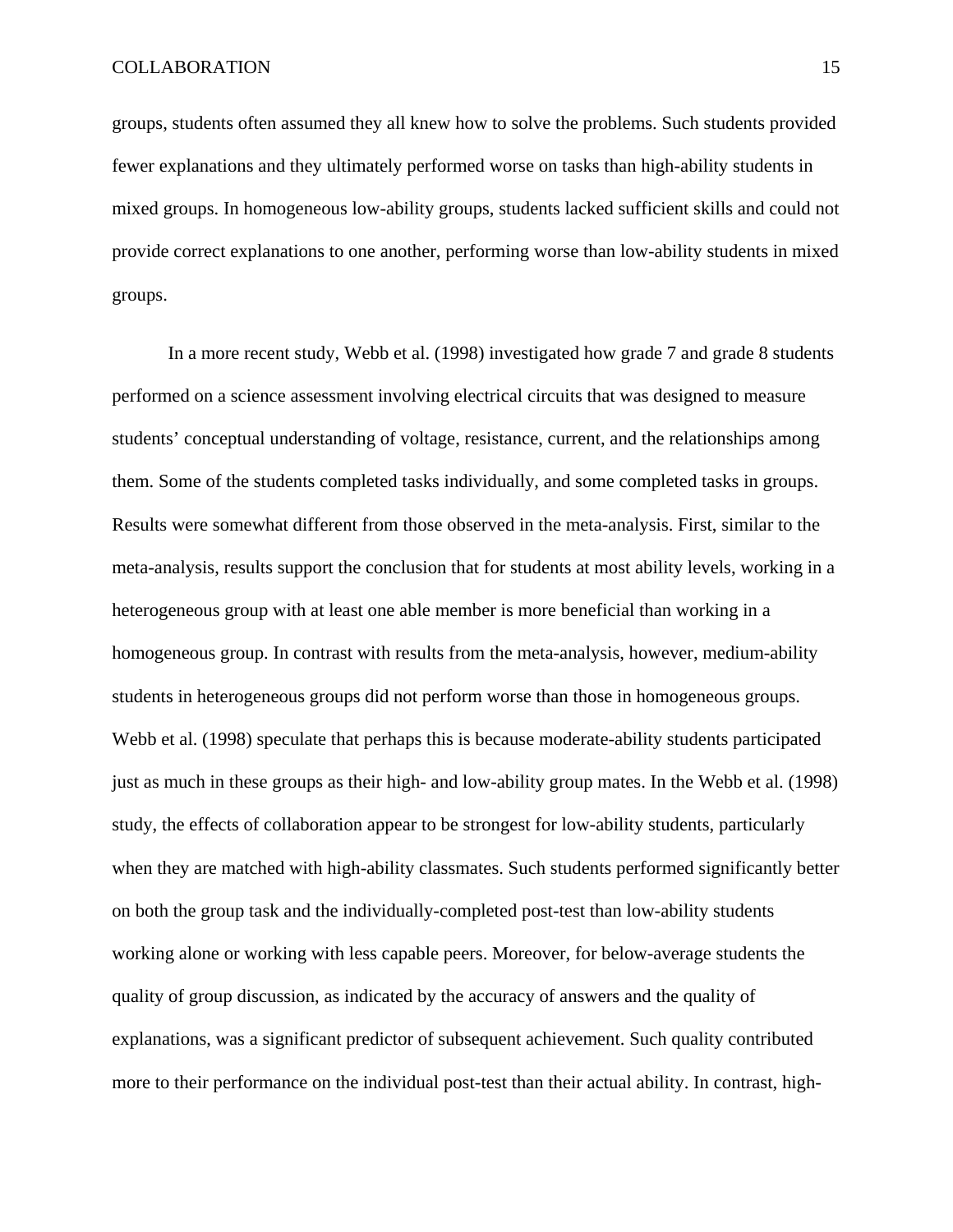ability students performed better in homogeneous groups than they did in heterogeneous groups, and for high-ability students the quality of group interaction was unrelated to subsequent achievement. However, for high-ability students working in heterogeneous groups, group composition did not affect their performance. Thus, working with a low-ability student does not appear to significantly impair high-ability students. On the basis of these results, Webb et al. (1998) recommend the use of heterogeneous groups.

 Group composition with respect to gender may also impact interaction patterns and moderate the effects of collaboration on student learning. For example, Webb (1991) found that in equally-balanced groups (i.e., groups with equal numbers of boys and girls), there were no differences in the interaction patterns of boys and girls. However, in majority male groups, girls were less successful in getting their questions answered than boys, and the researcher noticed that in these groups, boys tended to ignore the girls. Interestingly, even in majority female groups, girls tended to obtain less help because they tended to direct their requests for assistance to the boy in the group, who often ignored them. In both majority male and majority female groups, boys outperformed girls on subsequent individual achievement measures, despite the fact that boys and girls did not differ on ability.

 Finally, some have suggested that task characteristics may moderate the effect of collaboration on group learning. For example, Mercer (1996) argues that whether the group task requires students to collaborate and communicate with one another in order to solve the problem will affect the quality of group discourse. Tasks should require planning, decision-making, and interpreting feedback. Partners should have to talk with one another to complete the task, and cooperative rather than competitive incentive structures should be used. Webb (1991) concurs, arguing that group reward structures—in which grades, tangible prizes, praise, or recognition are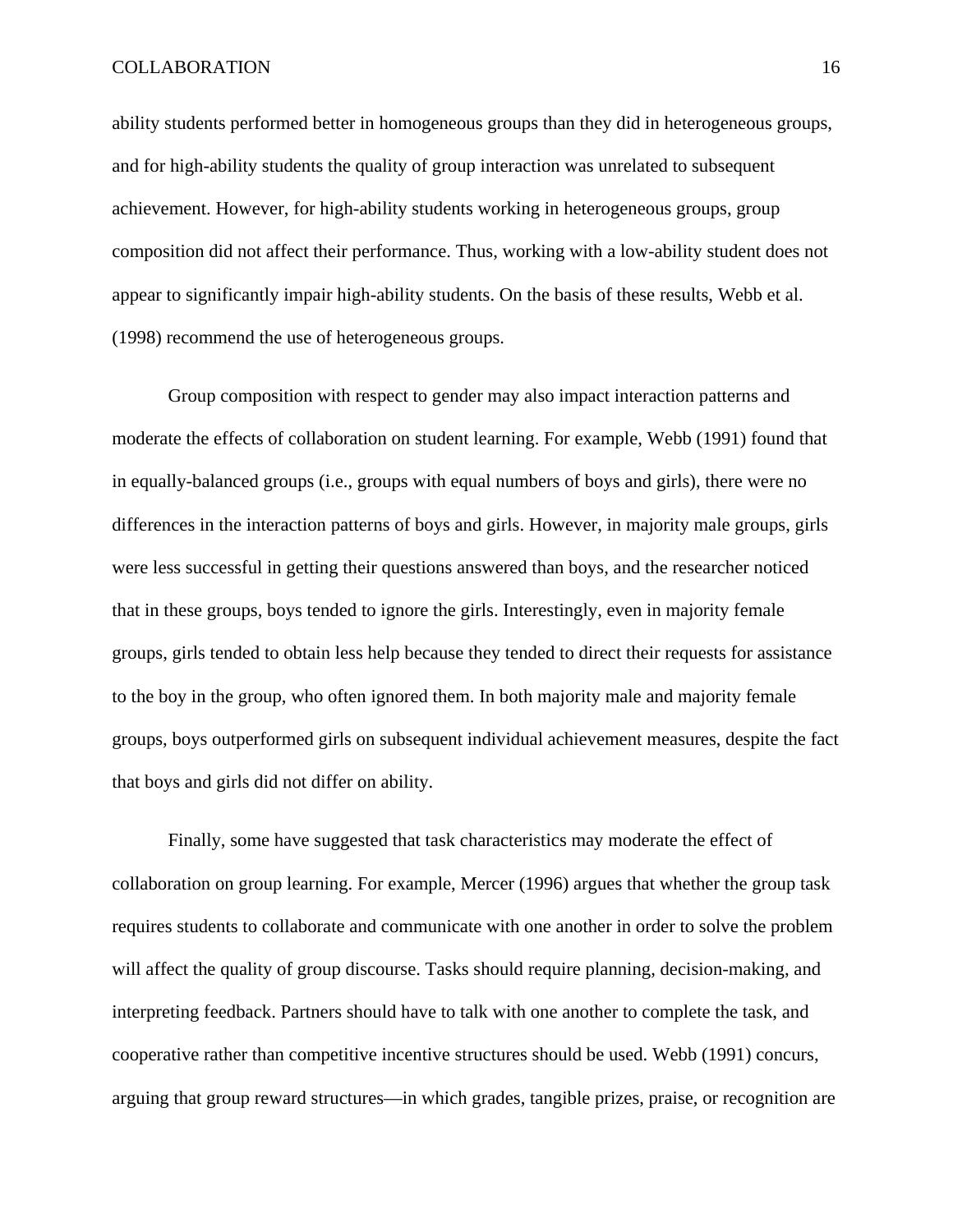based on the group's performance—are more likely to promote helping behaviors than individual reward structures. Dillenbourg et al. (1996) note that what is considered a desirable task feature may differ depending on what paradigm one is working within. For example, from a Vygotskian perspective, the most useful tasks will involve skill acquisition, joint planning, categorization, and memory. In contrast, from a Piagetian perspective, tasks for measuring conservation and coordination should involve perspective taking, planning, and problem solving.

## **The "interactions" paradigm.**

 The "interactions" paradigm developed in response to the complexities associated with the former paradigm and attempts to identify mediating mechanisms between collaboration and learning outcomes (Dillenbourg et al., 1996). In particular, this strand of research attempts to isolate characteristics and processes of interactions through which collaboration effects learning. For example, one proposed mediator of the effect of collaboration on learning is the extent to which social interactions produce elaborated explanations (Dillenbourg et al., 1996). Mercer (1996) argues that interactions producing elaborated explanations enable students to learn the principles underlying practical procedures and strategies, which can result in learning that is more generalizable and transferrable to new situations. Webb (1991) was one of the first researchers to collect evidence on the types of student interactions that occurred during collaborative learning. She meta-analyzed 17 studies of how collaborative or cooperative learning structures affected student learning outcomes in math. She found that content-related (elaborated) explanations positively and significantly correlated with subsequent math achievement in a majority of studies, with partial correlations ranging from 0.07–0.53. Receiving such explanations did not significantly improve subsequent achievement. Providing other kinds of assistance, such as giving the answer or solution without explaining or providing procedural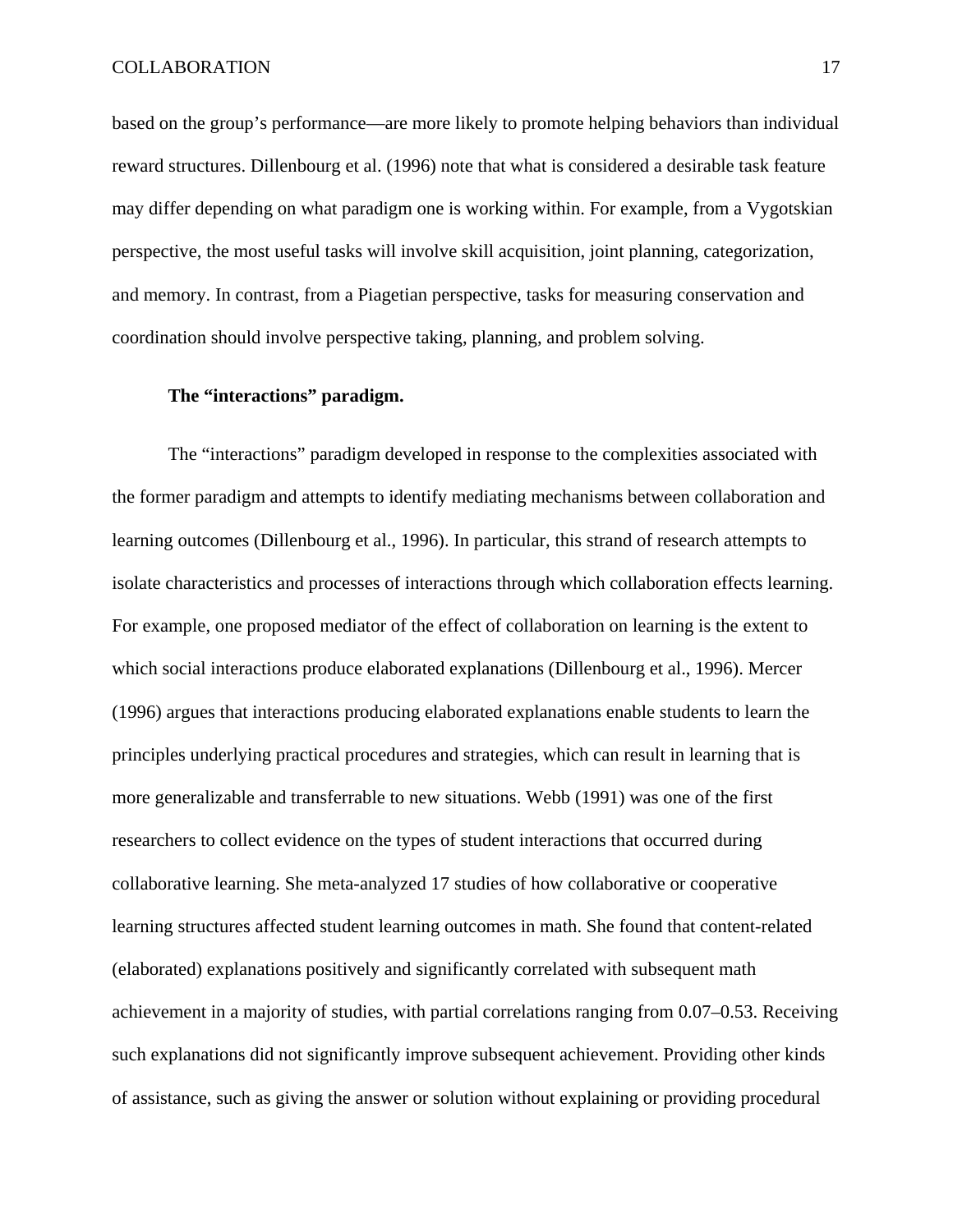information about the task, was not related to math achievement, whereas receiving these other types of assistance was significantly and negatively related to achievement. Thus, the effect of collaborative learning on student achievement depends on the quality of the interactions. Verbal disagreements among students were found to have a U-shaped relationship with achievement, suggesting that either very low or very high levels of verbal disagreement tend to diminish subsequent achievement, whereas a moderate amount of such disagreements improves subsequent math performance.

 Webb (1991) notes that the success of providing and receiving elaborated explanations to improving student learning depends on several factors, including whether the student receiving the explanation actually needs help, the relevance and timeliness of the information provided, whether the assistance is understood, whether the student has opportunities to practice new skills independently, and whether the student takes advantage of those opportunities. Although working in small groups with peers makes it more likely that assistance will be timely and understandable (i.e., in terms the student can relate to), other factors needed for successful interactions may not be present. For example, the student providing help may not allow the student receiving help to practice new skills independently. Alternatively, the person receiving help may lack the motivation to attempt to solve problems individually after receiving assistance (Webb, 1991).

## **The "computer supported" paradigm.**

Finally, research emerging from the computer-supported collaborative learning paradigm has generally attempted to determine whether the theoretical benefits of collaborative learning in face-to-face settings can be realized through computer-mediated or computer-assisted interactions that are limited to asynchronous, text-based interactions. For example, Kreijns et al.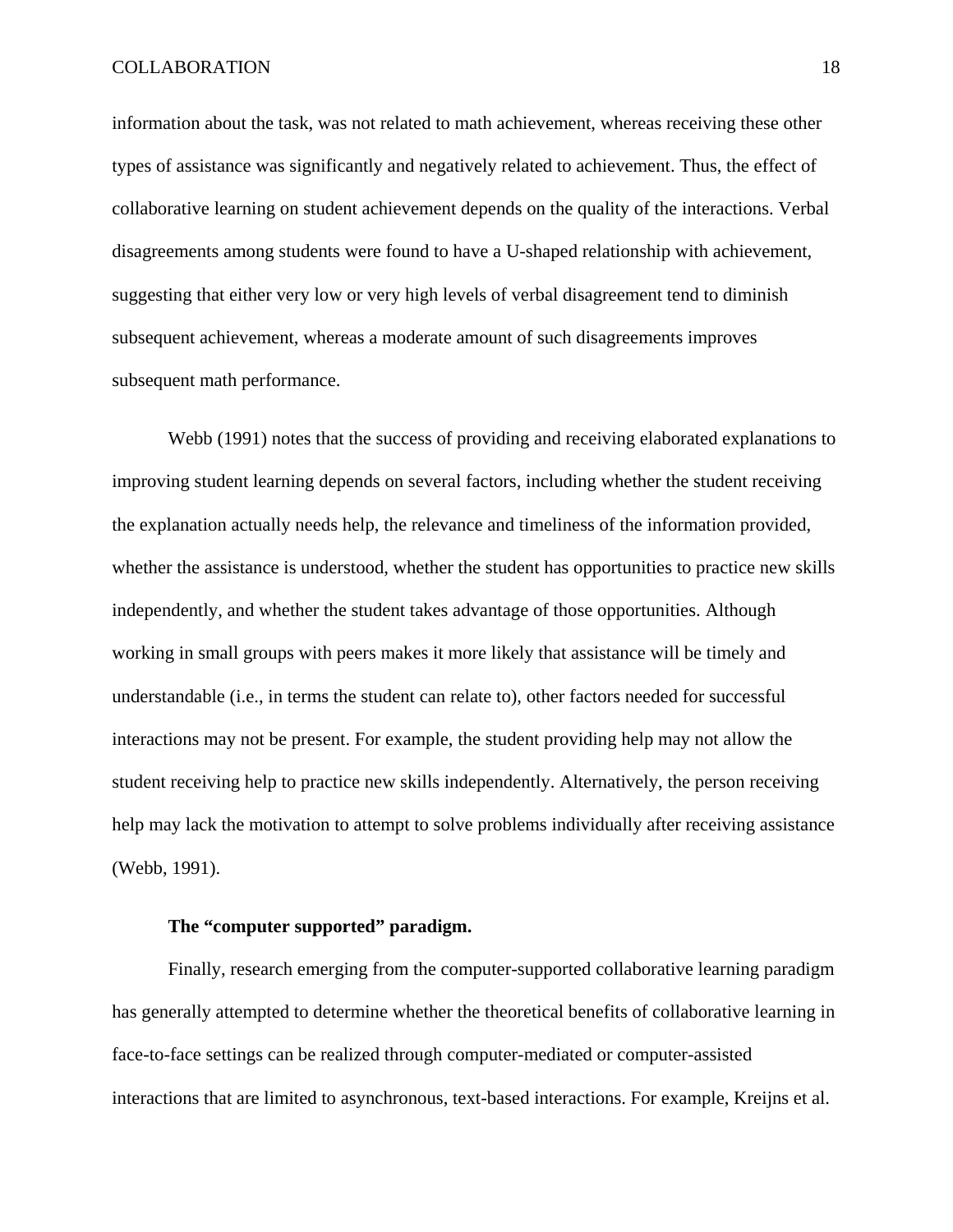(2003) caution that, in contrast to face-to-face interactions, social interaction should not be taken for granted just because the technology to support interaction is there. With respect to asynchronous, text-based interactions, research suggests that there are a few differences between face-to-face collaborations and those conducted at a distance. First, certain interaction patterns may be more or less evident in one medium versus the other. For example, Curtis and Lawson (2001) found that in the online medium, there were fewer exchanges in which students challenged one another and more exchanges related to planning. The authors speculate that because students did not know one another prior to interacting, they may have felt less comfortable challenging the ideas of others. In addition, the online medium appeared to have made planning activities more important for coordinating work. Despite these differences between traditional and technology-enabled collaboration, the authors conclude that successful student collaboration in an online medium is possible.

#### **Relationship to Other Concepts**

 Collaborative learning approaches are related to a number of other, so-called 21st century skills, including critical thinking, metacognition, and motivation. For example, a number of researchers have linked collaborative learning to the development of critical thinking (Bailin et al., 1999; Bonk & Smith, 1998; Heyman, 2008; Nelson, 1994; Paul, 1992; Thayer-Bacon, 2000). Definitions of critical thinking vary widely, but common elements of most definitions include the following component skills:

- analyzing arguments (Ennis, 1985; Facione, 1990; Halpern, 1998; Paul, 1992);
- making inferences using inductive or deductive reasoning (Ennis, 1985; Willingham, 2007; Paul, 1992; Facione, 1990);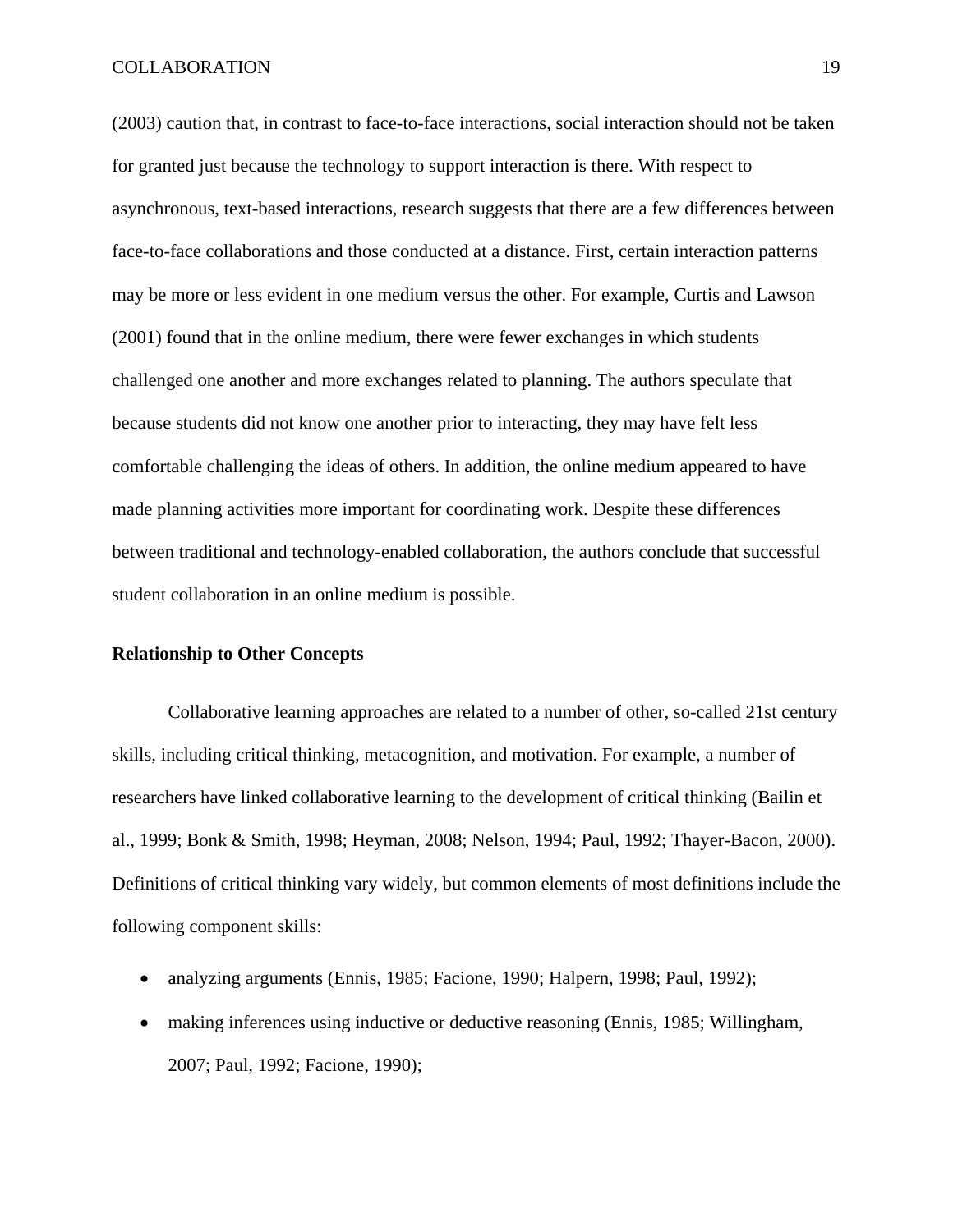- judging or evaluating (Case, 2005; Ennis, 1985, Facione, 1990; Lipman, 1988; Tindal  $\&$ Nolet, 1995); and
- making decisions or solving problems (Ennis, 1985; Halpern, 1998; Willingham, 2007).

 In addition to skills or abilities, critical thinking also entails dispositions. These dispositions, which can be seen as attitudes or habits of mind, include things such as open- and fair-mindedness, a propensity to seek reason, inquisitiveness, a desire to be well-informed, flexibility, and respect for and willingness to entertain diverse viewpoints (Bailin et al., 1999; Ennis, 1985; Facione, 1990; Halpern, 1998; Paul, 1992).

 Collaborative or cooperative learning structures are argued to trigger critical thinking skills and likewise, students with strong critical thinking skills and dispositions may be better collaborators. Proponents of collaborative or cooperative learning include Thayer-Bacon (2000), who emphasizes the importance of students' relationships with others in developing critical thinking skills. Supporters also include Bailin et al. (1999), who argue that critical thinking skills involve the ability to respond constructively to others during group discussion, which implies interacting in pro-social ways by encouraging and respecting the contributions of others. Similarly, Heyman (2008) notes that social experiences can shape children's reasoning about the credibility of claims. Nelson (1994) provides some clues as to how collaboration can prompt cognitive development among college students. According to Nelson, students' misconceptions interfere with their ability to acquire new knowledge, despite appropriate instruction. Collaborations create opportunities for disagreements and misconceptions to surface and to be corrected. Collaboration also provides a vehicle for students to attain necessary acculturation to the college environment and helps to make tacit disciplinary expectations more explicit for students.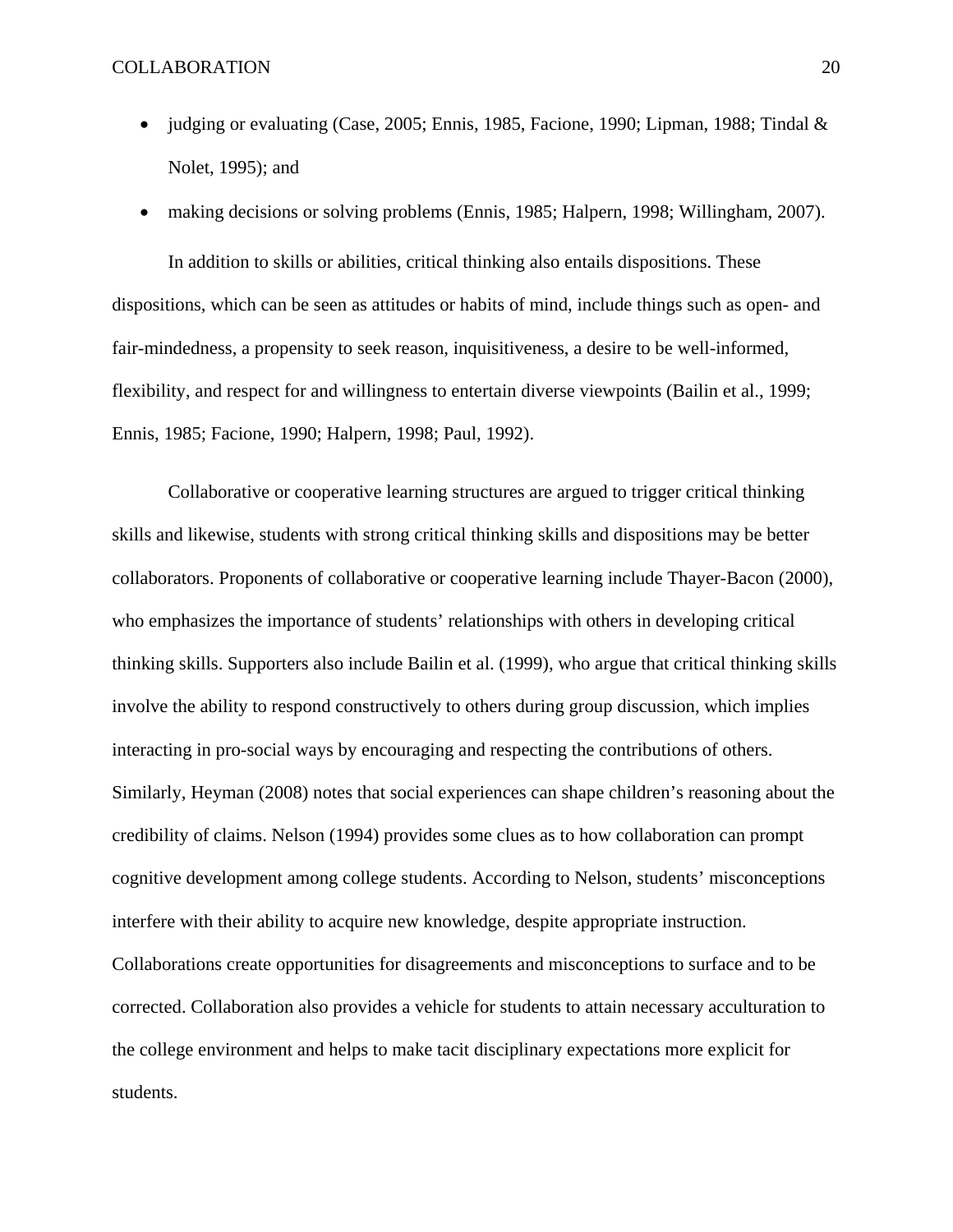Collaborative learning is also related to metacognition, which has been defined most simply as "thinking about thinking." Other definitions include the following:

- "the knowledge and control children have over their own thinking and learning activities" (Cross & Paris, 1988, p. 131);
- "awareness of one's own thinking, awareness of the content of one's conceptions, an active monitoring of one's cognitive processes, an attempt to regulate one's cognitive processes in relationship to further learning, and an application of a set of heuristics as an effective device for helping people organize their methods of attack on problems in general" (Hennessey, 1999, p. 3); and
- "the monitoring and control of thought" (Martinez, 2006, p. 696).

 Several researchers have recommended collaborative learning approaches to teaching metacognition (Cross & Paris, 1988; Hennessey, 1999; Kramarski & Mevarech, 2003; Kuhn & Dean, 2004; Martinez, 2006; McLeod, 1997; Paris & Winograd, 1990; Schraw & Moshman, 1995; Schraw et al., 2006). Proponents include Cross and Paris (1988), who identify group discussions about the use of reading strategies as one critical feature of an intervention targeted at improving students' metacognition during reading. Hennessey (1999) points out that collaborative approaches promote metacognitive discourse among students and stimulate cognitive conflict. Such conflict can lead to clarifications of students' beliefs and concepts. Similarly, Kramarski and Mevarech (2003) attribute the superior performance of students working in collaborative group settings to the higher quality of discourse observed among students working together. Students participating in cooperative learning expressed their mathematical ideas in writing more ably than did those who worked alone. Moreover, as Schraw and Moshman (1995) note, peer interaction can encourage the construction and refinement of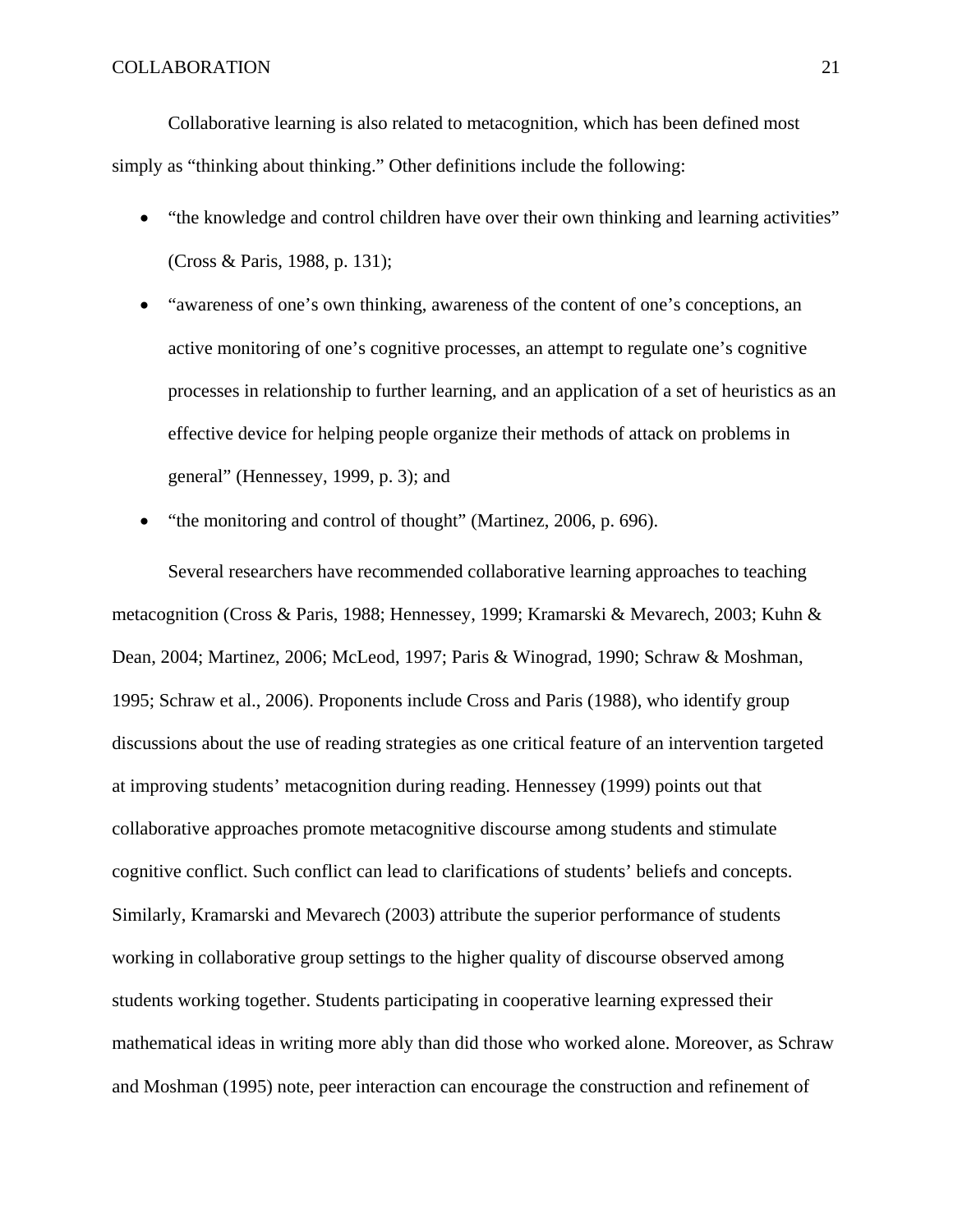metacognitive theories, which are frameworks for integrating cognitive knowledge and cognitive regulation. Kuhn and Dean (2004) argue that social discourse can cause students to "interiorize" processes of providing elaborations and explanations that have been associated with improved learning outcomes. In turn, those with strong metacognitive skills may model self-regulated learning better for their group mates than those with poor metacognitive skills.

 Finally, collaborative approaches may be related to motivation. Paraphrasing Gredler, Broussard and Garrison define motivation as "the attribute that moves us to do or not to do something" (2004, p. 106). Gottfried defines academic motivation in particular as the "enjoyment of school learning characterized by a mastery orientation; curiosity; persistence; task-endogeny; and the learning of challenging, difficult, and novel tasks" (1990, p. 525). Bossert (1988) argues that motivation is one of the potential mediating processes whereby cooperative learning affects achievement. According to Bossert, peer encouragement may improve task engagement, and the novelty of collaborative learning tasks causes students to shift attentional resources. Hidi and Harackiewicz (2000) frame the issue in terms of situational interest. According to this perspective, working with others is a way to enhance situational interest that can ultimately trigger personal or individual interest. As Turner (1995) argues, collaboration provides opportunities for students to experience disequilibrium, which can spur curiosity and interest. Second, collaboration provides opportunities for peer modeling, and models of successful student performance can be more motivating to students than teacher modeling. Finally, working with others promotes academic engagement through the added responsibility of group performance, which causes individuals to persist at difficult tasks longer than they normally would.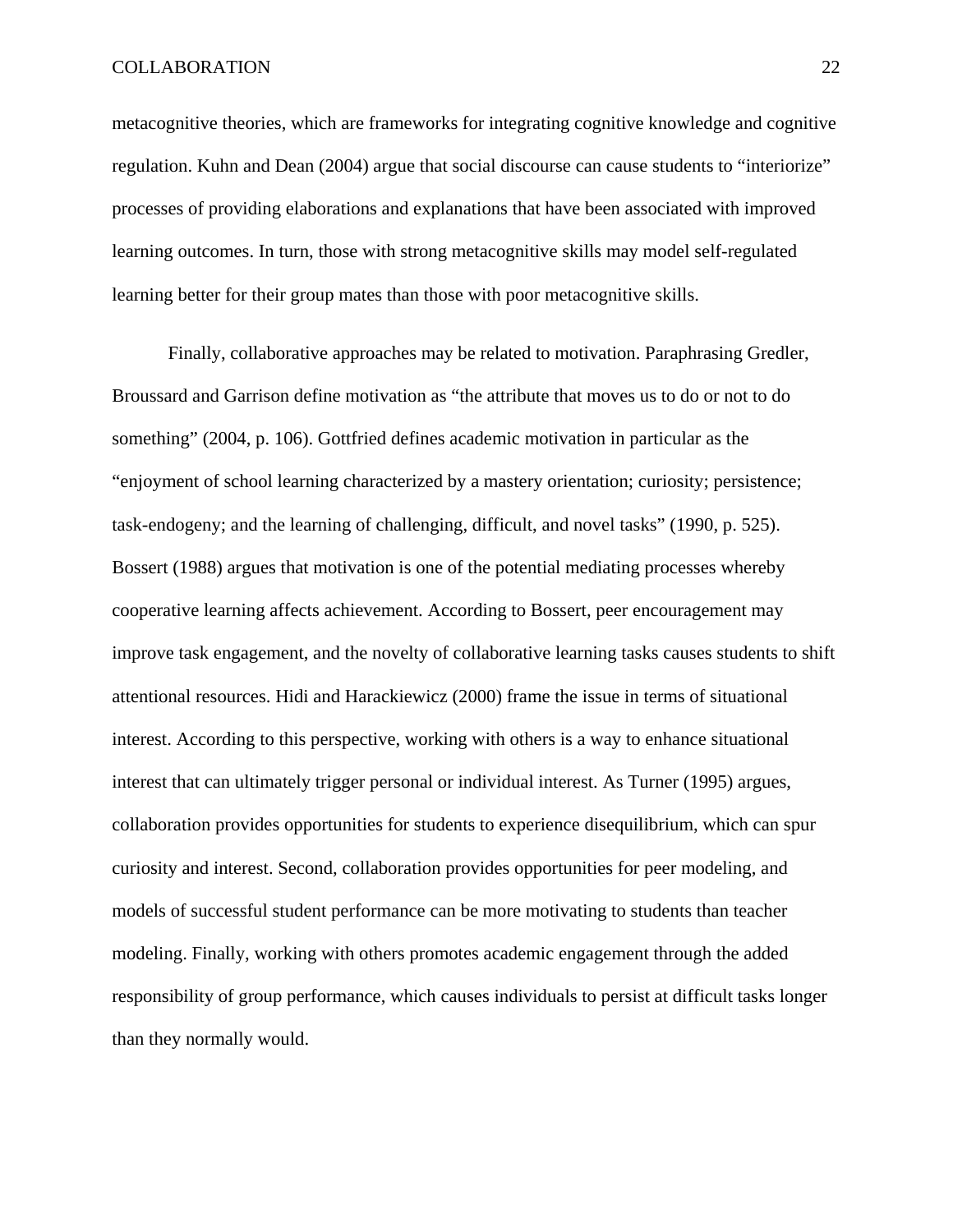#### **Development of Collaboration Skills**

 This section reviews the limited theoretical and empirical literature on development of collaborative capacities, including how collaboration skills first appear and develop over time.

 According to Tudge (1992), early work by Piaget and Vygotsky is informative with respect to development of collaboration skills in young children. From a Piagetian perspective, children younger than 7 may lack the developmental skills to benefit from collaboration because they have not reached the concrete operational stage, or the stage at which logical reasoning first appears and children begin to apply mental operations to concrete problems such as conservation tasks. Once children have attained this stage, however, they appear to benefit from collaboration. For example, research in the Piagetian tradition suggests that when conservers are paired with non-conservers on a conservation task, non-conserving members are highly likely to reach conservation, whereas conserving members are very unlikely to regress as a result of interaction (as summarized in Tudge, 1992). Dillenbourg et al. (1996) similarly observe that Piaget's theory leads to specific expectations for development of collaboration skills. For example, preoperational children may lack the ability to benefit from collaboration because they cannot decenter from their own perspective, suggesting they may have difficulty recognizing the views of others. Similarly, preschool-age children may lack the ability to sustain discussions of alternative hypotheses. For collaborations to produce the interactions necessary to support learning, children serving as "tutors" must be skilled at the task and must be able to reflect on their own performance. The authors point out that even if young children are able to serve as skilled tutors to their less able peers, 5- and 6-year-olds may not have the ability to inhibit their own actions enough to allow someone else to learn something they themselves already know how to do (Dillenbourg et al., 1996).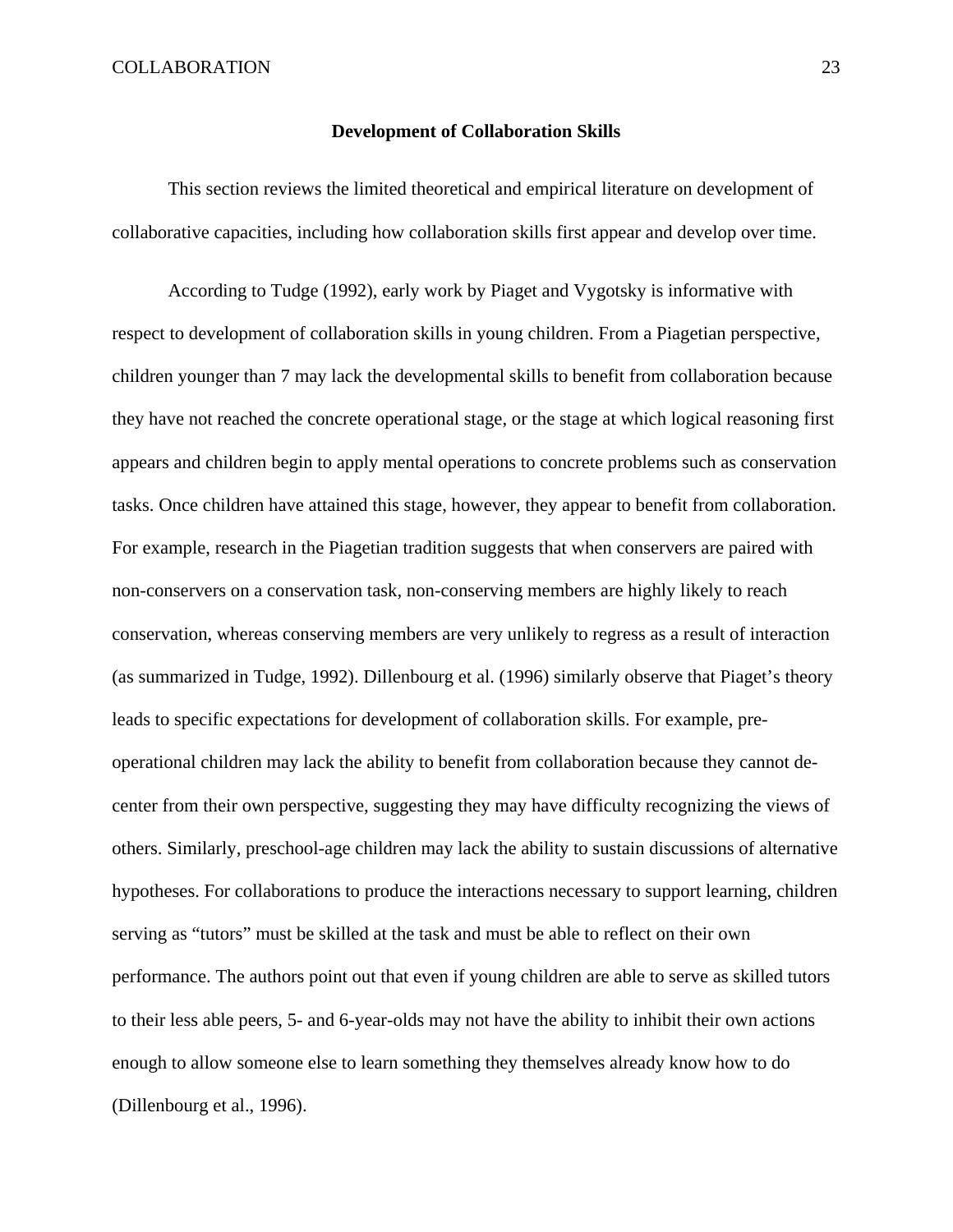As Tudge (1992) notes, Vygotsky did not identify particular stages at which children would be ready to collaborate. Rather, the Vygotskian tradition emphasizes the benefits of collaboration whenever participants differ in terms of their initial skill levels. Typically, those working in this paradigm have conceptualized collaboration as occurring between a child and a more competent peer, either another child or an adult (as summarized by Tudge, 1992). Any collaborative learning activity within the child's zone of proximal development will potentially improve learning. In Tudge's study, significant age effects were found with respect to the sophistication of decision rules invoked by student pairs. Thus, older children uniformly used more sophisticated reasoning than younger children. However, the effects of collaboration were the same for 5-year-olds as for 9-year-olds, suggesting that young children are as likely as older children to be impacted by collaboration, and the outcomes of such interactions tend to be similar.

#### **Instructional Implications**

 This section reviews both general and specific instructional recommendations for helping students improve their ability to collaborate.

## **General Approaches to Teaching Collaboration**

 Few studies investigate whether students can be successfully trained to collaborate. As Bossert (1988) observes, "specific training in cooperative roles is not offered in most studies of cooperative learning methods: The activity itself constitutes the training" (p. 227). However, many researchers recommend providing explicit instruction in collaboration skills (Fall et al., Webb, 1995). For example, educators are urged to devote explicit instruction to developing collaboration skills. Such training could include instruction in effective communication, how to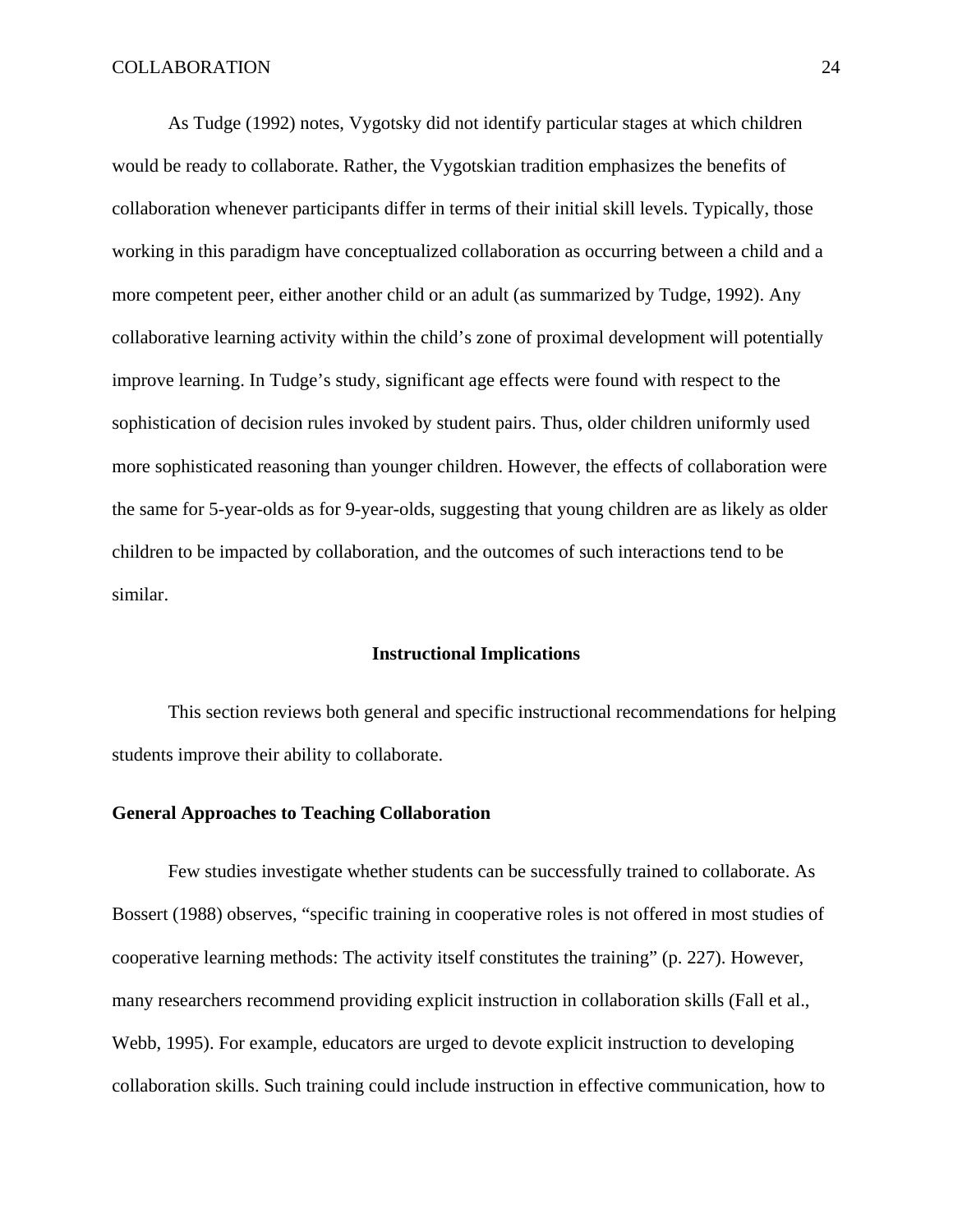seek help, and how to provide help to others (Fall et al., 1997). Similarly, Webb (1991 and 1995) recommends training students in general interpersonal and teamwork skills, including coordination, communication, conflict resolution, decision making, problem solving, and negotiation. Such training could emphasize how to give explanations, how to directly and explicitly ask for help, and how to respond appropriately to others' requests for help. Teachers should also provide ample opportunities for students to practice collaboration skills, using tasks that are similar to those used during group-based assessments. Teachers should encourage students to actively participate during group work (Fall et al., 1997). Teachers should also emphasize that multiple skills are necessary to complete group tasks and each person in the group is going to be skilled in at least one area (Webb, 1995).

 In addition to preparing students for collaboration by providing explicit instruction, teachers should also structure tasks to support collaboration (Bossert, 1988; Dillenbourg, 1999; Mercer, 1996; Webb, 1995). For example, teachers can embed specific roles within tasks (Dillenbourg, 1999; Webb, 1995). These roles can be based on knowledge complementarities or on conflicting viewpoints. Dillenbourg points out, however, that decomposition of the task into independent sub-tasks reduces the level of collaboration required. Thus, individual student roles should define horizontal rather than vertical division of labor. For example, one student may assume responsibility for the task level, whereas the other group member oversees meta-task aspects (e.g., planning). Webb (1995) describes roles such as "learning leader," responsible for summarizing and recounting the main points of the material, and "learning listener," responsible for detecting errors or omissions in the summary and asking questions to clarify the material.

 Teachers can also specify rules for interaction, requiring, for example, that every groupmember ask at least one question (Dillenbourg, 1999). Mercer (1996) argues that when teachers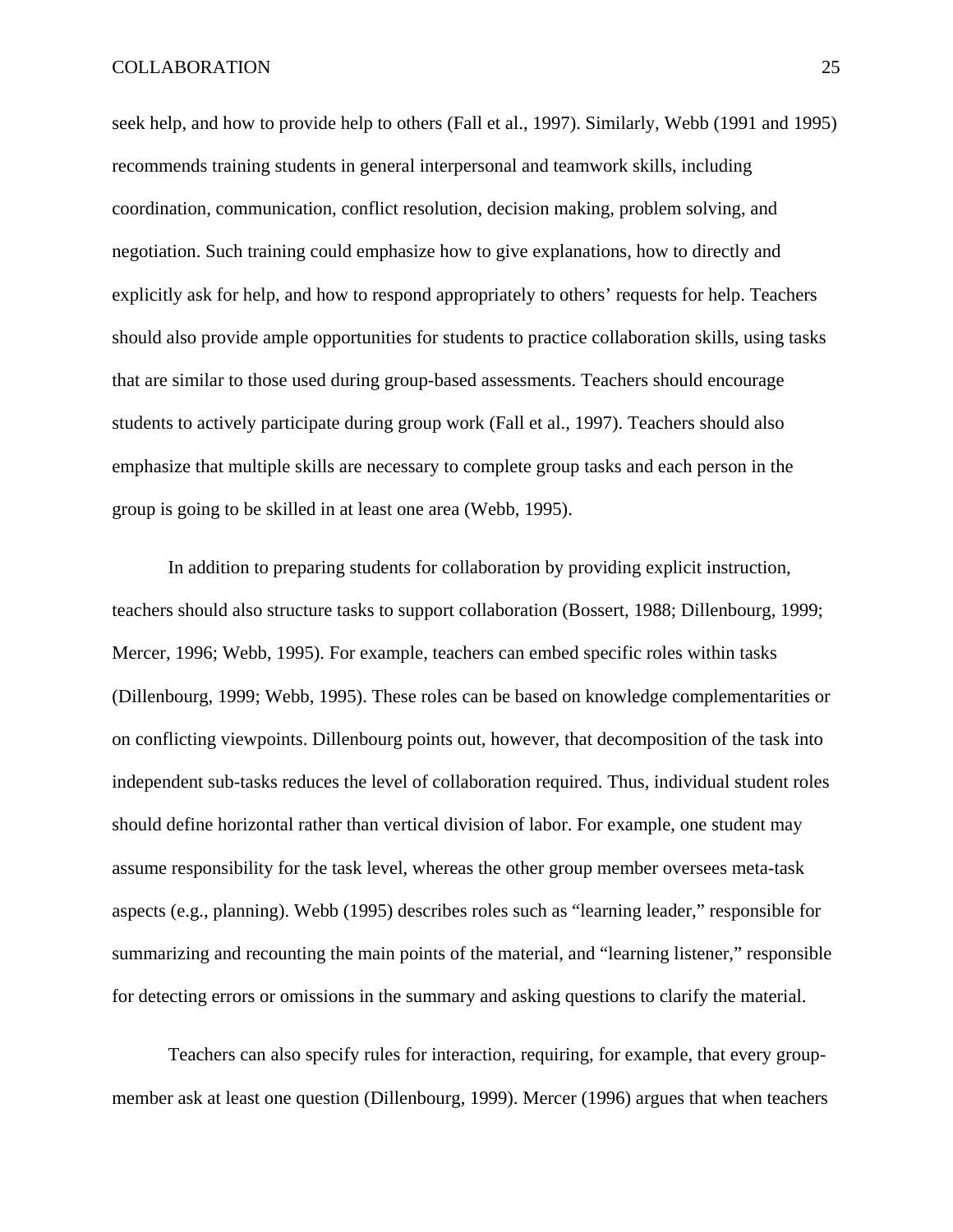establish "ground rules" for collaboration, student motivation and performance improve. Such ground rules can include sharing all relevant information and suggestions, providing reasons to back up assertions and suggestions, asking for reasons where appropriate, agreeing about what action to take, and accepting that the group rather than the individual is ultimately responsible for decisions and actions. In the Mercer study, when teachers provided such ground rules for guiding interactions, student interactions featured higher-quality discourse in comparison to classrooms without such rules. In particular, students were more likely to engage critically and constructively with one another, making their reasoning and justifications visible for others to evaluate.

 Teachers should also monitor and regulate such interactions. For example, Fall et al. (1997) found that when teachers actively circulate among groups and encourage students to share their ideas, students are more engaged and discussion is more fruitful. In addition, Tudge's study demonstrates the importance of providing groups with feedback to confirm or disconfirm the group's direction (1992). In the absence of tools for monitoring interactions at different times and places (e.g., an automated computer interface) teachers are encouraged to provide group members with tools to monitor and evaluate their own interactions, a topic that will be explored more fully in the section on assessing collaboration (Dillenbourg, 1999).

## **Specific Instructional Techniques**

 There are a variety of ways to structure collaborative learning activities. For example, Palincsar (1987) describes reciprocal teaching as "an interactive teaching procedure in which the teachers and students collaborate in the joint construction of text" (p. 2). During reciprocal teaching, teachers and students take turns assuming "leader" and "respondent" roles, with the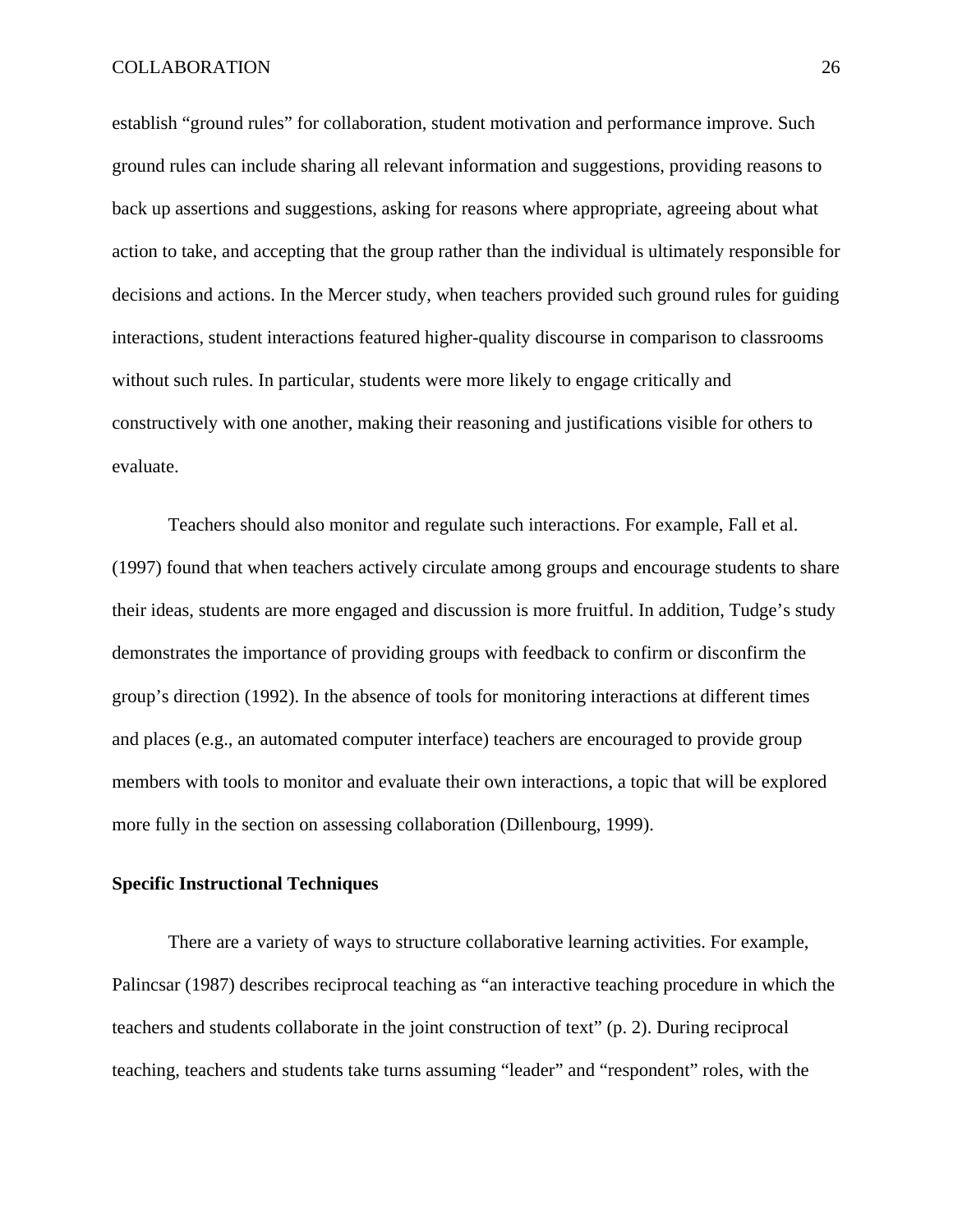leader employing several strategies to direct discussion: asking questions, summarizing responses, clarifying misunderstandings, and supporting predictions about upcoming text content.

 Bossert (1988) describes a number of specific formats, which use various reward and task structures to induce student collaboration. "Learning together," for example, has heterogeneous groups of 4–5 students work together to complete a single group lesson. Students are instructed to help each other until the entire group has learned the material. Bossert refers to this approach as "pure" cooperation because student groups do not compete against one another. In contrast, the "jigsaw" technique breaks academic material to be learned into portions. Each student learns a portion of the material in an "expert group" comprised of others assigned to the same material. Students then return to their original groups and share what they have learned. In this approach, students can be tested as a group or individually on their knowledge of the material. "Group investigation" is similar to "jigsaw," except students have more freedom to choose which topics they will pursue and assign their own division of labor. In "student team learning," students work in small, mixed-ability groups to help prepare one another for quizzes that student teams compete on against one another. Students contribute to their team's performance through their own performance on the quiz. Teams with high levels of mean group performance are recognized. In "team assisted individualization," each student progresses at his or her own pace, but can be helped by group mates. Students must take mastery tests before progressing to more difficult material, and their scores on these tests contribute to their team's scores. A number of other methods also structure group interactions. The important point to note is that teachers should manipulate reward and task structures in ways that will accomplish the specific learning goals they have for students. This point will be elaborated in the next section.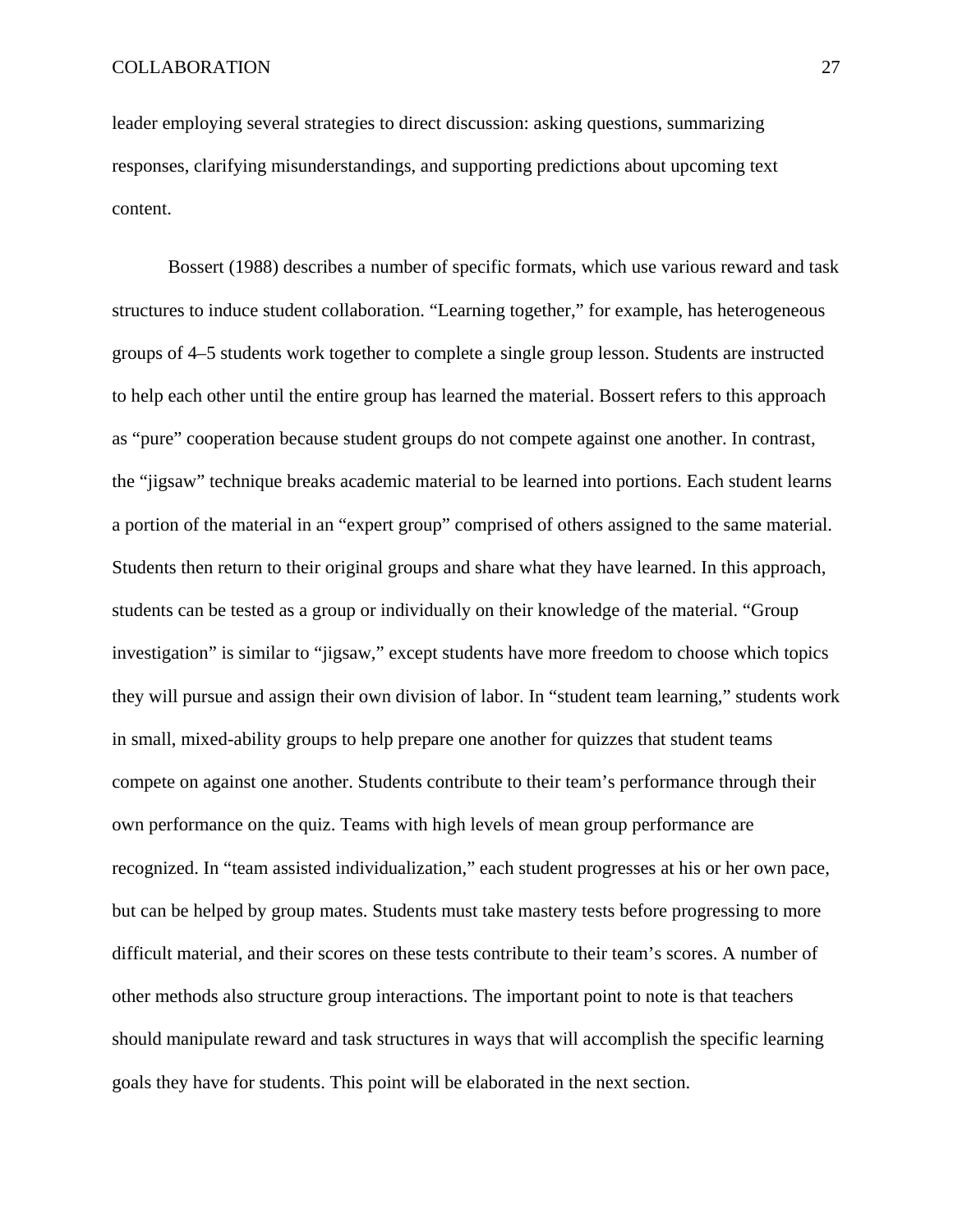#### **Assessment Implications**

 This section reviews challenges in assessing collaboration, describes extant methods of assessing or measuring collaboration, and reviews guidelines from the literature for measuring collaboration.

#### **Challenges in Assessing Collaboration**

 There are a number of challenges in attempting to measure students' collaboration skills. First, educators are usually interested in obtaining individual student scores or grades. Collaborative learning, because it occurs in a group, can obscure individual contributions, making it difficult to isolate individual student scores. Often teachers will assign a single score to a group based on completion of a group product, and this group score in turn is assigned to each individual group member. However, to the extent that individual student contributions are not comparable or equivalent, this does not necessarily reflect individual effort, knowledge, or skills (Race, 2001; Saner et al., 1994; Webb, 1995). Research shows that group-level assessments may not yield scores that are predictive of individual-level ability, even when individual students turn in separate products. In particular, scores from group work tend to over-estimate individual performance, and exhibit both ceiling effects and range restriction (Webb, 1993). Fall et al. (1997) demonstrate that the effect of collaboration on performance is evident even with very limited interaction (e.g. a 10-minute discussion regarding themes in a reading passage). Even when individual group mates turn in separate products, scores between group members tend to be correlated at very high levels (66–.83), suggesting that they are not independent of one another (Saner et al., 1994). In addition, there is a carry-over effect, with scores on subsequent individual work affected by previous group collaboration, particularly for low achievers (Saner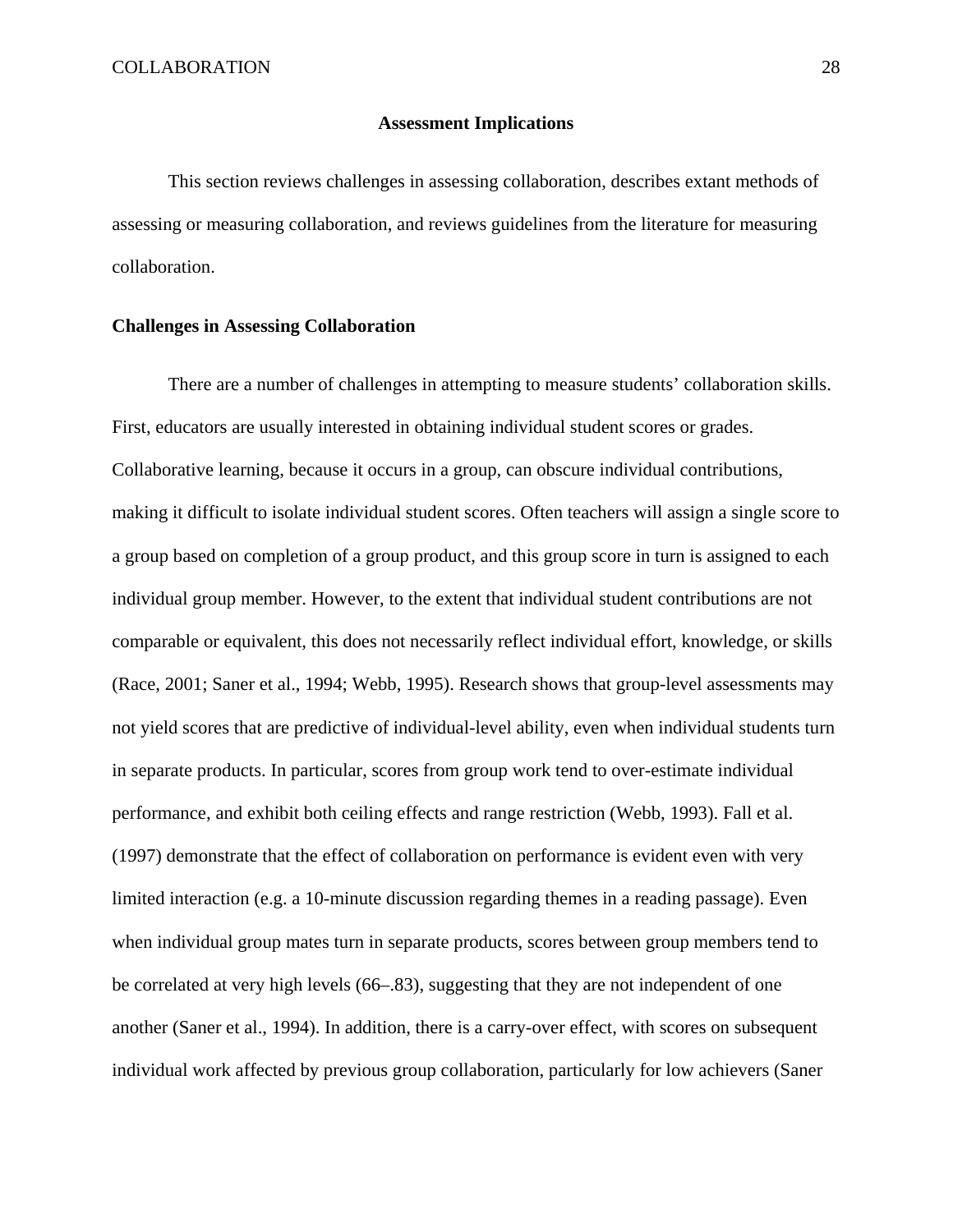et al., 1994; Webb, 1998). If this higher performance reflects real learning, then group assessment scores are not necessarily invalid. However, if students obtain higher scores from group assessments simply because their more able group mates complete work for them, then using group scores as indicators of individual student learning is problematic.

 Webb (1995) details four potential purposes of group-based assessments. First, educators may be trying to measure individual student learning, as evidenced by student knowledge or skill, in the context of a group activity. Second, the goal may be to assess an individual student's ability to learn from collaboration, which is typically accomplished by including both individual and group assessment components. A third goal is to assess group productivity, as evidenced by the quality or quantity of a product completed collaboratively. Finally, educators may be trying to measure a student's collaboration skills, such as coordination, communication, decisionmaking, conflict resolution, and negotiation.

 As Webb notes, processes that facilitate good performance under one goal may be counter-productive for another. For example, group processes such as co-construction of ideas, conflict, giving and receiving elaborated help, equality of participation, division of labor, and free riding or social loafing are more or less desirable depending on whether the goal of group assessment is to measure individual student learning or group productivity. If the goal is to measure individual learning, then group processes of co-constructing ideas, resolving cognitive conflicts, giving and receiving elaborated explanations, and ensuring equality of participation should be encouraged through the structure of group tasks, because these processes are associated with student learning. On the other hand, if the goal is to measure group productivity, then the above group processes would actually be counter-productive to the extent that they impede progress on completing a high-quality group product within a set amount of time. As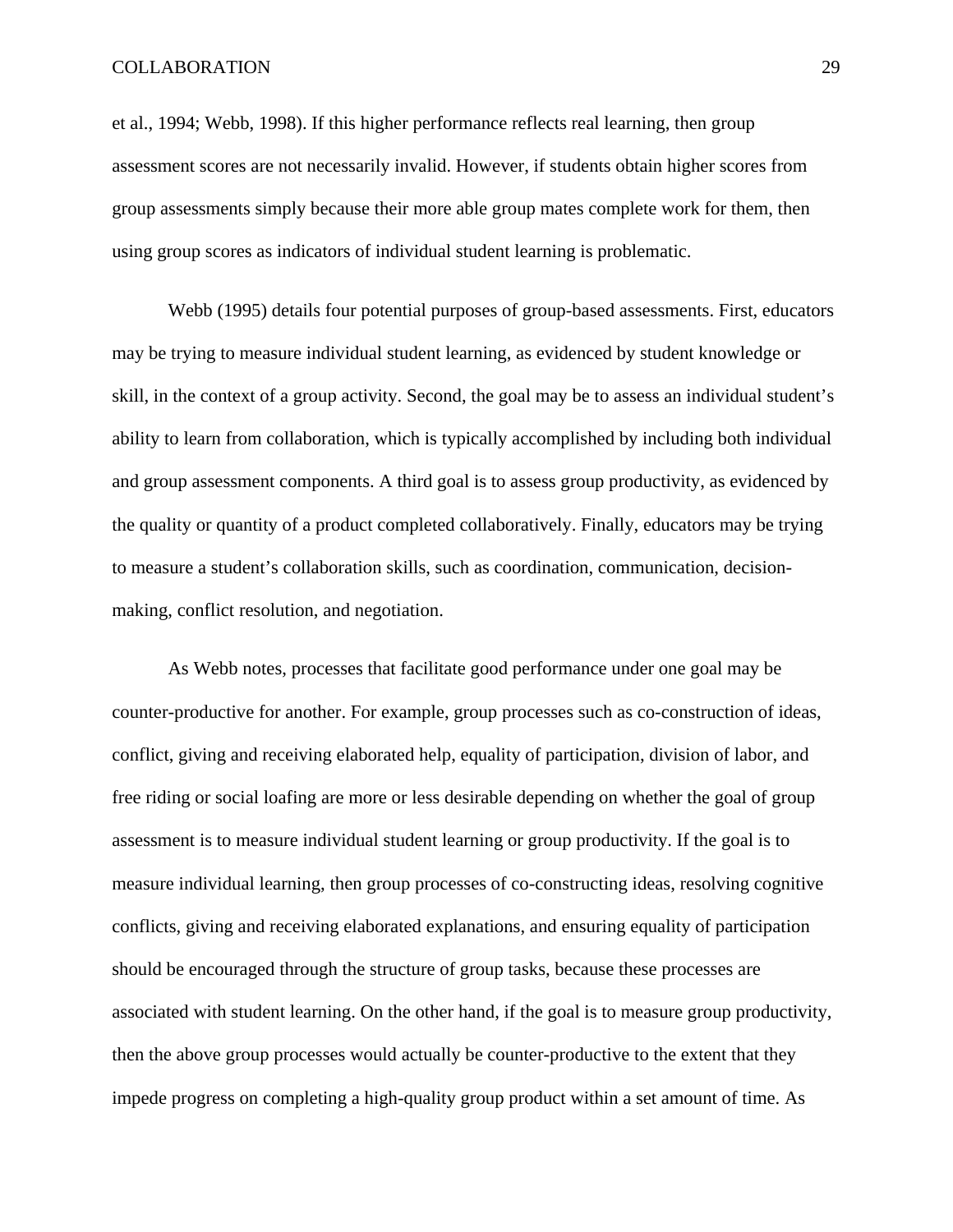Webb explains, if the task is well-defined and has one correct answer or solution, attempting to involve low-ability students may actually slow the group down. In this case, "it may be more effective for students to work separately instead of together, for one or more group members to do most of the work while others contribute little, for one student to take control of group work if group members cannot agree, and to have minimal helping behavior" (p. 249). In other words, group processes that are considered maladaptive for learning, such as free riding or social loafing, can actually be effective for groups if the goal is to maximize productivity. Webb cautions that educators need to be very clear about the intended purposes of group-based assessments, and assessment tasks should be structured to support those goals.

#### **Extant Assessment Methods**

 Researchers studying collaboration have used a variety of observational tools to capture student interactions. Dillenbourg et al. (1996) base their framework on conversation models developed in the field of linguistics. The authors are primarily interested in student negotiation, which they define as a process by which students attempt to attain agreement on aspects of the task or interaction. They identify four types of negotiation behaviors that can be observed during interaction: mutual adjustment occurs when partners refine their positions; competitive argumentation occurs when one partner tries to convince the other to adopt his position; "standing pat" is when one student uses another as a resource by eliciting a proposal; and negotiation of meaning is evidenced by "repair sequences," in which misunderstandings become evident and are explicit targets of discussion. Roschelle's coding system for describing collaborative interactions has four components: construction of a "deep-featured" situation at an intermediate level of abstraction, the interplay of metaphors, an iterative cycle of displaying, confirming, and repairing conceptions, and the application of progressively higher standards of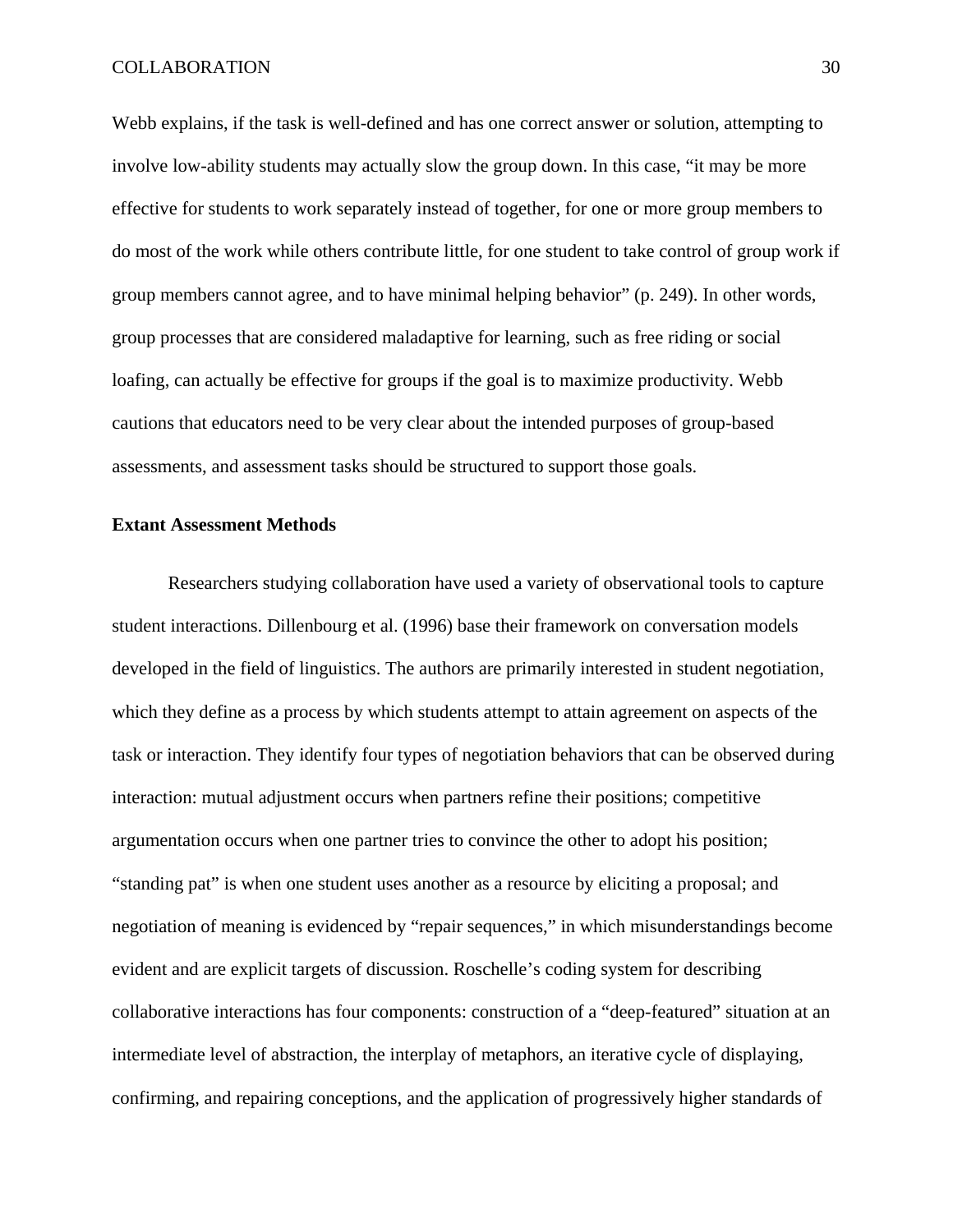evidence for convergence of understandings (1992). Within this progression of evidence, simple affirmative acknowledgement is the lowest level, followed by verbatim recitation of a concept or inference rule, collaborative completion of a mutually satisfactory explanation, and finally, completion of partners' utterances, paraphrasing, and elaboration of emerging thoughts.

 Roschelle and Teasley (1995) have delineated a number of conversational strategies for achieving shared understanding. These strategies are said to indicate deep levels of collaborative interaction and include taking turns, socially distributed productions, repairs, narrations, and nonverbal actions or gestures. For example, socially distributed productions occur when a compound sentence is distributed over conversational partners. One example is a collaborative completion of an "if-then" statement. These types of interactions are particularly useful for constructing shared knowledge. Repairs are the methods by which periodic breakdowns in intelligibility are reconciled, and are a major means for consolidating understanding. Narrations occur when one partner "thinks aloud" to another to make thinking and reasoning processes explicit. Finally, nonverbal actions indicative of converging understandings can include hand gestures, such as pointing, or production of an appropriate action that signals understanding of an ambiguous utterance.

 Mercer (1996) recorded around 60 hours of classroom talk with 50 children between the ages of 5 and 13 while they worked in small groups on collaborative tasks. He categorized student talk into three types: disputational talk, cumulative talk, and exploratory talk. Disputational talk is characterized by disagreement and individualized decision-making, with few attempts to pool resources, or to offer or accept constructive criticism. Typically, this type of interaction is exemplified by short exchanges consisting of assertions and counter-assertions. In cumulative talk, speakers build positively but uncritically on what the other has said. This type of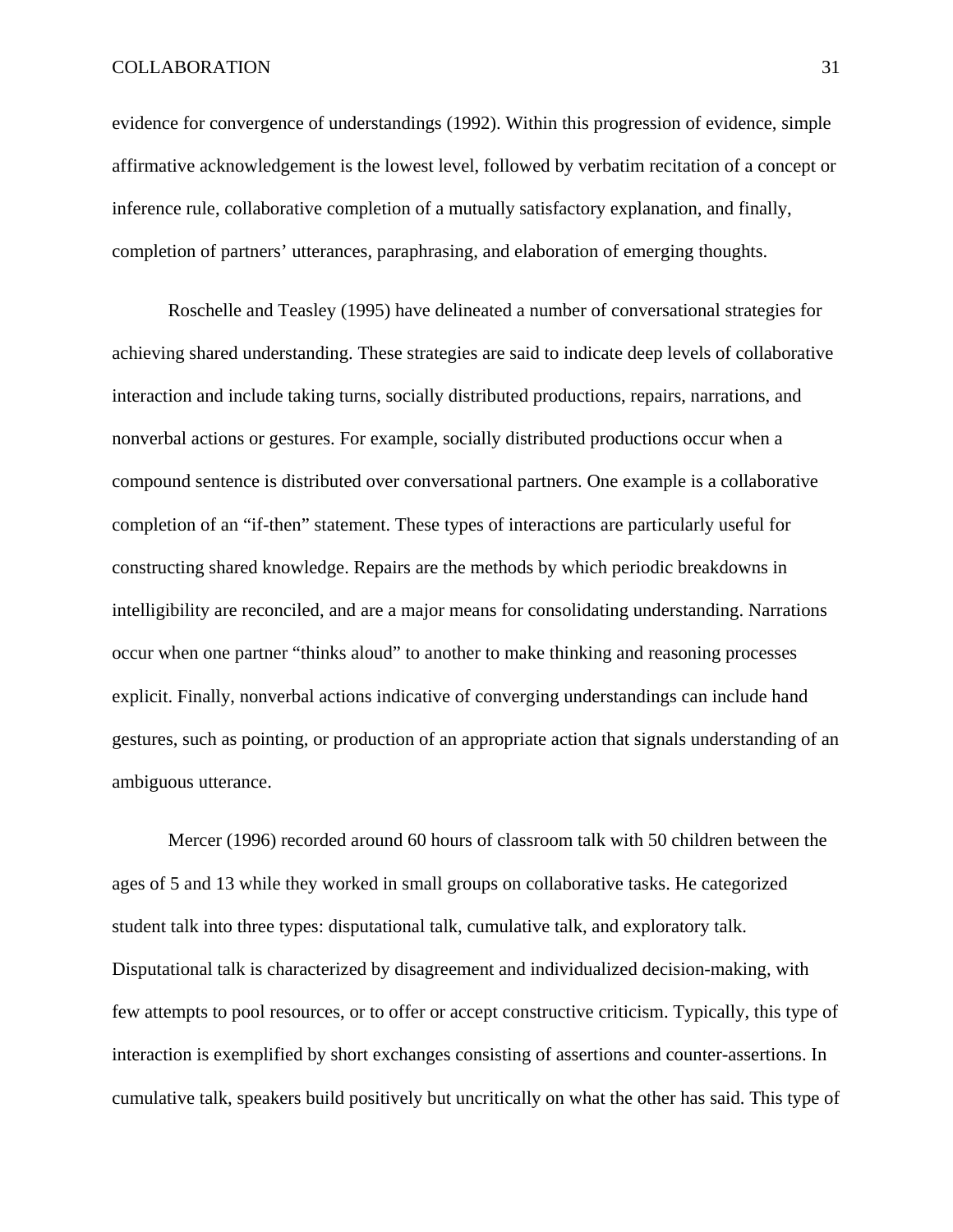interaction is characterized by repetitions, confirmations, and elaborations. Finally, exploratory talk is when partners engage critically but constructively with one another. Students engaging in such talk offer statements and suggestions for joint consideration. These may be challenged, but all arguments are justified and reasons are provided.

 Finally, Webb has developed systems for coding types of student communication as well as for categorizing students on the basis of their group behavior. First, Webb (1991) distinguishes between responsive feedback and nonresponsive feedback during collaborative group work. Responsive feedback entails substantive corrections, elaborations, and explanations. Nonresponsive feedback, on the other hand, occurs when student errors are not corrected, when students are told the correct answer with no elaboration, or when student requests for help receive no response at all. Webb (1993) proposes four categories of student behavior. The first type of student solves problems correctly aloud with little or no assistance from others. The second type of student expresses difficulty with the problems, either by making errors or asking questions that indicate they are confused. Students in the third category copy other students' work without doing it themselves. Students in category four do not contribute verbally to the group discussion at all. In a more recent study, Webb et al. (1998) code contributions of individual students to group discussion according to their cognitive level. Thus, high-level participation includes making or defending suggestions for how to answer a particular item, asking questions about a suggestion, or paraphrasing a suggestion. Medium-level participation includes copying someone else's suggestion, repeating it verbatim, or agreeing with what was said without further elaboration. Low-level participation entails listening or watching without making any substantive contribution or inquiry. Finally, students who manipulate materials or write answers without referencing other group members are coded as working alone.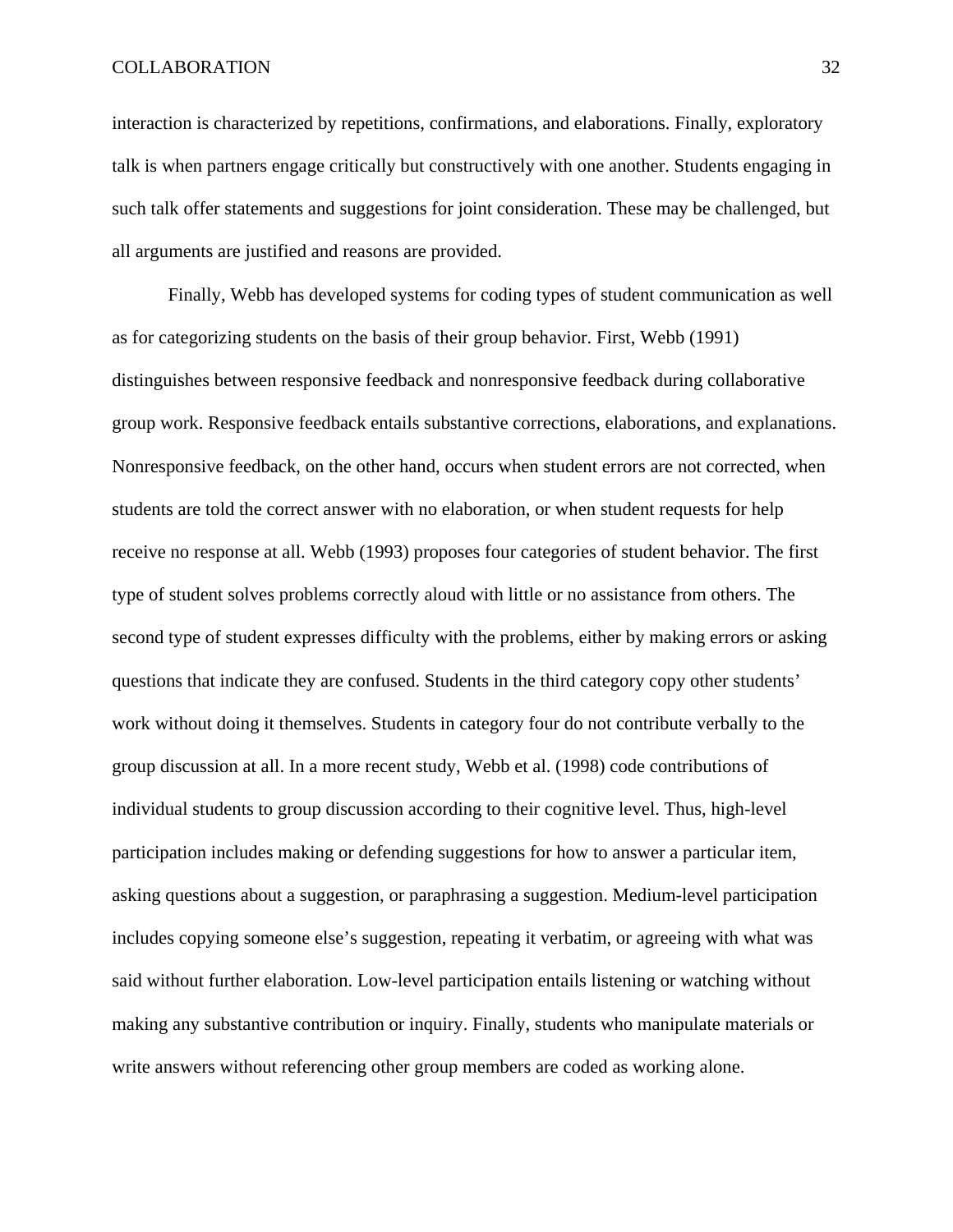#### **General Suggestions for Designing Group-Based Assessments**

 Webb's (1995) framework provides several suggestions for designing group-based assessments, depending on the particular purpose. For example, if the purpose of assessment is to measure individual student learning, then group-based assessments should not be used at all. The best measure of individual student knowledge and skills is an individual student assessment, and even a small amount of collaboration will invalidate measures of individual learning. If the purpose is to measure an individual's ability to learn from collaboration, then assessments should be multi-staged, with both individual and group portions. Ideally, individual portions will occur both before and after group portions, creating a collaboration sandwich of sorts. In addition, Webb urges educators to stress individual accountability, require all students to be prepared to summarize, explain, and justify group work, and inform students that actively participating in group work (e.g., asking questions and explaining their thinking) will result in better learning. If the purpose of group assessment is to measure group productivity, educators should provide a task to complete and focus evaluation on the completed task rather than individual student contributions or student interactions. Finally, if the purpose is to measure student ability to collaborate, students should be encouraged to exchange ideas, opinions, and knowledge, and to help one another, work together, actively seek help, justify and explain ideas, and give elaborated explanations. Further, evaluation should focus on qualities of student interactions rather than the quality or quantity of the group product or solution.

 If the focus of the group-based assessment is on an individual's ability to learn from others or collaborate, then educators need to create opportunities to observe and score individual performances. For the former, this could involve combining group and individual portions of the task. For example, in one study, the task was divided into three stages. During Stage 1, students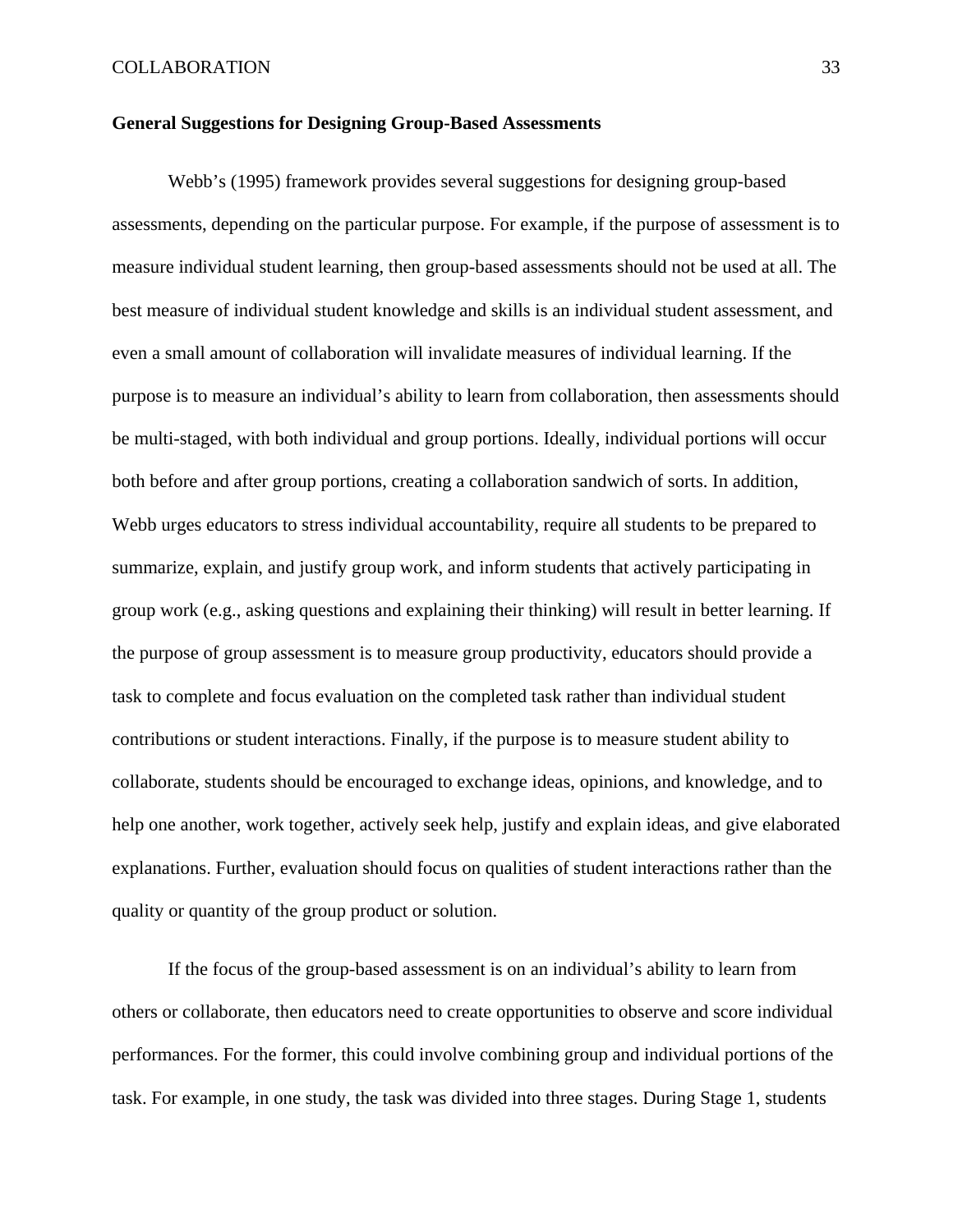worked individually to brainstorm factors influencing the role of yeast in food. During Stage 2, students worked in collaborative small groups on a complex task that involved designing and conducting an experiment investigating the behavior of yeast in foods. Finally, in Stage 3, students again worked individually on a similar task, with each student evaluating and critiquing a lab report describing an experiment conducted by one of the other groups. Structuring tasks in this way provides educators with information regarding students' initial knowledge or skill, their performance in a group context, and their knowledge or skill after having collaborated. This type of information corresponds directly to Vygotsky's notion of the zone of proximal development, in that it identifies both what an individual can accomplish alone, and what they can accomplish with the help of more competent peers.

 For the latter situation, in which educators are trying to measure individual student ability to collaborate, educators may find it difficult to observe all students during group interactions, as this would require being in multiple places at once. In some situations, automated computer interfaces, such as those used in some interactive learning environments, can be used to monitor and regulate interactions between students during group work (Dillenbourg, 1999). However, in other situations this type of automated monitoring is not feasible. In this case, both Dillenbourg (1999) and Race (2001) recommend supplementing teacher observations with peer- and/or selfassessments of collaborative skills. For example, Race notes the benefits of pairing group-based assessment with either self- or peer-assessment of learning. First, students already assess themselves and their peers naturally. Second, sometimes students are in a better position to judge the quality of their own and others' contributions because the learning processes are more salient to them. Evaluating oneself or one's peers can improve learning, to the extent that evaluating others' work is like providing an elaborated explanation. Moreover, being able to take stock of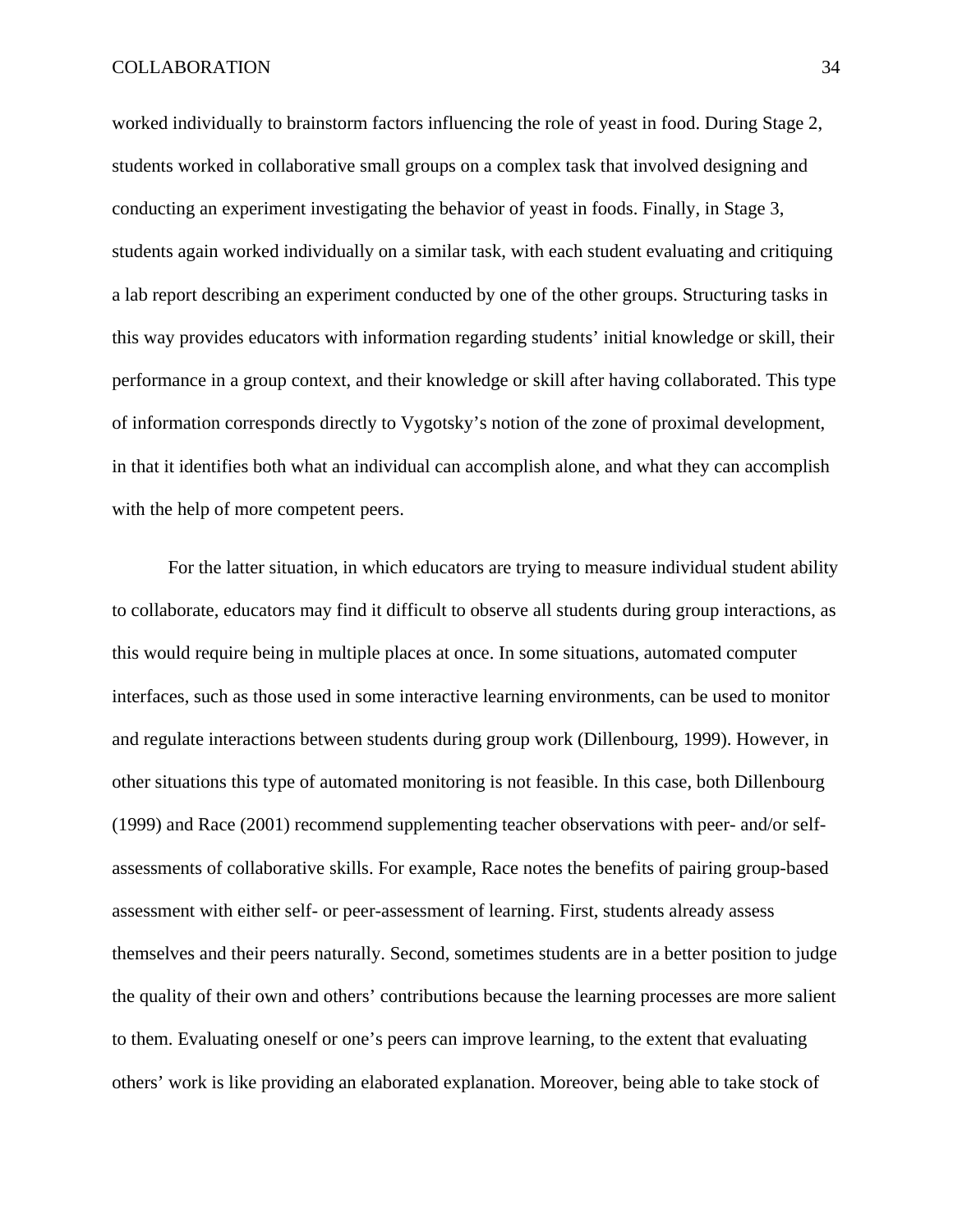their own learning is a skill that is important for lifelong learning, and students may receive more feedback from peers than from their teacher. To have students assess their own ability to collaborate, students could be given a questionnaire to complete and submit along with any products of group work. This questionnaire could include questions such as the following:

- What do you think is a fair score for your contribution?
- What was the thing you did best during collaboration?
- What was the thing you did least well during collaboration?
- What was the hardest part of collaborating?
- What was the most important thing you learned?

Peer assessment of collaboration skills could be accomplished by having each student rate his or her group mates, with ratings remaining anonymous. Criteria for rating peer performance should reflect important collaborative learning outcomes, such as taking turns, being a good listener, and communicating respectfully.

 Educators are also urged to use reward structures that support the particular assessment goals they want to accomplish. Bossert (1988) defines reward structures as the degree to which students are dependent on one another for reinforcement or recognition. Reward structures essentially establish incentives for students that will motivate them to engage in desirable or undesirable group processes to varying degrees. Bossert identifies several different types of reward structures. For example, cooperative reward structures are when individuals obtain rewards in direct proportion to other members of their group. As Bossert notes, "cooperative reward structures are supposed to motivate group members to help one another, foster positive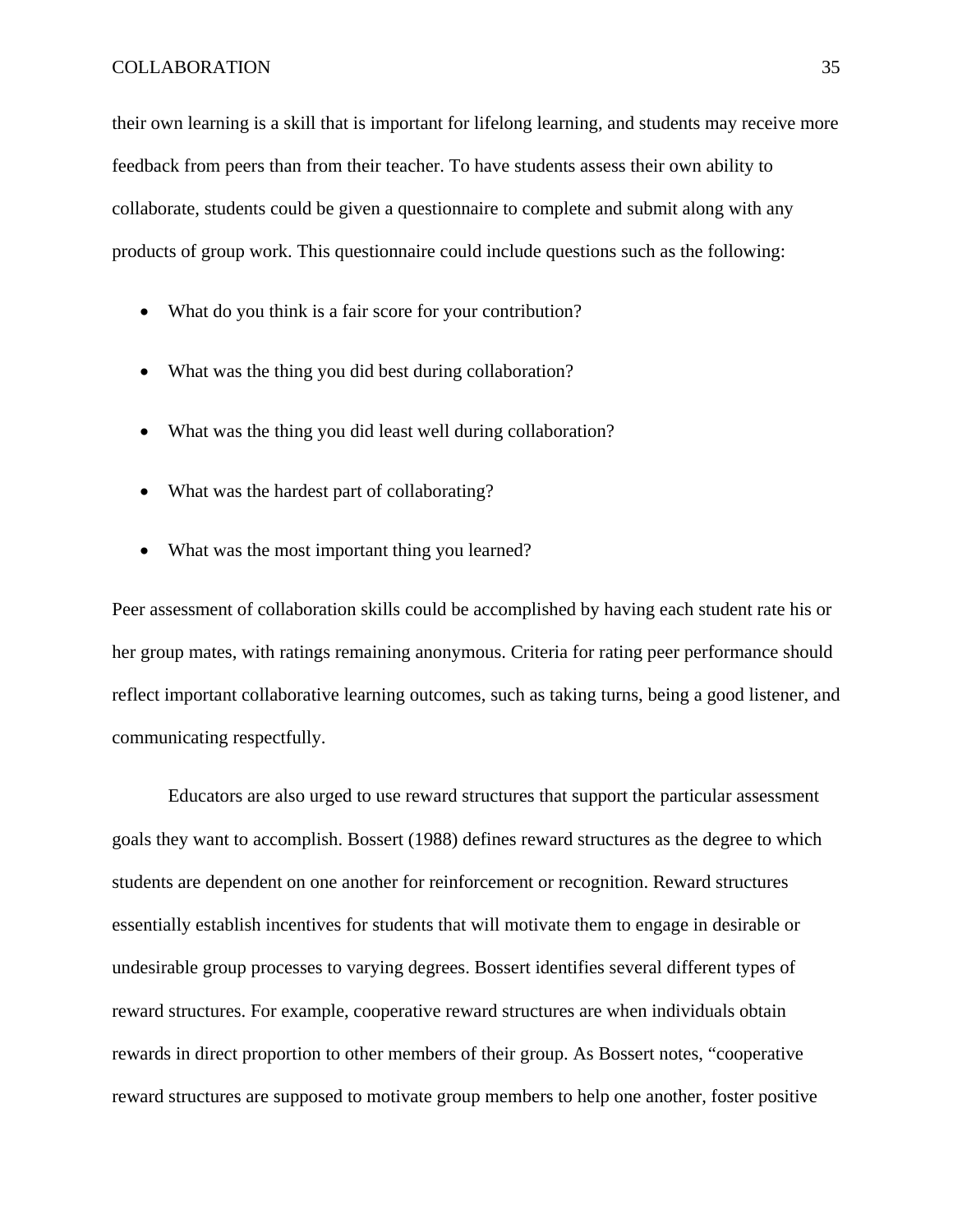group pressures that maintain each member's involvement in task completion, and reinforce students' perception that they share a common goal" (p. 227). Bossert distinguishes two types of cooperative structures: those in which group rewards are independent of individual contributions and those in which group rewards are contingent on individual performance. In contrast to cooperative reward structures, competitive structures occur when individuals obtain rewards in inverse proportion to other members of their group, whereas individualistic structures are those in which individual rewards are uncorrelated with the rewards received by group mates (Bossert, 1988). Bossert argues that combining contingent rewards with individual accountability counteracts the tendency toward maladaptive group processes, such as social loafing or free riding. Webb (1991) concurs, arguing that tasks should utilize group reward structures that reward students based on the achievement of all group members. Such structure promotes helping behaviors and creates incentives for all group members to learn the material.

 Race (2001) offers a number of different approaches to scoring the products of collaboration that vary in the extent to which the group product is emphasized relative to individual contributions. The simplest approach is to assign all members of the group the same score, but this can often be perceived as unfair if group members make different contributions. Another approach is to completely divide the group task into portions and score each person's individual contribution. However, as Race points out, it can be difficult to divide a single group task in a way that ensures all sub-tasks are equally difficult. Moreover, dividing the task in this way makes the interaction less collaborative. Another method involves assigning a score for the overall group product, and then negotiating differentials with individual students by asking the group to divide up the points. This approach is usually perceived by students to be fair, but should not be implemented with immature students. A related approach is to assign a single score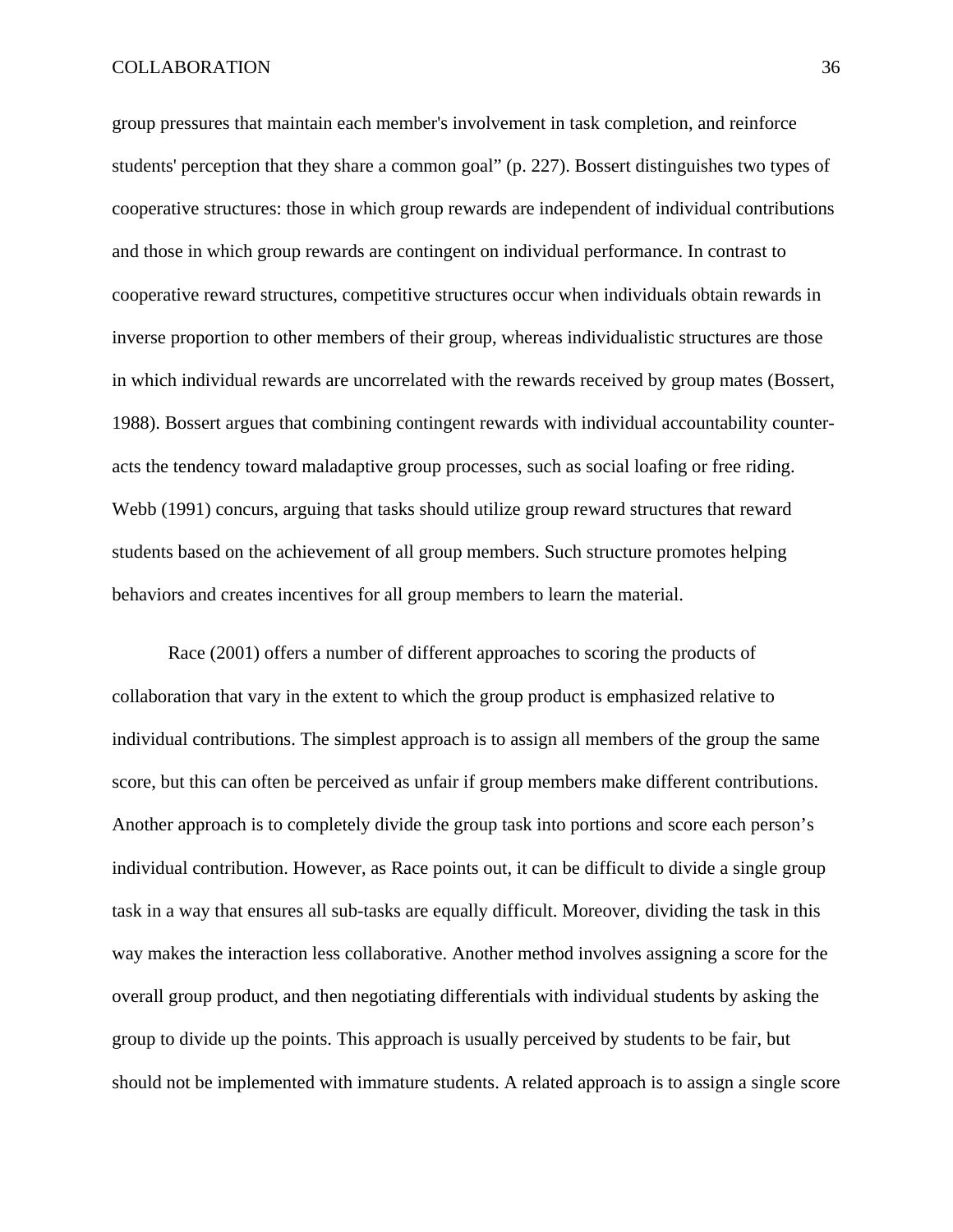for the overall group product, and then ask individuals to peer-assess one another's individual contributions. Teachers could also assign additional tasks to each member of the group beyond the group task. For example, individual students can be tested on material to be learned, either orally or in writing. As Race argues, when students know they will be individually accountable for learning, they tend to engage in more desirable group processes.

 Although intra-group competitive reward structures are argued to be detrimental to cooperative learning, inter-group competition may help foster greater cooperation and cohesion among group members (Bossert, 1988). In other words, when group activities are structured so that groups or teams compete against one another, particularly when mixed groups of roughly equal ability are used, cooperation and collaboration can actually increase. Bossert observes that there is a great deal of debate surrounding the value of inter-group competition, with critics arguing that such competition will always result in some "losing groups," which can damage motivation and self-esteem. Furthermore, such structures emphasize the extrinsic value of participating in learning activities rather than the intrinsic value. However, proponents argue that such structures are necessary to achieve truly deep levels of cooperation and collaboration. Summarizing the research on both sides of the debate, Bossert concludes that there is not enough evidence to resolve the question.

 Another suggestion for creating group assessments concerns group composition. Educators are urged to carefully consider group composition when creating collaborative groups or teams (Fall et al., 1997; Webb, 1991, 1993, and 1995). Given research results suggesting that factors such as student ability and gender can impact both patterns of interaction and the effects of collaboration, educators should attempt to create groups of students that can work productively together. First, the bulk of research on collaboration suggests that heterogeneous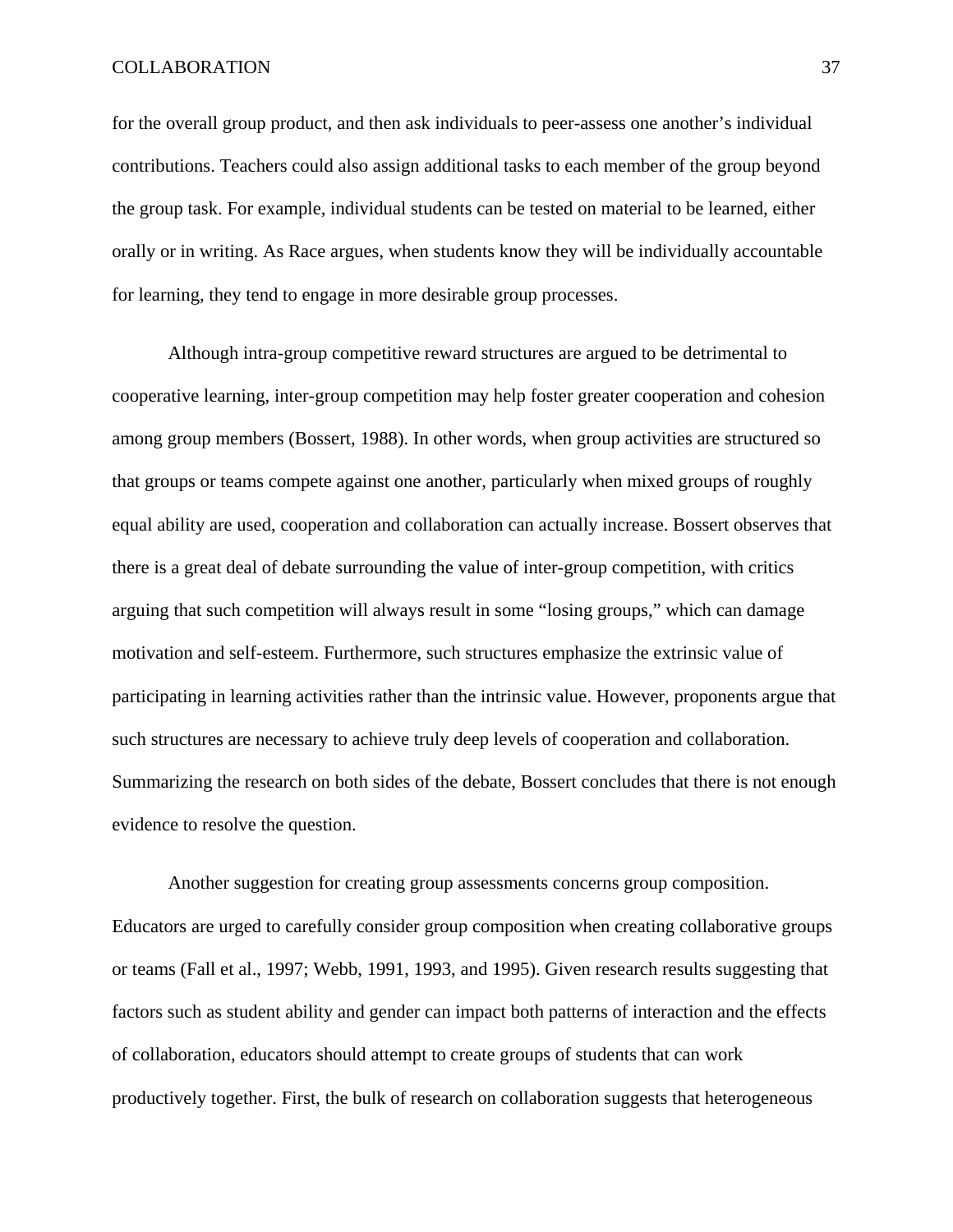groups, or groups with a range of ability levels, function best. However, depending on the type of task, groups with a narrow range of ability—combining high-ability students with moderateability and moderate-ability students with low-ability—may be more effective than groups featuring a wide range of ability (i.e., combining high-, moderate-, and low-ability students in a single group). Moreover, groups with balanced genders may function better than groups that are male- or female-dominated. Finally, other characteristics may also affect interaction patterns and the success of collaborative learning. These factors, called status characteristics, can include race, popularity, attractiveness, and perceived intelligence or achievement (Webb, 1995). Webb notes that it is very difficult to construct groups that are completely balanced, because it requires the teacher to keep track of status variables and to consider combinations of status variables simultaneously. This becomes even more challenging in relatively homogeneous classrooms with small pockets of student diversity. Webb argues that at the very least, teachers should attempt to ensure that each group has at least one able member. Training students to communicate and collaborate productively with one another may help to mitigate the negative consequences of having unbalanced groups (Webb, 1995).

 One final recommendation concerns characteristics of group tasks that will likely provoke more desirable group interactions. First, tasks should create incentives for all group members to participate in order to combat the problem of free riding (Salomon & Globerson, 1989; Webb, 1995). Webb et al. (1998) point out that most studies of group productivity have used simple tasks with one correct solution that can easily be solved by a single, competent group member. As Dillenbourg (1999) observes, such trivial, obvious, and unambiguous tasks provide little need for students to negotiate, and thus offer few opportunities to observe real collaboration. In contrast, two types of tasks that might encourage all members to participate are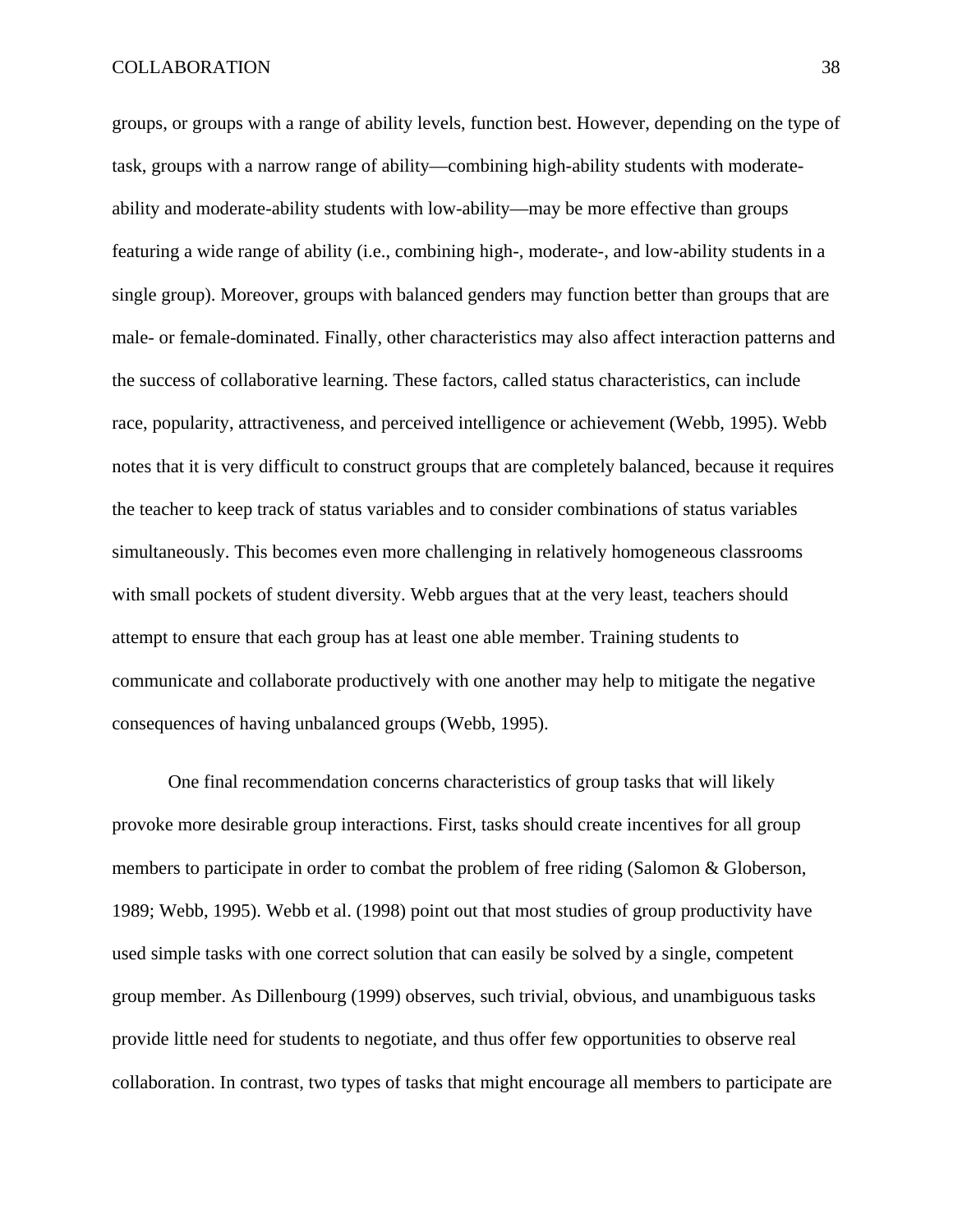ill-structured tasks and "group" or additive tasks. Ill-structured tasks are those with very little structure, no clear solution strategies, and more than one correct solution. Group tasks are those that require knowledge, information, skills, and strategies that no single individual is likely to possess. Similarly, Salomon and Globerson (1989) define additive tasks as those "where performance depends on the maximal contribution of all members," giving the example of a tugof-war game. Both group or additive tasks and ill-structured tasks are more likely to encourage full group participation to the extent that the task cannot be completed by a single, competent person. In fact, Webb et al. (1998) observe that when complex, ill-structured tasks are used, all group members are more likely to participate actively, even in groups with a range of abilities.

#### **Summary**

 Roschelle and Teasley define collaboration as the "mutual engagement of participants in a coordinated effort to solve a problem together" (as cited in Dillenbourg et al., 1996, p. 2). Collaboration can be seen as "coordinated, synchronous activity that is the result of a continued attempt to construct and maintain a shared conception of a problem" (Roschelle & Teasley, 1995, p. 70). Research on collaboration has developed within three distinct strands: research that compares group performance to individual performance, studies identifying the conditions under which collaboration is more or less effective, and research investigating the characteristics of interactions that mediate the impact of collaboration on learning, including use of new technologies that facilitate asynchronous text-based interactions. Such research suggests that collaborative interactions are characterized by shared goals, symmetry of structure, and a high degree of negotiation, interactivity, and interdependence. Interactions producing elaborated explanations are particularly valuable for improving student learning, especially for the student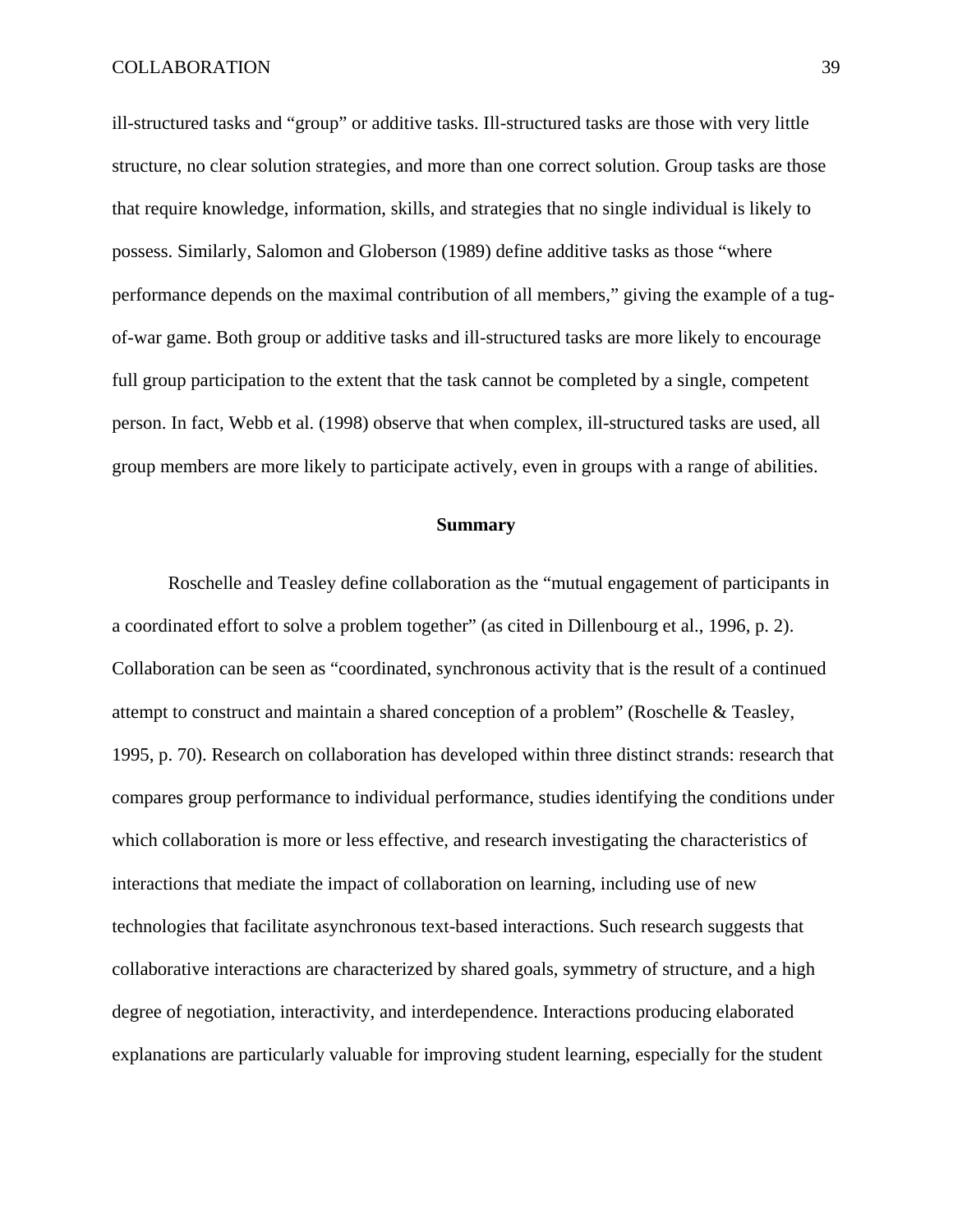providing such explanations. Nonresponsive feedback, on the other hand, can be detrimental to student learning in collaborative situations.

 Collaboration can have powerful effects on student learning, particularly for lowachieving students. These effects are seen in the form of higher scores on work completed collaboratively, even when students turn in separate products. In addition, there appears to be a carry-over effect, such that individual performance on subsequent measures of achievement tends to be higher for students exposed to collaborative learning. However, a number of factors may moderate the impact of collaboration on student learning, including student characteristics, group composition, and task characteristics. For example, patterns of interaction as well as the effects on subsequent performance vary across males and females, with boys participating more actively and appearing to benefit more from collaborative learning than girls. Similarly, highability students may participate more actively than low-ability students. Group composition, with respect to gender and ability, is also an important factor. Thus, heterogeneous groups featuring a narrow ability range appear most successful, as do groups that have a balance of girls and boys. Finally, task characteristics, such as the degree of role interdependence, and task and reward structures can impact the types of group processes used.

 Collaboration is linked to a number of important educational outcomes, including critical thinking, metacognition, and motivation. Collaborative learning structures are argued to spur development of critical thinking, to the extent that they stimulate cognitive conflict and disequilibrium. Likewise, students with strong critical thinking skills and dispositions, including the ability to consider multiple perspectives, may be better collaborators. Collaborative approaches also promote metacognitive discourse among students to the extent that students are able to interiorize processes of providing elaborated explanations and make their thinking and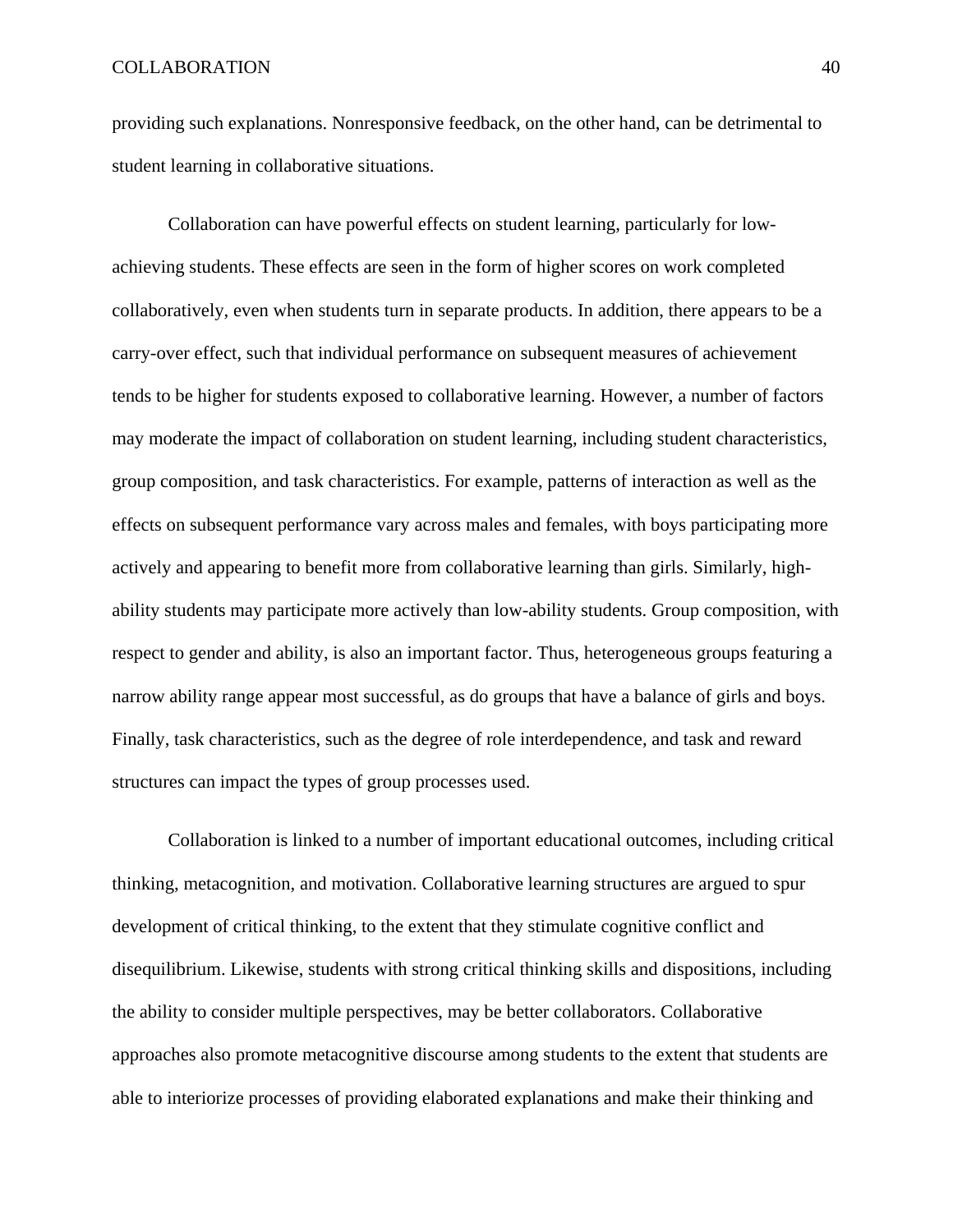reasoning visible. In turn, students with strong metacognitive skills can serve as powerful models of self-regulated learning for their group mates. Finally, collaborative learning may enhance motivation, because collaborative tasks signal novelty that shifts attention, and working with others triggers situational interest and curiosity.

 Although historical frameworks, such as those provided by Piaget and Vygotsky, offer some guidance as to when and how young children acquire and develop collaboration skills, there is scant empirical evidence to support such predictions. Available research suggests that children as young as 5 are as susceptible to influence through collaborative learning, as are older students. Similarly, few studies investigate whether students can be successfully trained to collaborate well. However, many researchers appear to believe they can, and they urge educators to provide explicit instruction encouraging development of collaboration skills, such as coordination, communication, conflict resolution, decision making, problem solving, and negotiation. Such training should also emphasize desirable qualities of interaction, such as providing elaborated explanations, asking direct and specific questions, and responding appropriately to requests from others. Teachers should structure tasks in ways that support the goals of collaboration. Such structure can be accomplished by embedding specific roles within tasks that decompose the task horizontally, into, for example, task and meta-task levels. Teachers should also specify "ground rules" for interaction and monitor and regulate such interactions.

 There are a number of challenges in assessing collaboration or assessing learning in collaborative group settings. First, educators are typically interested in obtaining individual student scores, but group assessment, by its very nature, obscures individual contributions. A wealth of empirical evidence demonstrates that work completed collaboratively cannot be considered equivalent to work completed individually, as scores from group work tend to over-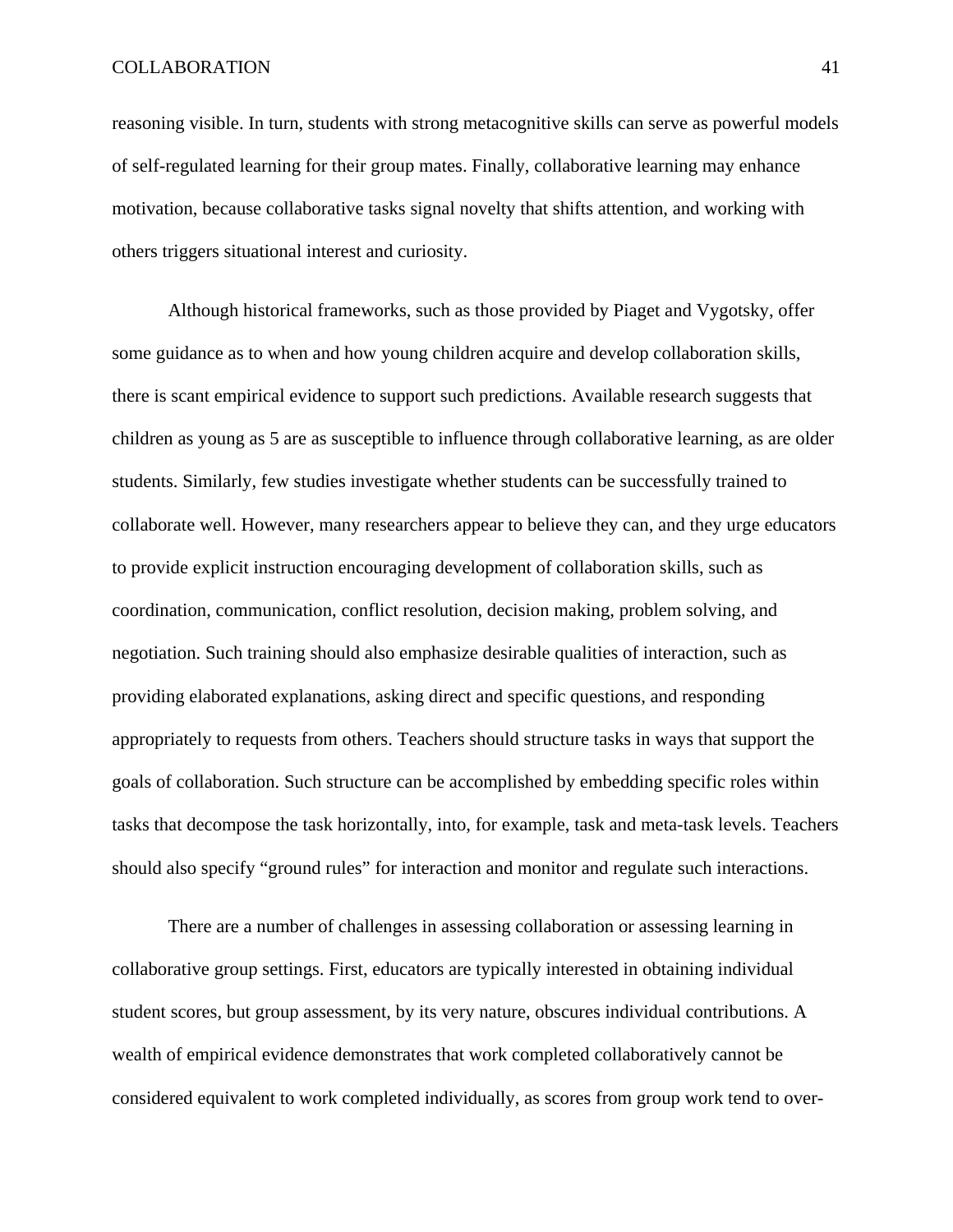estimate individual performance. Even when group mates turn in separate work products and even with a limited amount of collaboration, scores between group members cannot be considered independent of one another. There is also a carry-over effect, particularly for lowachievers, who tend to earn higher scores on subsequent achievement measures than similarability students working alone.

 Another challenge associated with assessments occurring in collaborative contexts is that they can fulfill different purposes, and group processes that facilitate good performance under one goal can be counterproductive for another goal. For example, if assessment aims to measure student ability to learn from collaboration, then group processes such as co-construction of ideas, conflict, giving and receiving elaborated help, and equality of participation should all be encouraged. In contrast, these processes may be counter-productive if the goal of group assessment is to measure group productivity. In this case, group processes that are considered maladaptive from a student learning perspective—such as division of labor, social loafing, or free riding—may actually enhance group performance. Thus, educators are urged to be clear about the purposes of group assessment, and to encourage processes that will support the intended goals.

 Educators should align assessment design with intended purposes and goals. Group-based assessments should not be used as indicators of individual student learning, because empirical research suggests that group products are not representative of individual student knowledge, skill, or ability. In addition, if teachers are interested in obtaining individual student scores either student ability to collaborate or ability to learn from collaboration—they will need to create opportunities within the task for observing and scoring individual student performances. For the former, teachers can supplement their own observations of group interactions with peer-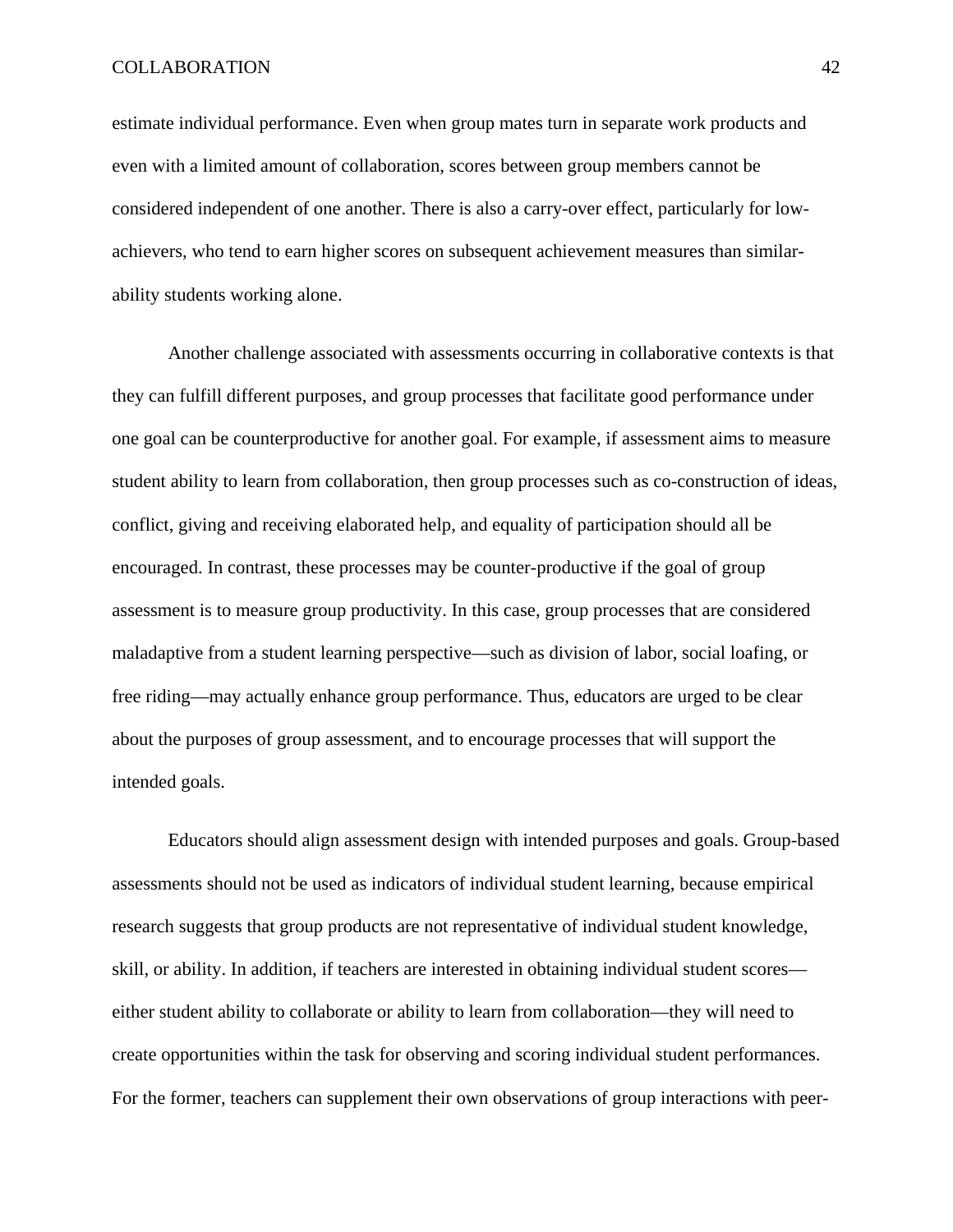and/or self-assessment of collaboration skills. For the latter, teachers should select or create tasks that entail individual and group elements—ideally, group performance should be "sandwiched" between individual performance. Structuring tasks this way provides teachers with information relevant to the "zone of proximal development," highlighting both what students can accomplish individually and what they can accomplish with help from a more competent peer.

 Teachers should also use reward structures that support the particular goals they are trying to accomplish. Cooperative reward structures in which individuals obtain rewards in direct proportion to other members of their group appear to facilitate better group processes. In particular, combining contingent rewards with individual accountability for learning counteracts the tendency toward maladaptive group processes, such as free riding. Such structures promote helping behaviors and create incentives for all group members to learn the material. Although intra-group competition should be minimized to promote cooperative behaviors, inter-group competition may be used to spur student motivation and group cohesion, although empirical evidence is inconclusive with respect to the efficacy of such competition. Teachers need to carefully consider group composition in terms of gender and ability when using collaborative learning. Heterogeneous groups featuring a narrow range of ability and a rough balance between males and females appear to be most supportive of desirable group processes. In addition, educators should select complex, ill-structured, and/or so-called "group" tasks that cannot be solved by a single group member. Simple tasks with one correct solution that can easily be solved by a single, competent group member should not be used in collaborative settings.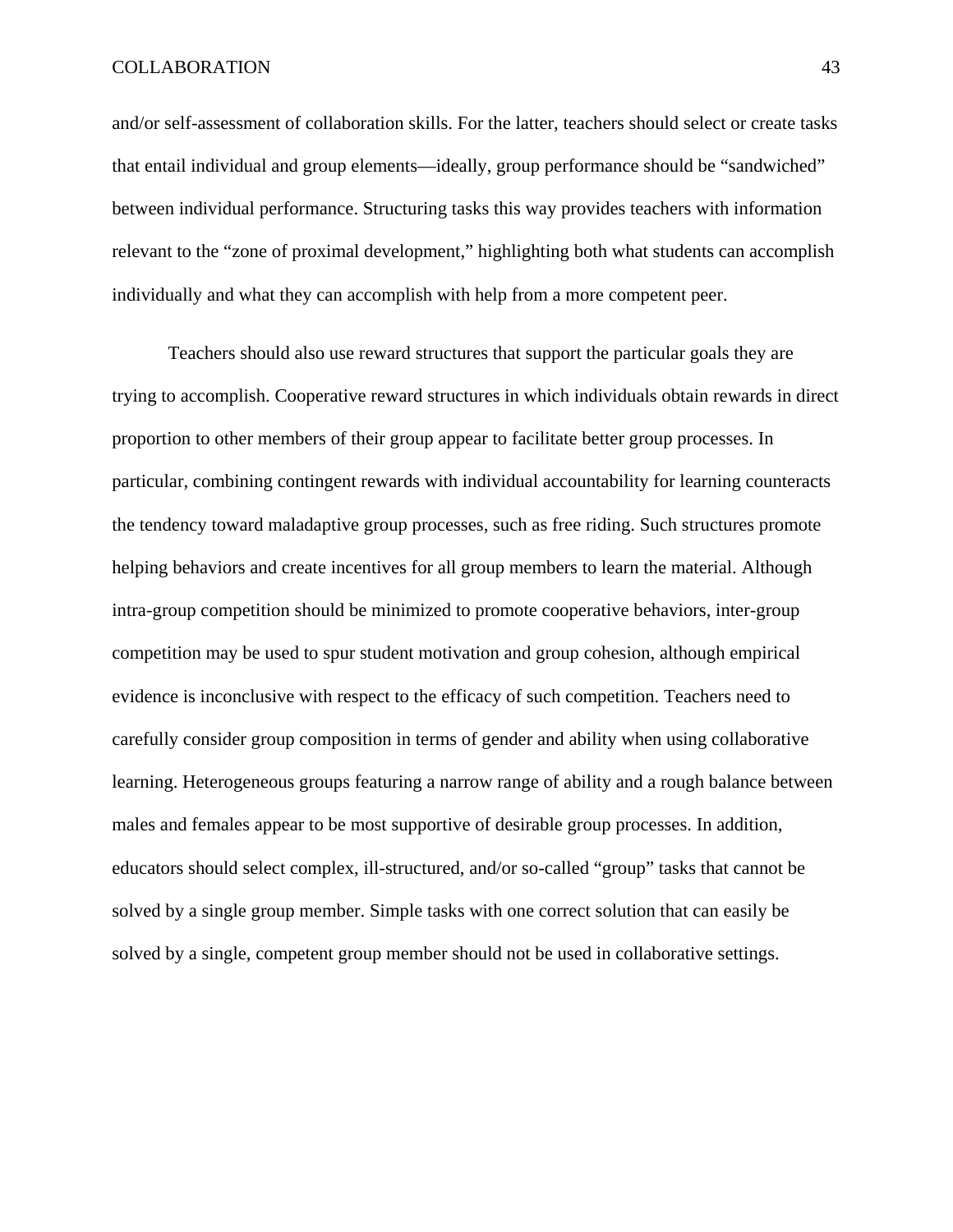#### References

- Bailin, S., Case, R., Coombs, J. R., & Daniels, L. B. (1999). Conceptualizing critical thinking. *Journal of Curriculum Studies, 31*(3), 285–302.
- Bonk, C. J. & Smith, G. S. (1998). Alternative instructional strategies for creative and critical thinking in the accounting curriculum. *Journal of Accounting Education, 16*(2), 261-293.
- Bossert, S. T. (1988). Cooperative activities in the classroom. *Review of Research in Education, 15*(1988-1989), 225–250.
- Broussard, S. C., & Garrison, M. E. B. (2004). The relationship between classroom motivation and academic achievement in elementary school-aged children. *Family and Consumer Sciences Research Journal, 33*(2), 106–120.

Case, R. (2005). Moving critical thinking to the main stage. *Education Canada, 45*(2): 45–49.

- Cross, D. R. & Paris, S. G. (1988). Developmental and instructional analyses of children's metacognition and reading comprehension. *Journal of Educational Psychology, 80*(2), 131–142.
- Dillenbourg, P. (1999). What do you mean by 'collaborative learning?' In P. Dillenbourg (Ed.), *Collaborative-learning: Cognitive and Computational Approaches* (pp.1–19). Oxford: Elsevier.
- Dillenbourg, P., Baker, M., Blaye, A., & O'Malley, C. (1996). The evolution of research on collaborative learning. In E. Spada & P. Reiman (Eds.), *Learning in humans and machine: Towards an interdisciplinary learning science* (pp. 189-211). Oxford: Elsevier.
- Ennis, R. H. (1985). A logical basis for measuring critical thinking skills. *Educational Leadership, 43*(2), 44–48.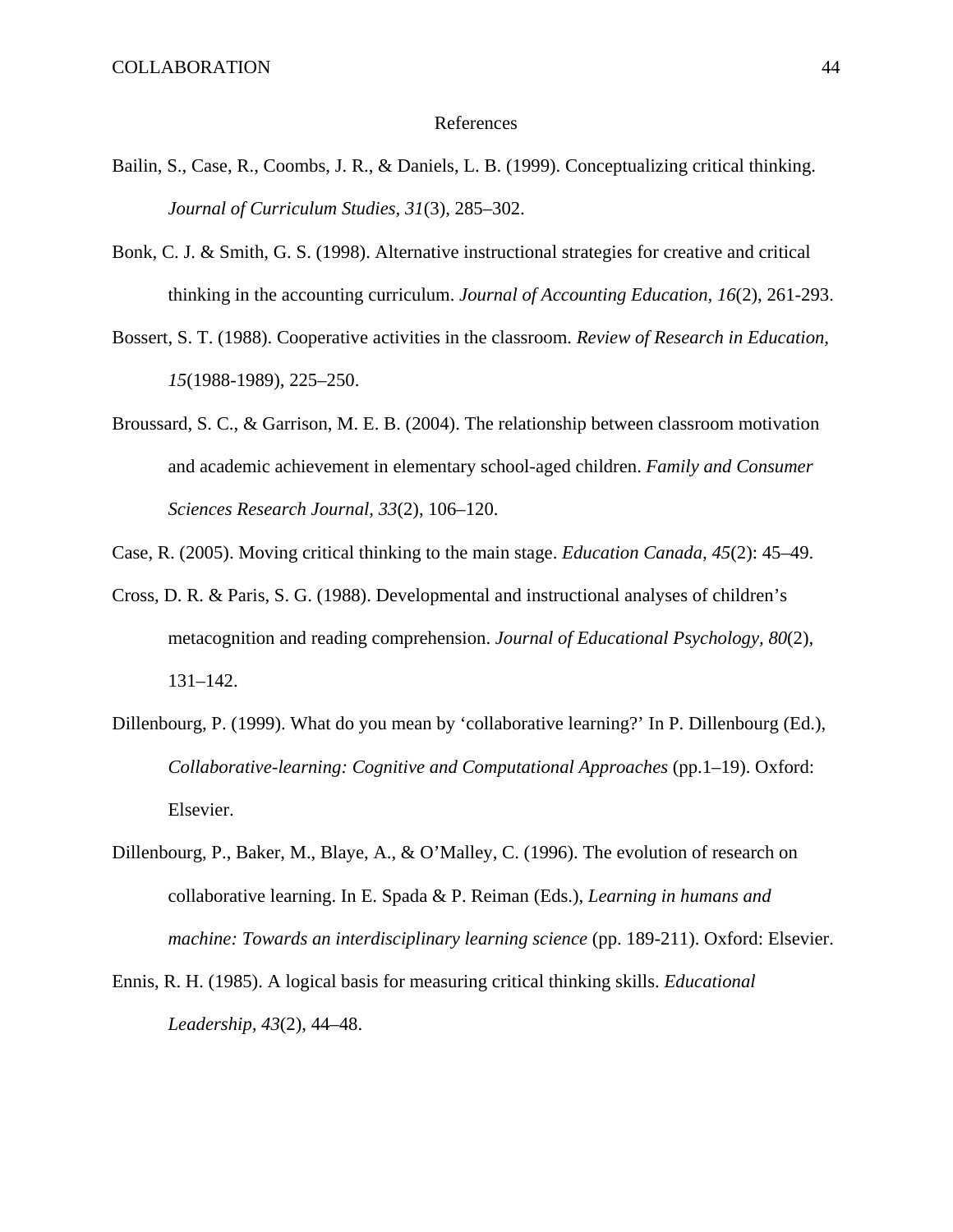- Facione, P. A. (1990). *Critical thinking: A statement of expert consensus for purposes of educational assessment and instruction*. Millbrae, CA: The California Academic Press.
- Fall, R. Webb, N., & Chudowsky, N. (1997). *Group discussion and large-scale language arts assessment: Effects on students' comprehension*. CSE Technical Report 445. Los Angeles, CRESST.
- Gottfried, A. E. (1990). Academic intrinsic motivation in young elementary school children. *Journal of Educational Psychology, 82*(3), 525–538.
- Halpern, D. F. (1998). Teaching critical thinking for transfer across domains: Dispositions, skills, structure training, and metacognitive monitoring. *American Psychologist, 53*(4), 449– 455.
- Hennessey, M. G. (1999, March). Probing the dimensions of metacognition: Implications for conceptual change teaching-learning. Paper presented at the annual meeting of the National Association for Research in Science Teaching, Boston, MA.
- Heyman, G. D. (2008). Children's critical thinking when learning from others. *Current Directions in Psychological Science, 17*(5), 344–347.
- Hidi, S. & Harackiewicz, J. M. (2000). Motivating the academically unmotivated: A critical issue for the 21st century. *Review of Educational Research, 70*(2), 151–179.
- Kramarski, B. & Mevarech, Z. R. (2003). Enhancing mathematical reasoning in the classroom: The effects of cooperative learning and metacognitive training. *American Educational Research Journal, 40*(1), 281–310.
- Kuhn, D. & Dean, D. (2004). A bridge between cognitive psychology and educational practice. *Theory into Practice, 43*(4), 268–273.

Lipman, M. (1988). Critical thinking—What can it be? *Educational Leadership, 46*(1), 38–43.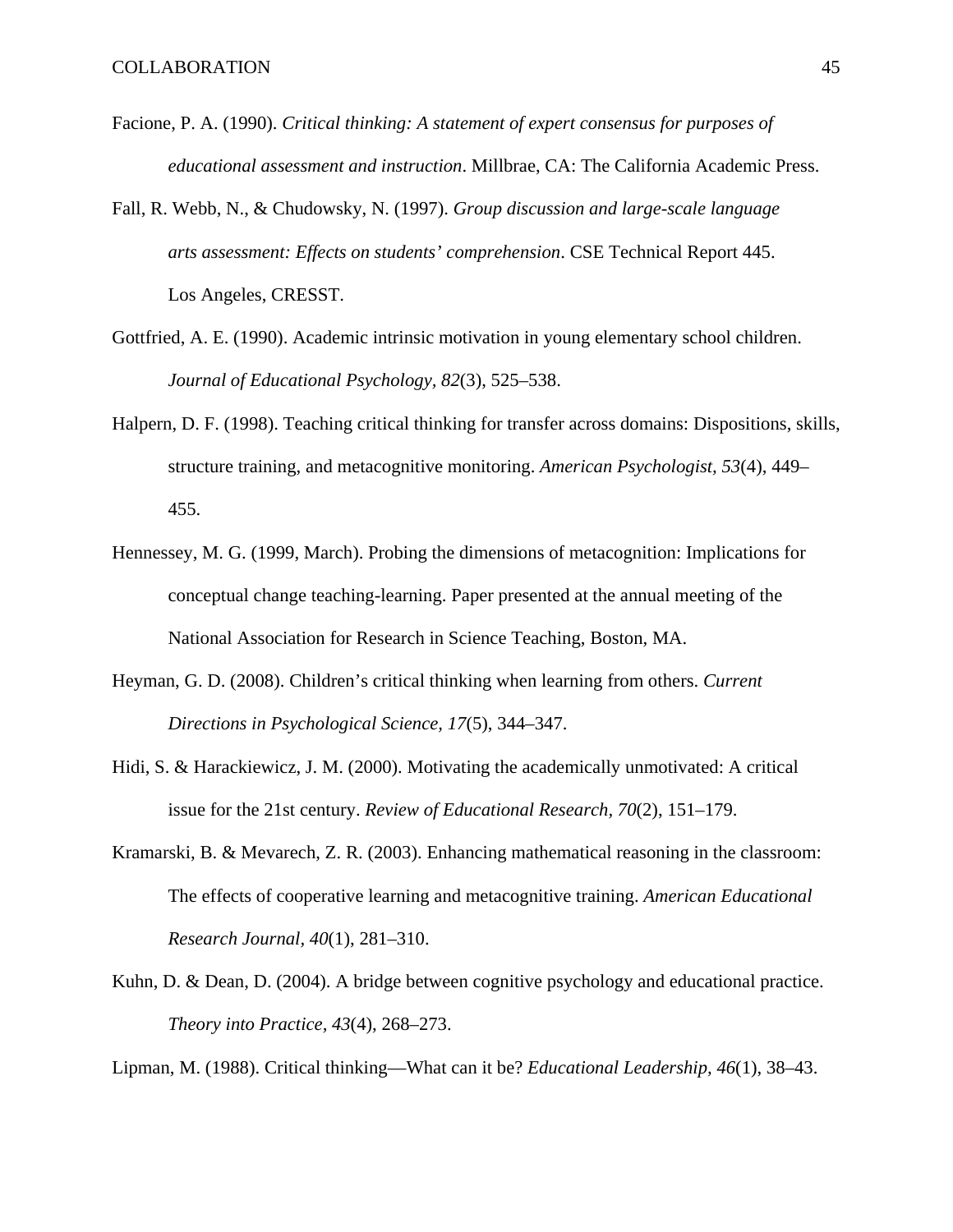Martinez, M. E. (2006). What is metacognition? *Phi Delta Kappan, 87*(9), 696–699.

- McLeod, L. (1997). Young children and metacognition: Do we know what they know they know? And if so, what do we do about it? *Australian Journal of Early Childhood, 22*(2), 6–11.
- Mercer, N. (1996). The quality of talk in children's collaborative activity in the classroom. *Learning and Instruction, 6*(4), 359–377.
- Nelson, C. E. (1994). Critical thinking and collaborative learning. *New Directions for Teaching and Learning, 1994*(59), 45–58.
- Palincsar, A. S. (1987, April). Collaborating for collaborative learning of text comprehension. Paper presented at the annual meeting of the American Educational Research Association, Washington, D.C.
- Paris, S. G. & Winograd, P. (1990). Promoting metacognition and motivation of exceptional children. *Remedial and Special Education, 11*(6), 7–15.
- Paul, R. W. (1992). Critical thinking: What, why, and how? *New Directions for Community Colleges, 1992*(77), 3–24.
- Race, P. (2001). *A briefing on self, peer, and group assessment. Assessment Series Number 9*. York, UK; Learning and Teaching Support Network.
- Roschelle, J. (1992) Learning by collaborating: Convergent conceptual change. *Journal of the Learning Sciences, 2*, 235–276.
- Roschelle, J. & Teasley, S. D. (1995). The construction of shared knowledge in collaborative problem-solving. In C.E. O'Malley (Ed.), *Computer-supported collaborative learning* (pp. 69–97). Berlin: Springer-Verlag.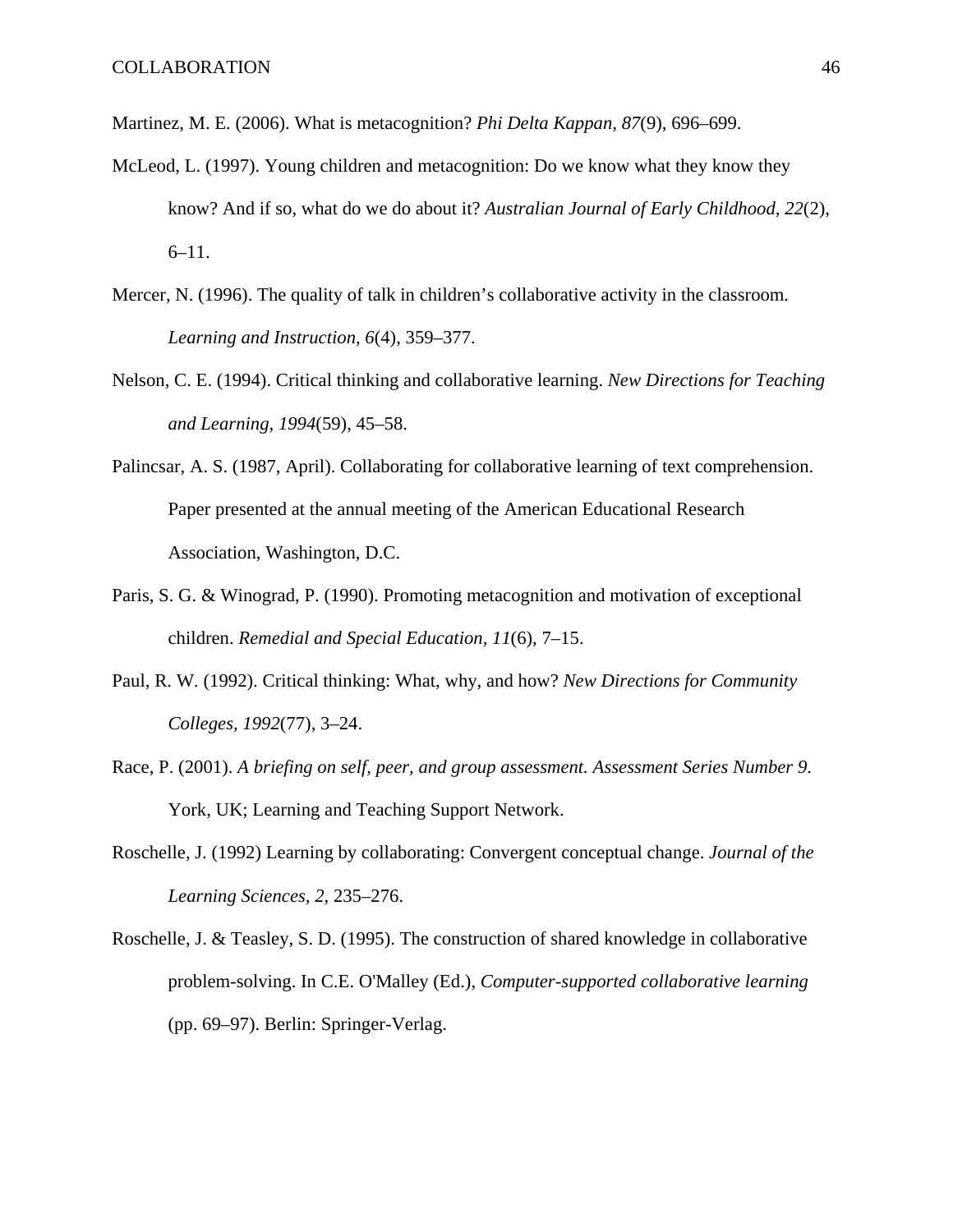- Salomon, G. & Globerson, T. (1989). When teams do not function the way they ought to. *International Journal of Educational Research, 13*(1), 89–100.
- Saner, H., McCaffrey, D., Stecher, B., Klein, S., & Bell, R. (1994). The effects of working in pairs in science performance assessments. *Educational Assessment, 2*(4), 325–338.
- Schraw, G., Crippen, K. J., & Hartley, K. (2006). Promoting self-regulation in science education: Metacognition as part of a broader perspective on learning. *Research in Science Education, 36*, 111–139.
- Schraw, G. & Moshman, D. (1995). Metacognitive theories. *Educational Psychology Review, 7*(4), 351–371.
- Thayer-Bacon, B. J. (2000). *Transforming critical thinking: Thinking constructively*. New York: Teachers College Press.
- Tindal, G. & Nolet, V. (1995). Curriculum-based measurement in middle and high schools: Critical thinking skills in content areas. *Focus on Exceptional Children, 27*(7), 1–22.
- Tudge, J. R. H. (1992). Processes and consequences of peer collaboration: A Vygotskian analysis. *Child Development*, 63(6), 1364–1379.
- Turner, J. C. (1995). The influence of classroom contexts on young children's motivation for literacy. *Reading Research Quarterly, 30*(3), 410–441.
- Van Boxtel, C., Van der Linden, J., & Kanselaar, G. (2000). Collaborative learning tasks and the elaboration of conceptual knowledge. *Learning and Instruction, 10*(4), 311–330.
- Webb, N.M. (1991). Task-related verbal interaction and mathematical learning in small groups. *Research in Mathematics Education, 22*(5), 366–389.
- Webb, N. M. (1993). Collaborative group versus individual assessment in mathematics: Processes and outcomes. *Educational Assessment, 1*(2), 131–152.